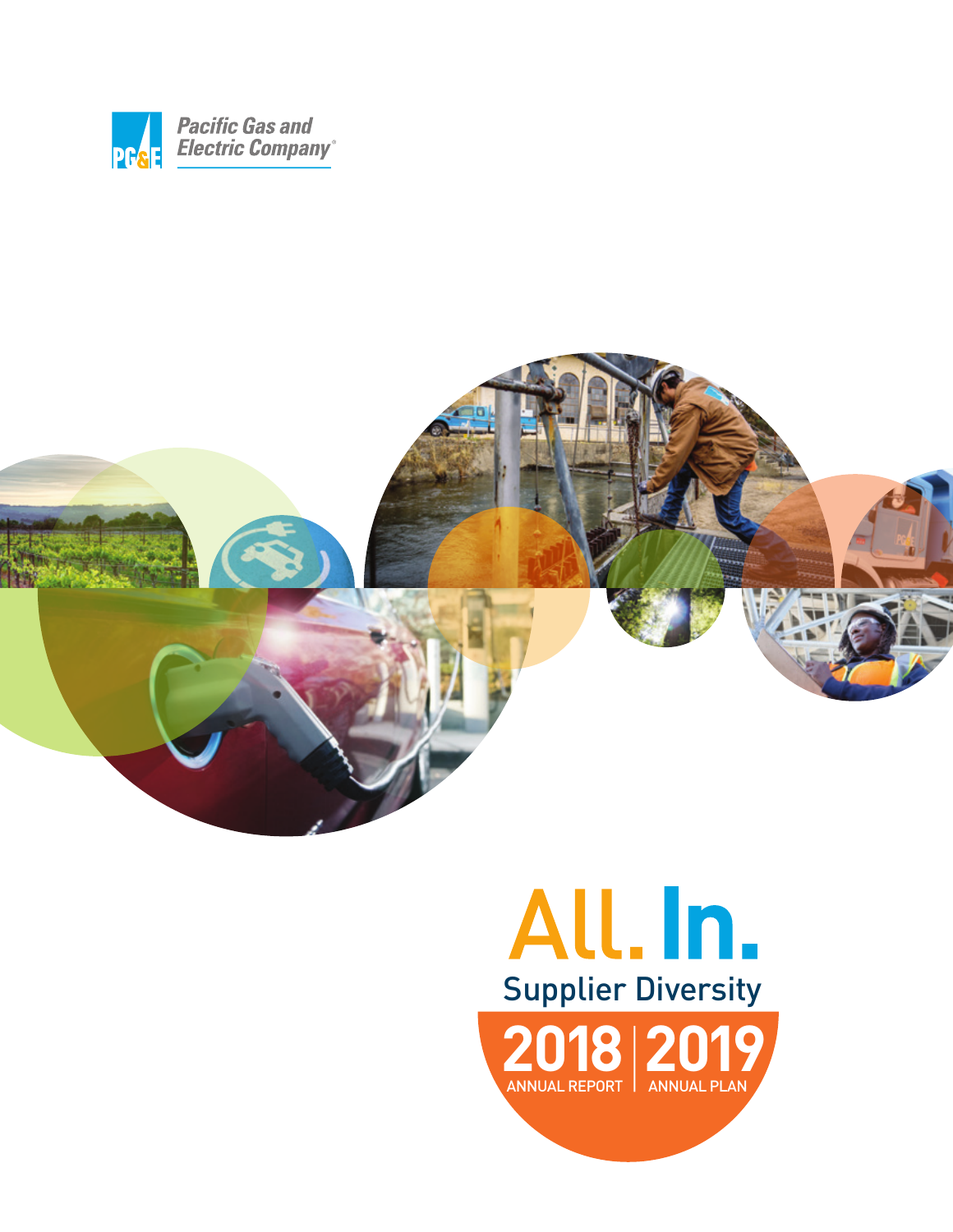## Table of Contents

## 2018 Annual Report

|                                             | Letter from the CEO                                                               | 3  |
|---------------------------------------------|-----------------------------------------------------------------------------------|----|
| <b>Annual Report Results and Highlights</b> | 4                                                                                 |    |
| Sec 9.1.1                                   | Description of WMDVLGBTBE Program Activities<br>During the Previous Calendar Year | 6  |
| Sec 9.1.2                                   | Summary of Purchases                                                              | 24 |
| Sec 9.1.3                                   | <b>WMDVLGBTBE Program Expenses</b>                                                | 32 |
| Sec 9.1.4                                   | Description of Progress in Meeting or<br><b>Exceeding Set Goals</b>               | 32 |
| Sec 9.1.5                                   | Summary of Prime Contractor Utilization<br>of WMDVLGBTBE Subcontractors           | 33 |
| Sec 9.1.6                                   | List of WMDVLGBTBE Complaints Received<br>and Current Status                      | 33 |
| Sec 9.1.7                                   | Description of Efforts to Recruit WMDVLGBTBE<br>Suppliersin Low Utilization Areas | 34 |
| Sec 9.1.8                                   | Retention of All Documents/Data                                                   | 35 |
| Sec 9.1.9                                   | Additional WMDVLGBTBE Activity                                                    | 35 |

## 2019 Annual Plan

|            | Sec 10.1.1 WMDVLGBTBE Annual Short-,<br>Mid- and Long-Term Goals                                                | 37 |
|------------|-----------------------------------------------------------------------------------------------------------------|----|
| Sec 10.1.2 | Description of Efforts to Recruit<br><b>WMDVLGBTBE Planned</b><br>Program Activities for the Next Calendar Year | 37 |
|            | Sec 10.1.3 Plans for Recruiting WMDVLGBTBE Suppliers<br>in Low Utilization Areas                                | 40 |
| Sec 10.1.4 | Plans for Recruiting WMDVLGBTBE Suppliers<br>Where Unavailable                                                  | 40 |
| Sec 10.1.5 | Plans for Encouraging Prime Contractors<br>to Subcontract to WMDVLGBTBE Suppliers                               | 41 |
| Sec 10.1.6 | Plans for Complying with WMDVLGBTBE<br>Program Guidelines                                                       | 41 |

### BEFORE THE PUBLIC UTILITIES COMMISSION OF THE STATE OF CALIFORNIA

Order Instituting Rulemaking into Implementation of Public Utilities Code Sections 8281-8286 Relating to Woman, Minority, Service-Disabled Veteran and Lesbian, Gay, Bisexual and Transgender Business Enterprises R. 91-02-0111

### PACIFIC GAS AND ELECTRIC COMPANY (U 39 M)

Annual Woman, Minority, Service-Disabled Veteran and Lesbian, Gay, Bisexual and Transgender Business Enterprises Report for Calendar Year 2018

Pacific Gas and Electric Company Post Office Box 770000 San Francisco, CA 94177 (415) 973-7000

March 1, 2019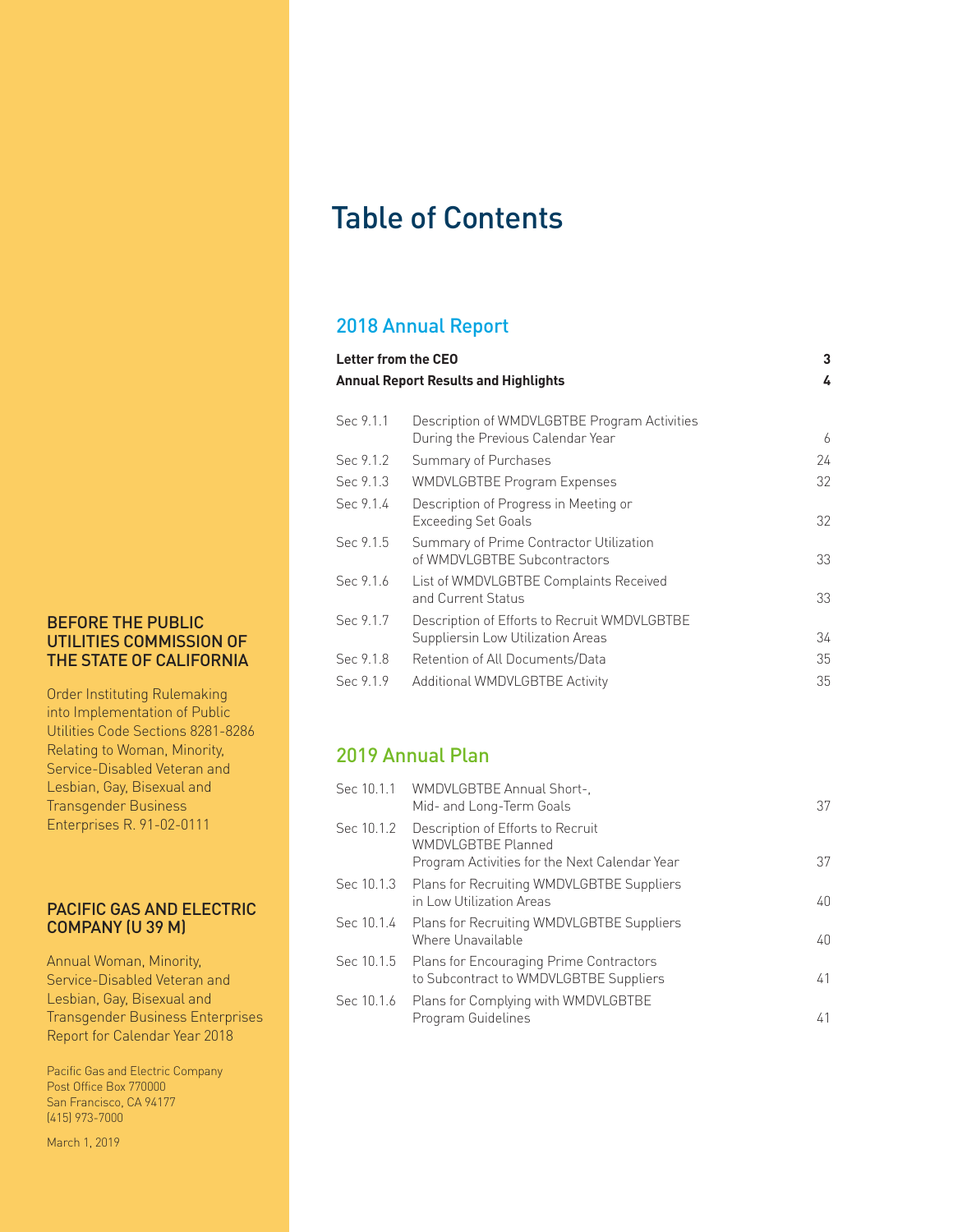## Power Procurement

## **2018 Annual Report**

| Sec 9.1.11A Participation Results by Fuel Category |  |
|----------------------------------------------------|--|
| Sec 9.1.11B Market Conditions and Outreach         |  |

## Fuel Procurement for Non-Generation

## **2018 Annual Report**

| Sec 9.1.11A Participation Results by Fuel Category      | 46 |
|---------------------------------------------------------|----|
| Sec 9.1.11B Market Conditions, Outreach, and Exclusions |    |

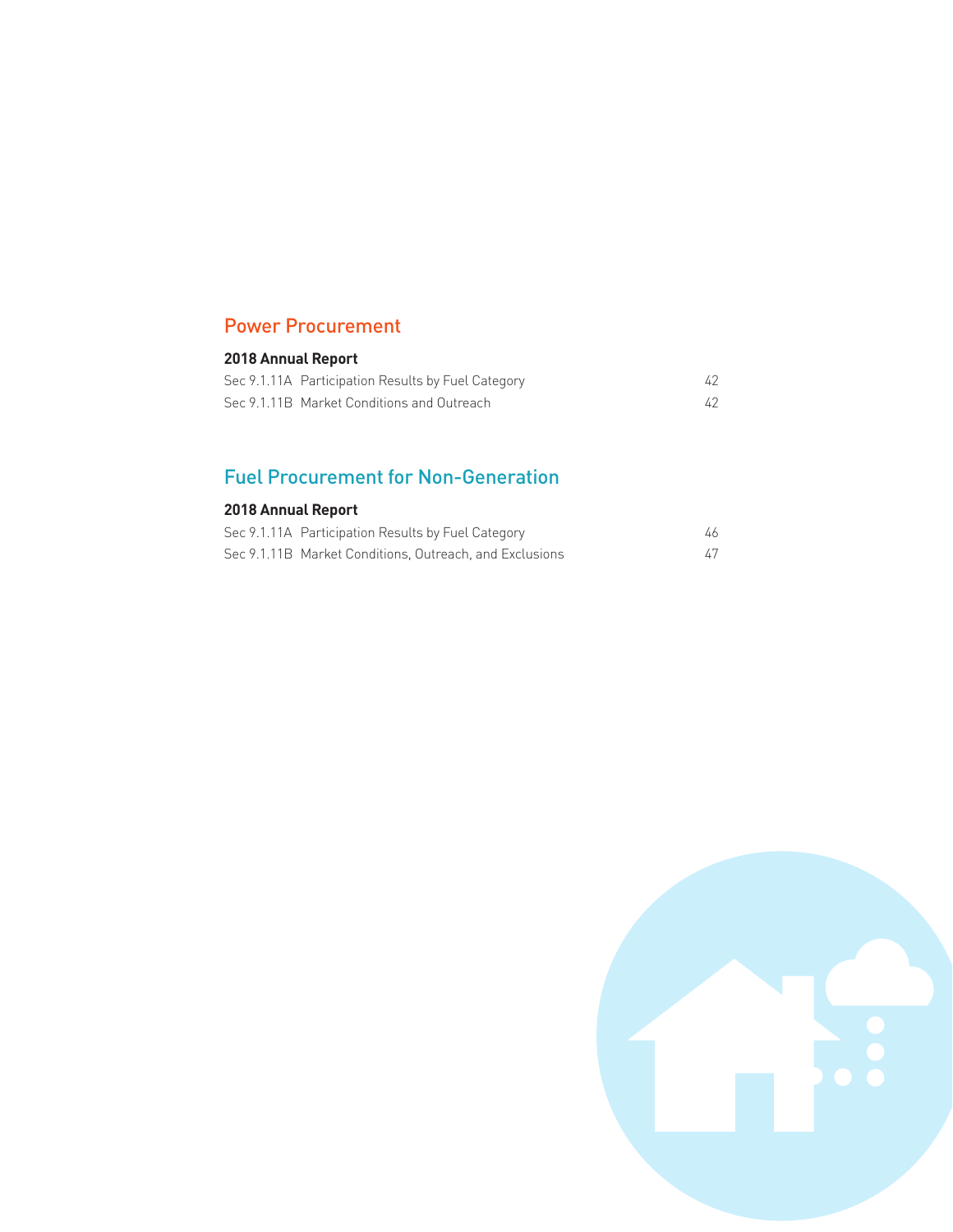

# **2018 ANNUAL REPORT**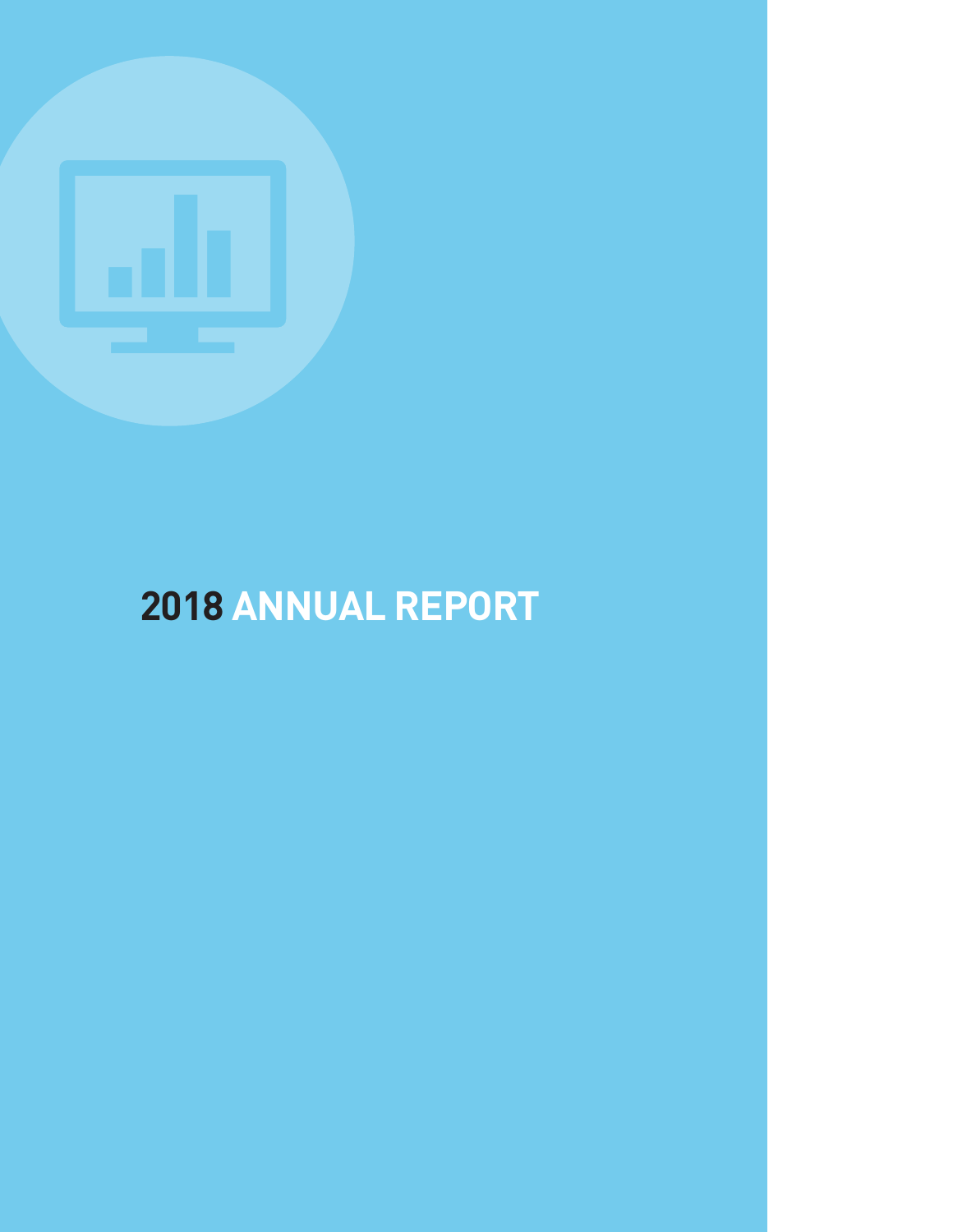## Letter from the CEO

## PG&E's Supplier Diversity: Always "All. In."

For nearly 40 years, PG&E's partnership with diverse suppliers has increased economic opportunities in our local communities while helping us enhance the quality of service that PG&E provides to our customers.

Last year, PG&E spent more than \$2 billion with diverse suppliers for the seventh straight year. That accounted for more than 40 percent of the company's total procurement spend for the sixth consecutive year. Also, PG&E has exceeded the CPUC's diverse spending goal of 21.5 percent for 13 years in a row.

We are proud of this history, and we are grateful for the support of our more than 800 diverse supplier partners.

As PG&E navigates the serious challenges we face—focusing intensely on safety and reducing risk throughout our electric and natural gas systems—we will continue to need the innovation, perspectives and skills of our diverse suppliers.

Please know that PG&E continues to believe in the importance of working with diverse suppliers. Today, as always, when it comes to supporting supplier diversity, we are "All. In."

John Simon Interim Chief Executive Officer

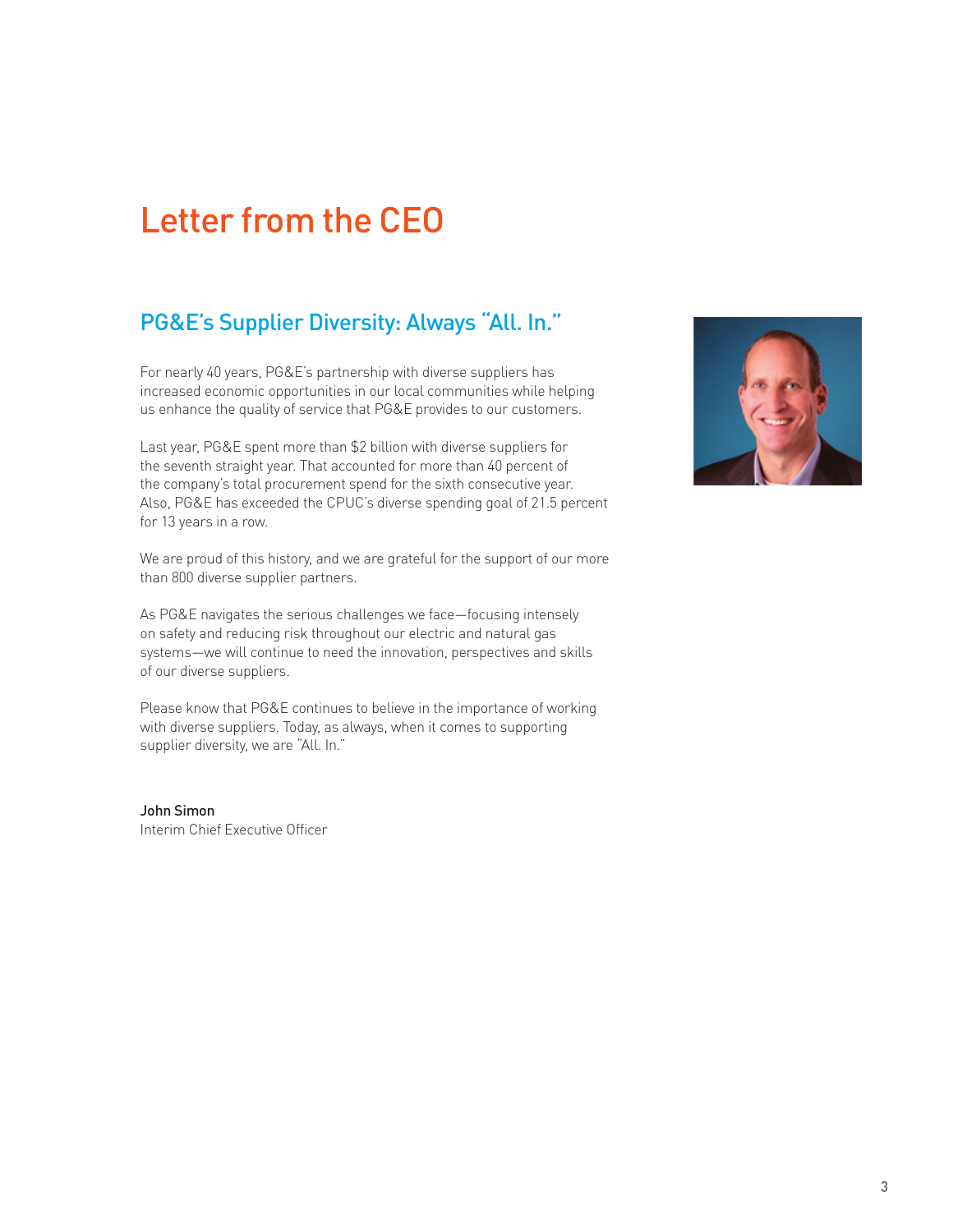## 2018 Annual Report Results and Highlights

This is Pacific Gas and Electric Company's (PG&E) annual report to the California Public Utilities Commission (CPUC) on its progress in procuring goods and services from woman (WBE), minority (MBE), service-disabled veteran (DVBE), and lesbian, gay, bisexual and transgender (LGBTBE) business enterprises (WMDVLGBTBE).

In 2018, PG&E spent \$3.0 billion with WMDVLGBTBEs, or 41.43 percent of its total procurement. The company spent \$7.2 billion on products and services to deliver safe, reliable, affordable and clean energy to its customers.

For 13 consecutive years, PG&E has exceeded the CPUC's General Order 156 goal of 21.5 percent of diverse spend. By sustaining its 40-plus percent performance and by strengthening the quality of its supplier diversity program initiatives and diverse supply base, PG&E reinforces its commitment to an inclusive supply chain and to the economic development of the California communities it serves.

| 2017-2018     |                      |                     |                       |
|---------------|----------------------|---------------------|-----------------------|
| <b>MBE</b>    |                      |                     |                       |
| 25.4%         |                      |                     | \$1,828 million spent |
| 25.5%         |                      |                     | \$1,554 million spent |
| <b>WBE</b>    |                      |                     |                       |
| 11.5%         |                      | \$830 million spent |                       |
| 11.7%         |                      | \$712 million spent |                       |
| <b>DVBE</b>   |                      |                     |                       |
| 4.5%          | \$322 million spent  |                     |                       |
| 5.1%          | \$311 million spent  |                     |                       |
| <b>LGBTBE</b> |                      |                     |                       |
| .03%          | \$2.50 million spent |                     |                       |
| .02%          | \$1.45 million spent |                     |                       |
| 2018          | 2017                 |                     |                       |

### **Diverse Category Comparison**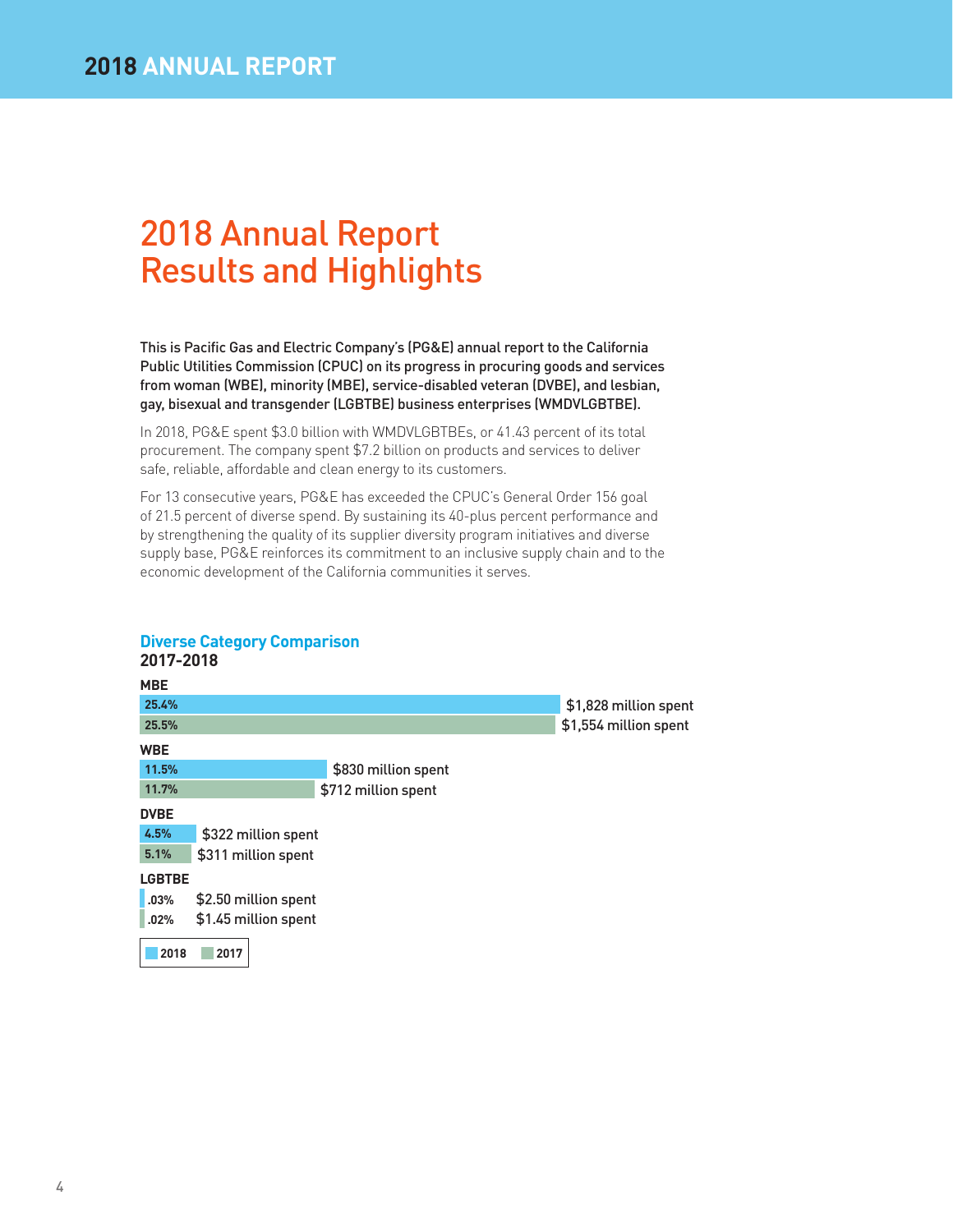## PG&E's Five-Year Performance Trend

PG&E is steadfast in incorporating supplier diversity into its procurement process. Over the last five years (2014-2018), the company's spend with diverse suppliers demonstrates PG&E's commitment to sustaining world-class diversity results. Total spend increased \$2,036 million or 39.5 percent over the last five years while diverse spend increased at a slightly faster rate, \$870 million or 41.2 percent.

- MBE spend increased \$463.0 million or 33.9 percent.
- WBE spend increased \$208.0 million or 33.4 percent.
- DVBE spend increased \$196.6 million or 157.2 percent.

### **PG&E Five-Year Performance—WMDVLGBTBE 2014-2018**

| 2014 40.9% | \$2,112 million spent |
|------------|-----------------------|
| 2015 44.0% | \$2,468 million spent |
| 2016 44.4% | \$2,851 million spent |
| 2017 42.3% | \$2,579 million spent |
| 2018 41.4% | \$2,982 million spent |

As PG&E strives for continuous improvement, the company's Supplier Diversity, Sourcing and Line of Business (LOB) teams will continue working cross-functionally to strengthen existing efforts and develop new strategic initiatives to ensure sustainable supplier diversity results.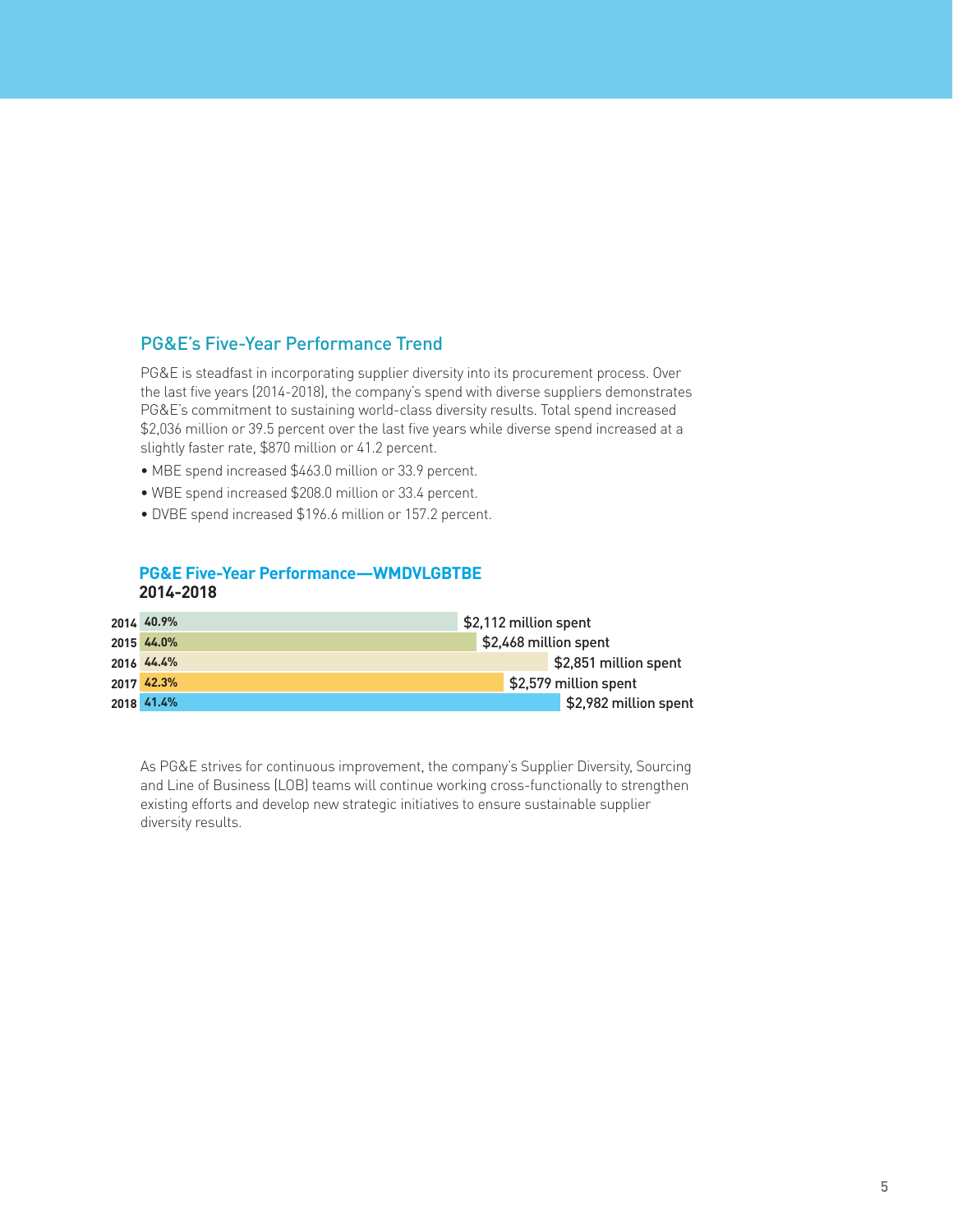## Description of WMDVLGBTBE Program Activities During the Previous Calendar Year (Sec 9.1.1)

## **INTERNAL PROGRAMS AND ACTIVITIES**

## Supplier Diversity Program Resources and Team Structure

PG&E's mission is to safely and reliably deliver affordable and clean energy to our customers and communities every single day. The Supply Chain Responsibility Department additionally works to deliver a diverse, environmentally sustainable and ethical supply chain.

There is no change to department structure. The Director of Supply Chain Responsibility leads the team of supply chain responsibility professionals and reports to the Vice President of Supply Chain Management and Chief Procurement Officer. The Supply Chain Responsibility team includes managers, expert and senior consultants. The Supply Chain Responsibility team partners with many internal stakeholders—the sourcing organization, LOB officers and appointed Supplier Diversity LOB Champions, among others—to develop strategies to strengthen WMDVLGBTBE participation in business opportunities.

### In 2018, supplier diversity activities included:

- Establishing officer- and director-level supplier diversity goals for each LOB
- Leading cross-functional teams to achieve supplier diversity goals
- Tracking and reporting monthly supplier diversity spend results
- Advancing and implementing WMDVLGBTBE business development strategies
- Collaborating with internal departments, community-based and diverse organizations
- Sharing upcoming contract opportunities with the WMDVLGBTBE community
- Responding to WMDVLGBTBE prospective supplier inquiries
- Managing technical assistance and supplier development programs
- Offering training and resources to suppliers to promote safe, affordable, environmentally sustainable, diverse and ethical supply chain management
- Coordinating and participating in supplier diversity outreach events
- Ensuring compliance with General Order 156

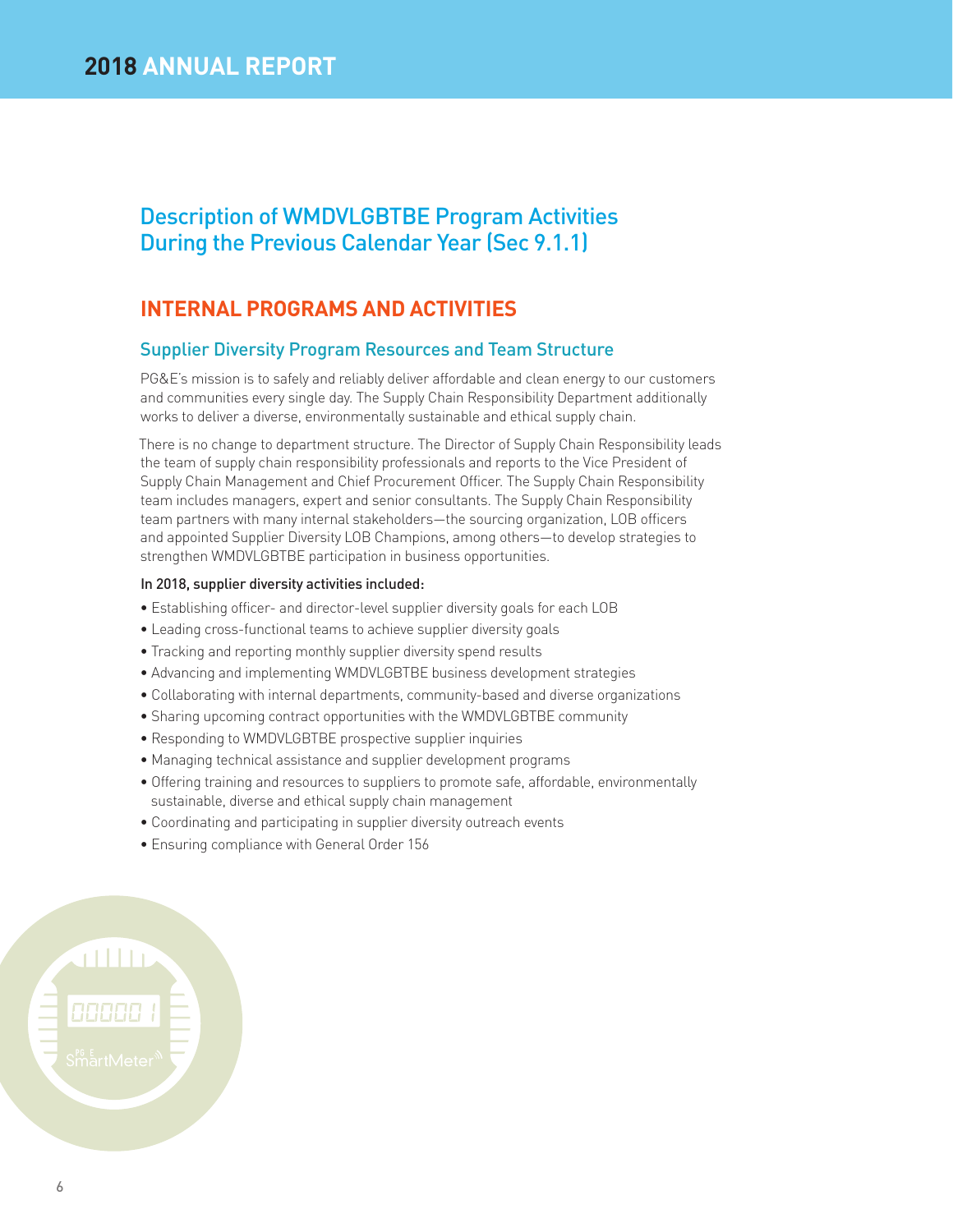## Employee Education

In 2018, PG&E continued to engage and educate its employees about the Supplier Diversity Program via multiple channels and tools.

### **Training**

PG&E's Supply Chain Responsibility team members continued to conduct supplier diversity trainings throughout the year. The team trained Supplier Diversity LOB Champions on their key role as drivers of supplier diversity planning and results within their LOB. Ongoing discussions included education on how WMDVLGBTBEs contribute to the delivery of affordable gas and electric services and how to: drive accountability; uncover potential diverse opportunities through value chain and spend data analysis; support the success of WMDVLGBTBEs in upcoming projects; work with prime suppliers to optimize diverse participation and accurately report subcontracting. Outreach Ambassadors received training on supplier diversity performance, upcoming bid opportunities and technical assistance resources available to the small and diverse business community. Sourcing received training on how to evaluate supply chain responsibility in the request for proposal (RFP) process.

### Supply Chain Responsibility Outreach Ambassador Program

Supply Chain Responsibility continued to recruit and train volunteer Outreach Ambassadors to support supplier diversity activities, including new members of the Business Energy Solutions START Team. The START team synergistically provides resources and tools to small business customers. Ambassadors participated in business matchmaking sessions, presented or participated on panel discussions and engaged with a wide range of businesses at diverse business conferences, tradeshows and workshops including the CPUC Small Business Expos.

### Partnered Outreach with Employee Resource Groups

PG&E's Employee Resource Groups (ERGs) play an active role in promoting diversity and community service within the company and represent approximately 15 percent of the employee population. The ERGs include Access Network, Asian, Black, Latino, Legacy, NuEnergy, Pride Network, Samahan, Women's Network and Veterans. Each ERG provides employees with opportunities to get involved with the community and participate in outreach activities.

In 2018, PG&E's Supply Chain Responsibility team continued to partner with its ERGs to organize educational workshops for WMDVLGBTBEs. Prospective suppliers were trained on various factors for competitive success. The events also engaged ERG members and key leaders in the company's supplier diversity program and connected them with WMDVLGBTBEs.

- Black History Month Celebration Workshop in partnership with the Black ERG
- Asian and Pacific Islander Heritage Month Celebration Workshop in partnership with the Asian ERG
- LGBT Pride Month Celebration: Out for Business Weekly Webinars
- Hispanic Heritage Month Celebration Workshop in partnership with the Latino ERG
- Veterans Month Celebration: Boots to Business Workshop in partnership with the Veterans ERG.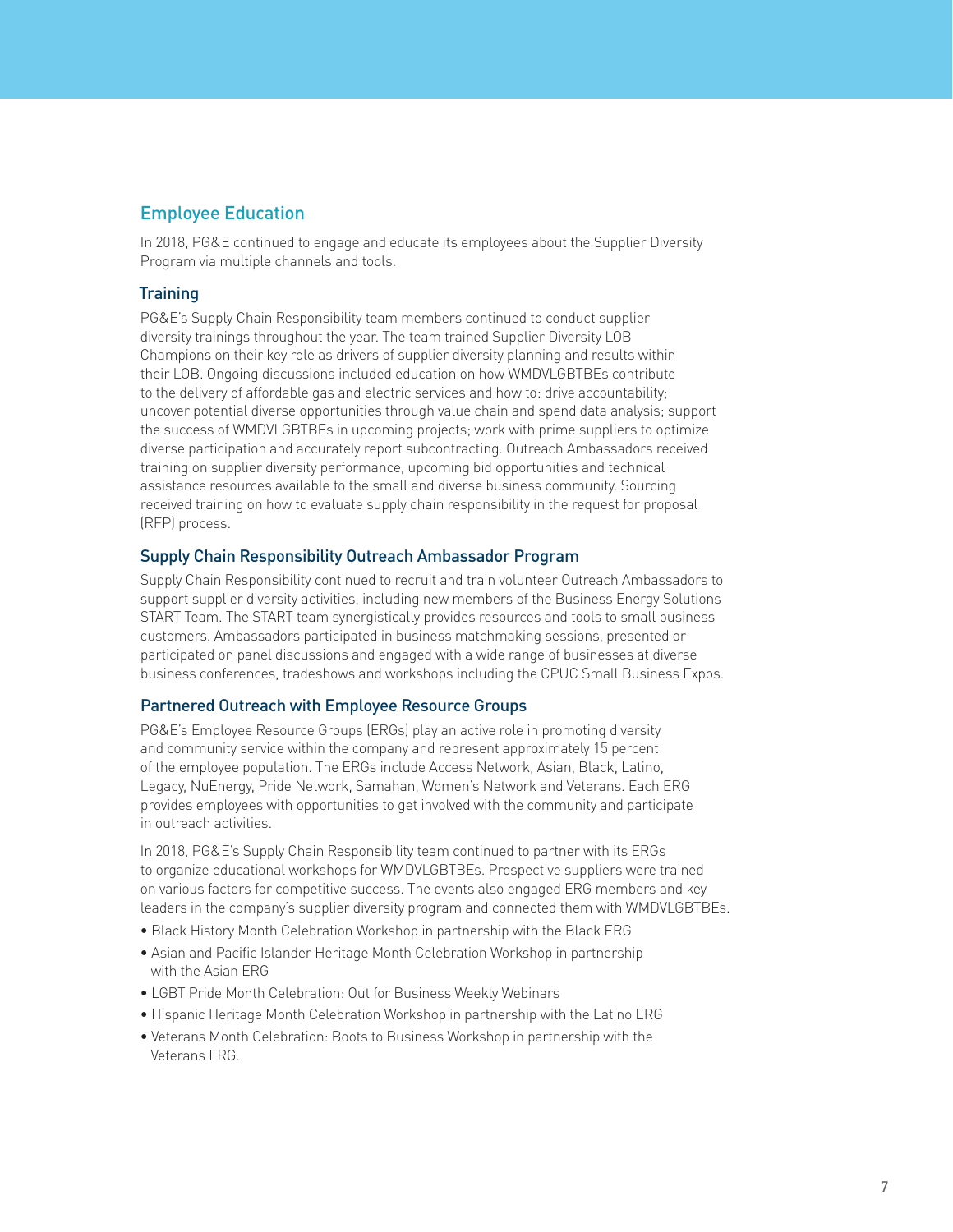### External and Internal Websites

PG&E's Supply Chain Responsibility team continued to maintain external and internal websites for its department. These websites contained a range of content regarding the Supplier Diversity Program, including an outreach calendar of upcoming events, diverse and small business certification resources, Technical Assistance Program resources, Prime Supplier Program resources, the latest General Order 156 Supplier Diversity Annual Report and a comprehensive set of supplier frequently asked questions. PG&E updated its Prime Supplier Program Guide, Supplier Code of Conduct and Supplier Environmental Performance Standards in 2018.

The external Supply Chain Responsibility website additionally connected businesses to helpful information regarding PG&E's Supplier Code of Conduct, Contractor Safety Program, supply chain environmental sustainability and a supplier quality assurance manual. On its upcoming bid opportunities webpage, PG&E published contract opportunities in logistics support services, data gathering, energy efficiency program management, street light inspection and construction.

In 2018, PG&E also updated its internal website for the Supply Chain Responsibility department, a centralized resource of supplier diversity, supply chain environmental sustainability and supplier code of conduct information for employees. The internal website provided contact information for the team, as well as other key forms, documents and resources.

PG&E's internal company website shared a wide range of company and product news, industry information and officer messages with its employees. During the year, PG&E's employee home page, *PG&E*@*Work*, and the weekly employee email, *Daily Digest*, featured supplier diversity success stories. These online news briefs provided educational information about supplier diversity accomplishments and employee recognition.

### Internal Meetings

Supplier diversity continued to be a strategic initiative discussed at internal PG&E meetings in 2018. PG&E highlighted supplier diversity goals and key initiatives in its LOB department meetings and Supplier Diversity LOB Champion meetings. The Supply Chain Responsibility team met with Sourcing, LOB Champions and other internal stakeholders to implement cross-functional strategies that helped PG&E successfully achieve its diversity targets.

### Employee Recognition

The Supply Chain Responsibility team continued to recognize employee efforts that contributed to PG&E's supplier diversity successes. Recognition included certificates of appreciation and acknowledgment of team member best practices during internal team meetings.

The Supply Chain Responsibility team again hosted the annual Supply Chain Responsibility Awards. PG&E's President and Chief Operations Officer recognized one individual with the "President's Award" for best exemplifying role model leadership in both supplier diversity and environmental sustainability. Other individuals and teams received awards for achieving excellent supplier diversity and/or environmental sustainability results while sourcing and integrating cost-effective, safe and reliable products and services. The event's keynote speaker, CPUC Commissioner Carla J. Peterman, recognized PG&E's Supplier Diversity Program as industry-leading and commended the company's efforts to be "All In" when it comes to a diverse supply chain.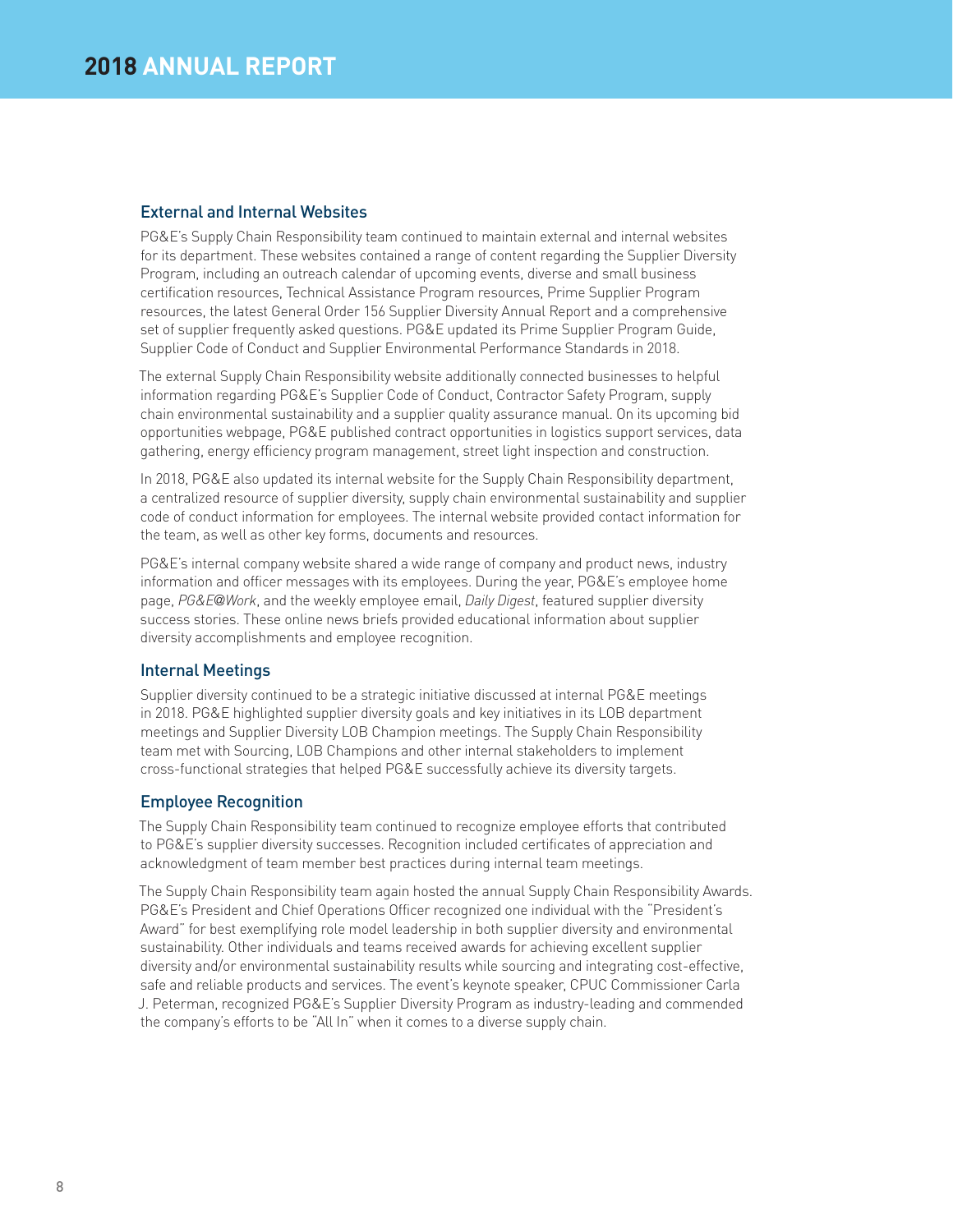## Coverage of Results

PG&E continued to track and publish its supplier diversity results via multiple internal and external channels.

PG&E's comprehensive 2017 Supplier Diversity Annual Report and 2018 Annual Plan was filed with the CPUC on March 1, 2018 and thereafter was posted on its Supply Chain Responsibility website. This report was shared with PG&E's partners in the diverse business community, as well as key internal stakeholders and officers. The company also published an article on CURRENTS, PG&E's online publication for news and perspectives, highlighting the sixth year of spending more than \$2 billion with diverse suppliers.

Internally, PG&E published nine supplier diversity stories through its internal employee homepage, *PG&E*@*Work*, the daily company e-newsletter, *Daily Digest*, and various LOB and ERG e-newsletters. The stories featured outstanding supplier diversity contributions made by individual employees and teams, recent award recognitions and upcoming events.

PG&E's leadership team continues to hold LOB organizations accountable for supplier diversity performance. Results are tracked in key business metrics and shared with senior management on a monthly basis. LOBs performing below target are requested to provide a variance explanation that includes actions to close the gap. Performance updates are discussed at Supplier Diversity LOB Champion meetings, where key accomplishments and best practices are also shared.

Supplier diversity results are available company-wide through the company's supplier diversity reporting system. The Supply Chain Responsibility team also responds to numerous ad hoc requests for data and analytics throughout the year.

### Prime Supplier Program

In 2018, PG&E's supplier diversity subcontracting performance increased, with its prime suppliers reporting more than \$725.0 million in spending with WMDVLGBTBEs, representing a 4.0 percent increase over 2017.

Again in 2018, PG&E encouraged its prime suppliers to consider different ways to include diverse suppliers in business solution partnerships and subcontracting opportunities. The Supply Chain Responsibility team partnered with Sourcing and the LOB to ask key prime suppliers to forecast and proactively manage and improve supplier diversity subcontracting performance.

PG&E's Prime Supplier Program encourages prime suppliers to establish and execute their own supplier diversity programs, develop supplier diversity plans, set annual performance goals, describe internal best practices to increase WMDVLGBTBE participation and accurately report to PG&E the monthly results of their subcontracting efforts with WMDVLGBTBEs.

A comprehensive Prime Supplier Guide, monthly prime supplier webinars and in-person Prime Supplier Academy trainings provide suppliers with details to develop a detailed supplier diversity plan, report correctly, and consider steps and systems required to comply with an audit of reported results.

In 2018 and for the eighth year in a row, PG&E hired a third-party firm to perform an annual subcontractor reporting and payments audit to ensure accurate WMDVLGBTBE reporting from prime suppliers. Audit-based adjustments are incorporated in the 2018 reported results.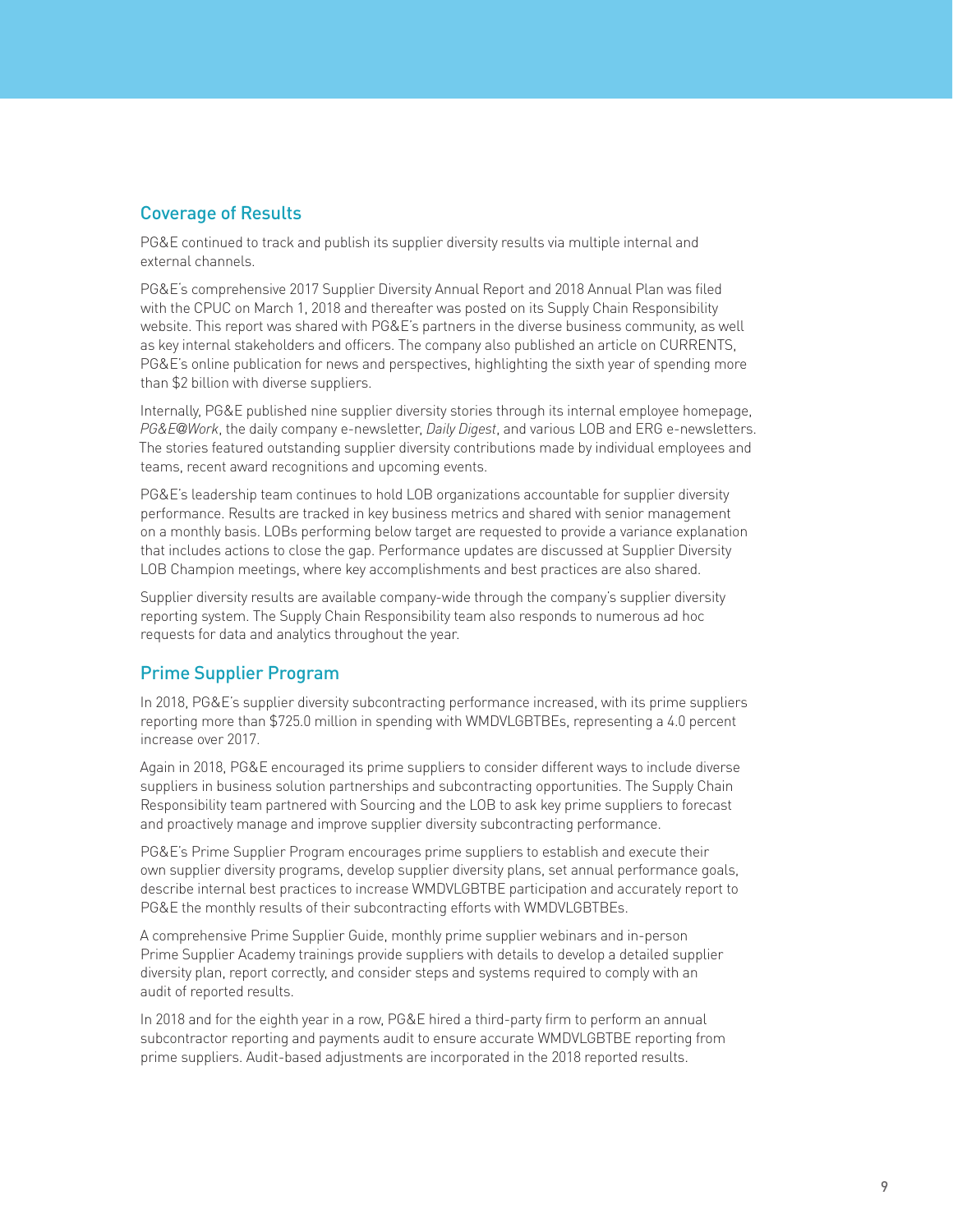## Prime Supplier Academy

In its fourth year, PG&E's Prime Supplier Academy (Academy) continued to deliver valuable supply chain responsibility training to PG&E suppliers. The Academy provides resources and tools that help prime suppliers to increase engagement in and ownership of their own supplier diversity, environmental sustainability and supplier code of conduct initiatives.

### PG&E conducted eight in-person Academy workshops in 2018, with topics that included:

- Building Your Diverse Supplier Bench: Preparing for Your Future Supply Chain Needs
- Leveraging Industry Forums and Tradeshows for Diversity Inclusion
- How to Account for and Report Greenhouse Gases
- Meet Your Supplier Diversity Goals through Supply Chain Analysis
- Supplier Diversity Metrics and Accountability, Processes and Tools
- Successful Supplier Development Programs
- Supplier Code of Conduct: Components, Management Systems and Implementation

In addition, PG&E conducted monthly webinars that focus on how to develop a supplier diversity plan, report diverse subcontracting and prepare for a subcontracting audit.

## Technical Assistance and Capacity Building

PG&E's Technical Assistance Program (TAP) continues to provide a broad range of educational and capacity-building initiatives to WMDVLGBTBEs of all sizes, many in collaboration with communitybased organizations. PG&E's TAP is based on the structure defined in the CPUC's Order Instituting Rulemaking 09-07-027 Three-Tier Technical Assistance Plan for WMDVLGBTBEs.

| Tier 1:                                                                                                                                                                                                                                                                                                              | Tier 2:                                                                                                                                                                                                                                                                                                                                                                                                                                           | Tier 3:                                                                                                                                                        |
|----------------------------------------------------------------------------------------------------------------------------------------------------------------------------------------------------------------------------------------------------------------------------------------------------------------------|---------------------------------------------------------------------------------------------------------------------------------------------------------------------------------------------------------------------------------------------------------------------------------------------------------------------------------------------------------------------------------------------------------------------------------------------------|----------------------------------------------------------------------------------------------------------------------------------------------------------------|
| <b>Smaller</b>                                                                                                                                                                                                                                                                                                       | <b>Midsize</b>                                                                                                                                                                                                                                                                                                                                                                                                                                    | <b>Advanced Technology/Emerging</b>                                                                                                                            |
| WMDVLGBTBEs                                                                                                                                                                                                                                                                                                          | <b>WMDVLGBTBEs</b>                                                                                                                                                                                                                                                                                                                                                                                                                                | <b>Market WMDVLGBTBEs</b>                                                                                                                                      |
| 1-3 years' experience, less than                                                                                                                                                                                                                                                                                     | 3+ years' experience, revenue                                                                                                                                                                                                                                                                                                                                                                                                                     | 5+ years' experience.                                                                                                                                          |
| \$1M revenue                                                                                                                                                                                                                                                                                                         | more than \$1M                                                                                                                                                                                                                                                                                                                                                                                                                                    | demonstrated readiness to grow                                                                                                                                 |
| • JFK University BGAP Program<br>• Diverse Suppliers are<br><b>Cyber-Secure</b><br>• Diverse Suppliers are Safe<br>• Diverse Suppliers Go Green<br>• Diverse Suppliers Go Global<br>• Financial Education<br>• SBA/MBDA Partnership Workshops<br>• Business Tune-Up Workshops<br>• Strategic Sourcing Process Series | • UCLA MDE Program<br>• University of Washington MBE<br>Program<br>• UC Berkeley Financial Acumen for<br><b>Leaders Course</b><br>• ISO 9001/14001 Certification<br><b>Training</b><br>• Diverse Suppliers are<br><b>Cyber-Secure</b><br>• Diverse Suppliers are Safe<br>• Diverse Suppliers Go Green<br>• Diverse Suppliers Go Global<br>• SBA/MBDA Partnership Workshops<br>• Business Tune-Up Workshops<br>• Strategic Sourcing Process Series | • ISO 9001/14001 Certification<br><b>Training</b><br>• UCLA MDE Program<br>• University of Washington<br><b>MBE Program</b><br>• Future-Proofing Your Business |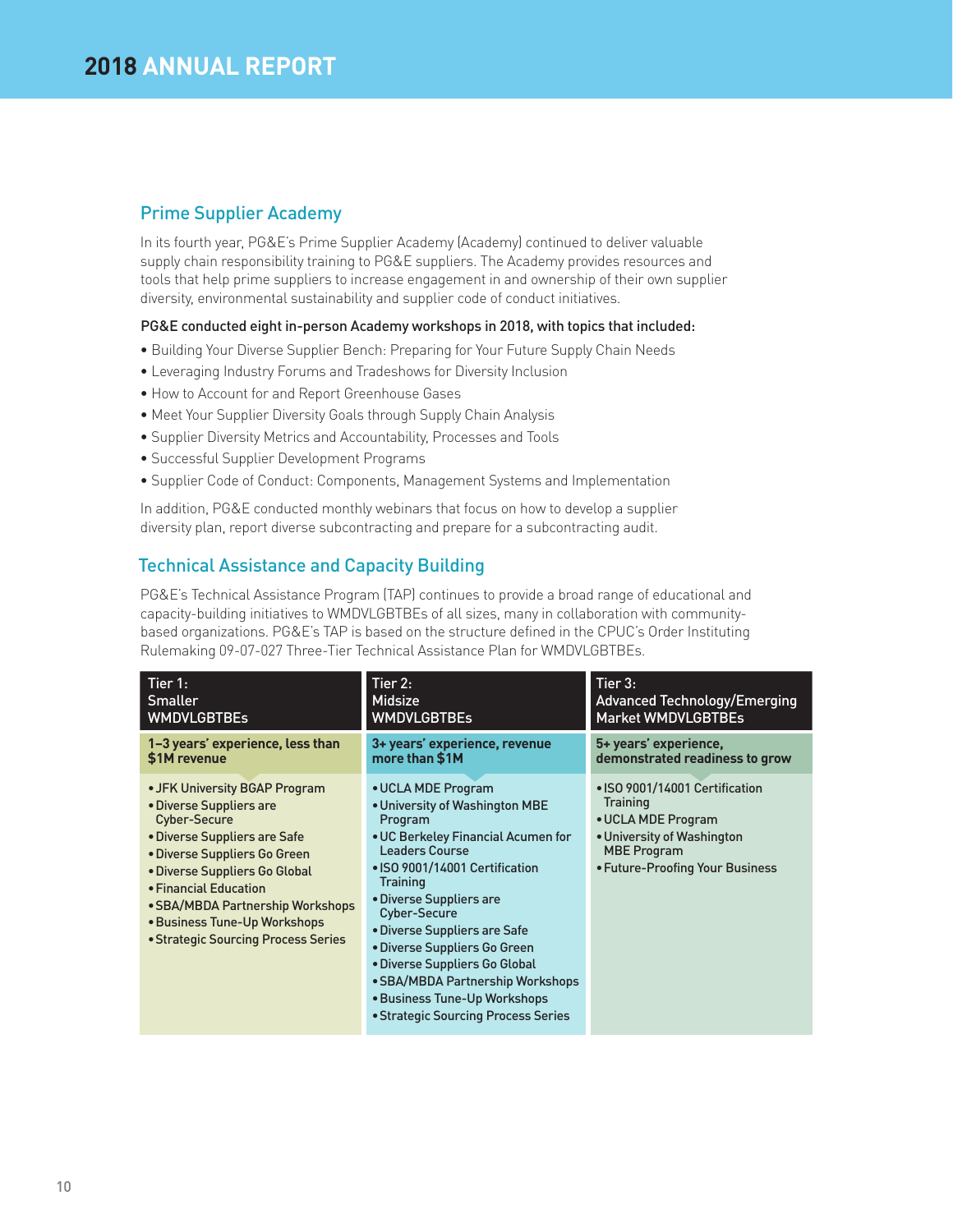## PG&E Signature Initiatives

PG&E understands that an important part of supporting WMDVLGBTBEs is offering the tools and technical assistance needed to succeed in today's changing marketplace. The following signature TAP initiatives were established to assist in these efforts. New initiatives are developed, and existing initiatives are refreshed to reflect current trends.

### Diverse Suppliers are Safe

PG&E first launched Diverse Suppliers are Safe initiative in 2012 to educate WMDVLGBTBEs on the importance of safety in everyday business practices. In 2018, PG&E conducted four Diverse Suppliers are Safe workshop presentations. These trainings provide participants with information and key elements needed to develop a robust safety program. Examples of topics included PG&E's Contractor Safety Program, ISNetworld safety and Gold Shovel requirements.

### Diverse Suppliers are Cyber-Secure

PG&E launched this initiative in 2014. At the time, it was one of the first cybersecurity initiatives in the country specifically created for the diverse business community. This signature initiative raises cybersecurity awareness, explains risks associated with web-based connectivity, details some approaches small businesses can take to cost-effectively assess vulnerability and suggests available resources to help diverse businesses reduce risk. PG&E conducted one cybersecurity workshop in 2018 that featured a presentation from the Federal Bureau of Investigation.

### Diverse Suppliers Go Green and Environmental Sustainability

PG&E launched Diverse Suppliers Go Green in 2010 to train small and diverse businesses on how to develop and implement their own environmental sustainability initiatives. The training today includes education on assessing environmental impacts, as well as guidance to develop policies and practices that improve a business' environmental footprint and profile. Participants learn how to track and set improvement goals for environmental impacts such as energy usage, waste and water usage. Workshops also explore how business strategies that include environmental sustainability can reduce costs and improve business operations.

In 2018, PG&E expanded its Diverse Suppliers Go Green training by partnering with a WBE to create a new sustainability training on Greenhouse Gas (GHG) emissions. These half-day in-person workshops defined the importance of limiting GHG emissions and trained participants on how to reduce, calculate and report such emissions. During the training, participants worked on a case study and calculated emissions to reinforce their newly acquired skills. Attendees also received a five-step checklist with links to online resources as a future reference guide.

PG&E conducted seven sustainability-focused workshops for WMDVLGBTBEs in 2018.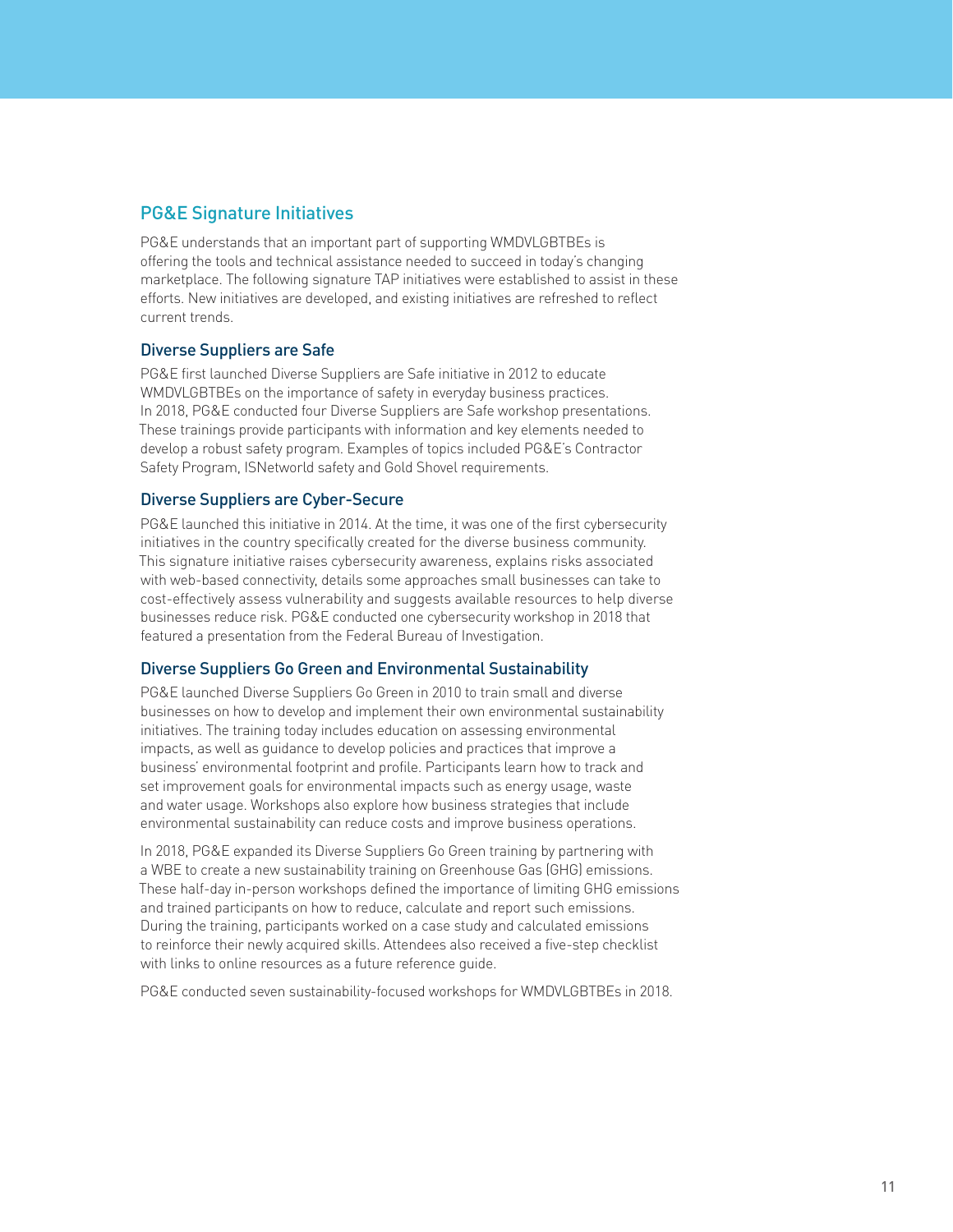### Diverse Suppliers Go Global

PG&E launched this TAP initiative in 2011 to educate WMDVLGBTBEs on how global markets and supply chains can be leveraged to strengthen and grow businesses. The training shares resources on how to evaluate and participate in the global marketplace. PG&E conducted one in-person half-day workshop in 2018.

### Business Tune-Ups for WMDVLGBTBEs

PG&E launched this TAP initiative in 2017 to help WMDVLGBTBEs become more competitive by exploring different strategies to identify operational efficiencies, increase productivity and reduce costs. PG&E engaged a WBE with operational excellence expertise to develop a series of half-day workshops and webinars. The first workshop conducted in 2017 was on reducing the cost of operations.

In 2018, PG&E conducted three in-person workshops and three post-training webinars. Topics included: process improvement, risk management, root cause analysis and corrective action. An additional webinar on business continuity is planned for 2019.

### Future-Proofing Your Business

In 2017, PG&E piloted a new TAP initiative designed to address some of the powerful disruptive forces driving rapid change in business. Workshop pilot participants discussed some of the forces impacting their businesses, including e-commerce, big data, globalization, smart grid, advanced technology, artificial intelligence and robotics. Attendees discussed their views of future impacts and innovative strategies they are employing to adapt to and leverage the changing business ecosystem.

In 2018, additional future-proofing content was developed. PG&E conducted a "mini-hackathon" with diverse businesses and prime suppliers at the National Minority Supplier Development Council Annual Conference to elicit new thinking on how to promote the inclusion of diverse suppliers in rapidly evolving technology. 2019 workshops will cover the fundamentals of developing and launching emerging technology-based solutions and roadmaps.

### Supplier Code of Conduct Training

For more than three years, PG&E annually conducted multiple one-hour webinars to educate suppliers on the company's Supplier Code of Conduct. In 2018, PG&E enhanced this training by launching a new six-hour in-person workshop covering many dimensions of corporate supplier codes of conduct. Diverse suppliers were encouraged to attend this training and learn how to establish policies and practices that lead to compliance with such codes. Participants learned the importance of proactively assessing risks both internally and in their supply chain and implementing procedures to improve responsible business operations.

The robust training also assisted attendees in understanding the components of PG&E's Supplier Code of Conduct (Code), how to develop a management system to sustainably manage conformance to the Code, and resources to develop their own supplier and employee codes of conduct. During the workshop, attendees performed a risk assessment specific to their business to help prioritize improvement opportunities. PG&E conducted two in-person trainings in 2018.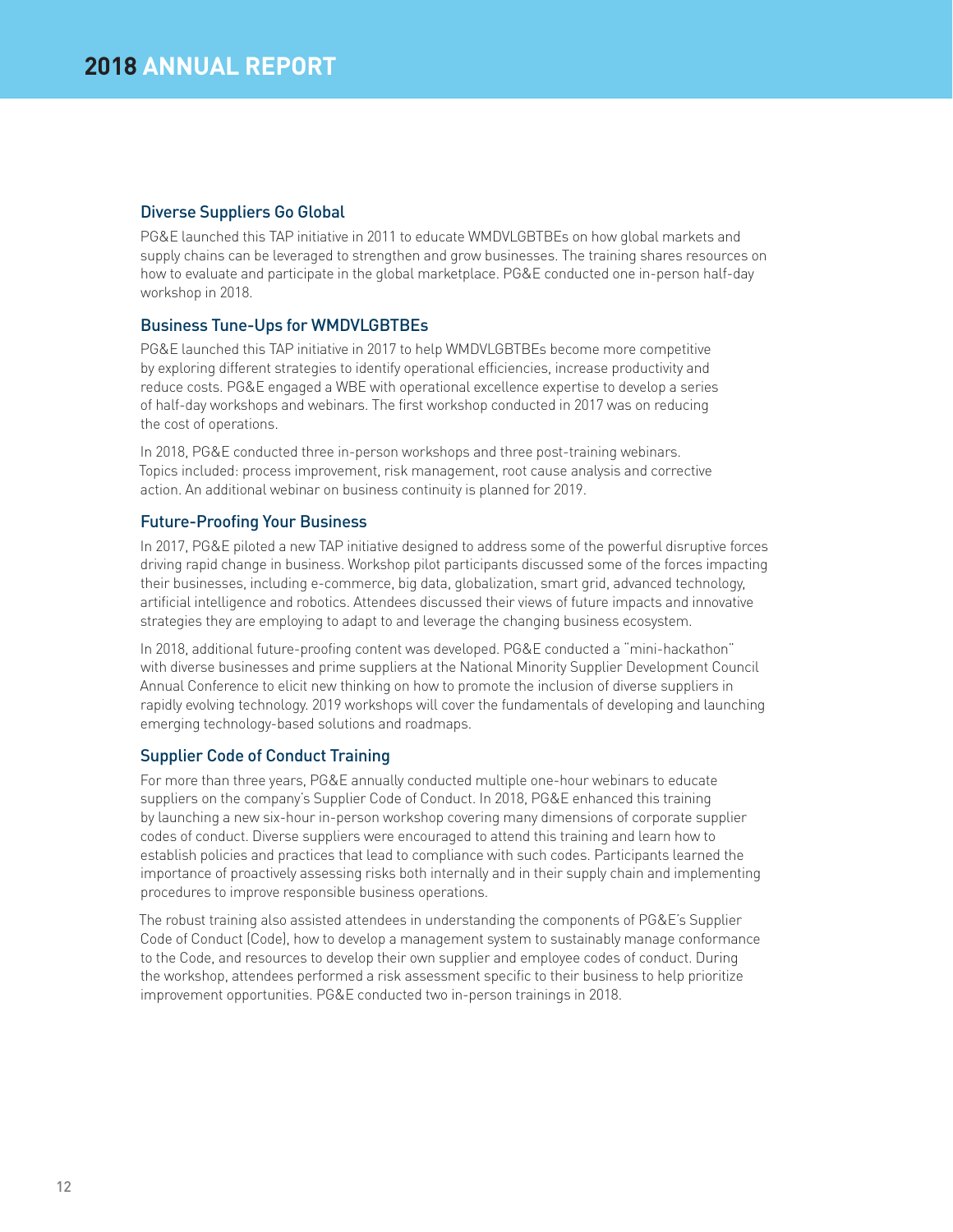### Webinar Series on How to Successfully Participate in Strategic Sourcing

In 2018, PG&E launched a new TAP initiative to educate WMDVLGBTBEs on what to expect when participating in the strategic sourcing process. PG&E partnered with a third-party firm with strategic sourcing expertise to develop the curriculum and conducted four webinars in 2018.

### The webinar series is separated into four one-hour trainings:

- Part I: How to Present Your Capabilities and Ensure Your Fit with the Required Needs
- Part II: How to Navigate the RFx Process
- Part III: What to Think About When Negotiating a Potential Contract
- Part IV: How to Manage and Grow the Relationship Once You Have a Contract

## WMDVLGBTBE Scholarships

Every year, PG&E offers WMDVLGBTBE scholarships to university-led and certificationfocused business development training programs.

### UCLA Management Development for Entrepreneurs (MDE) Program

PG&E continued to sponsor five scholarships for the UCLA MDE Program. The Program is an intensive graduate-level certification program offered to business owners and managers to help develop their management skills and strengthen their ability to build effective organizations. As a part of the program, participants complete an individualized business improvement plan to implement in their companies.

### University of Washington Minority Business Executive Program

PG&E distributed three scholarships to attend University of Washington Foster School of Business' Minority Business Executive Program. This National Minority Supplier Development Council-affiliated program assists diverse business leaders in utilizing financial tools to make more cost-effective decisions, market more effectively and develop long-term growth strategies.

### John F. Kennedy University Business Growth Acceleration Program (BGAP)

PG&E distributed two scholarships to attend BGAP in 2018. The six-month program was conducted both in-person and via webinar. Course topics focused on strategic growth plan development, strategies for business diversification, financial planning and other areas of business growth.

### International Organization for Standardization (ISO) Certification Training **Scholarships**

PG&E continues to have sponsorship funds available for one-on-one training that assists WMDVLGBTBEs to successfully implement ISO standards into their management systems. ISO certification can help WMDVLGBTBEs to manage supply chain risk and improve quality of their operations.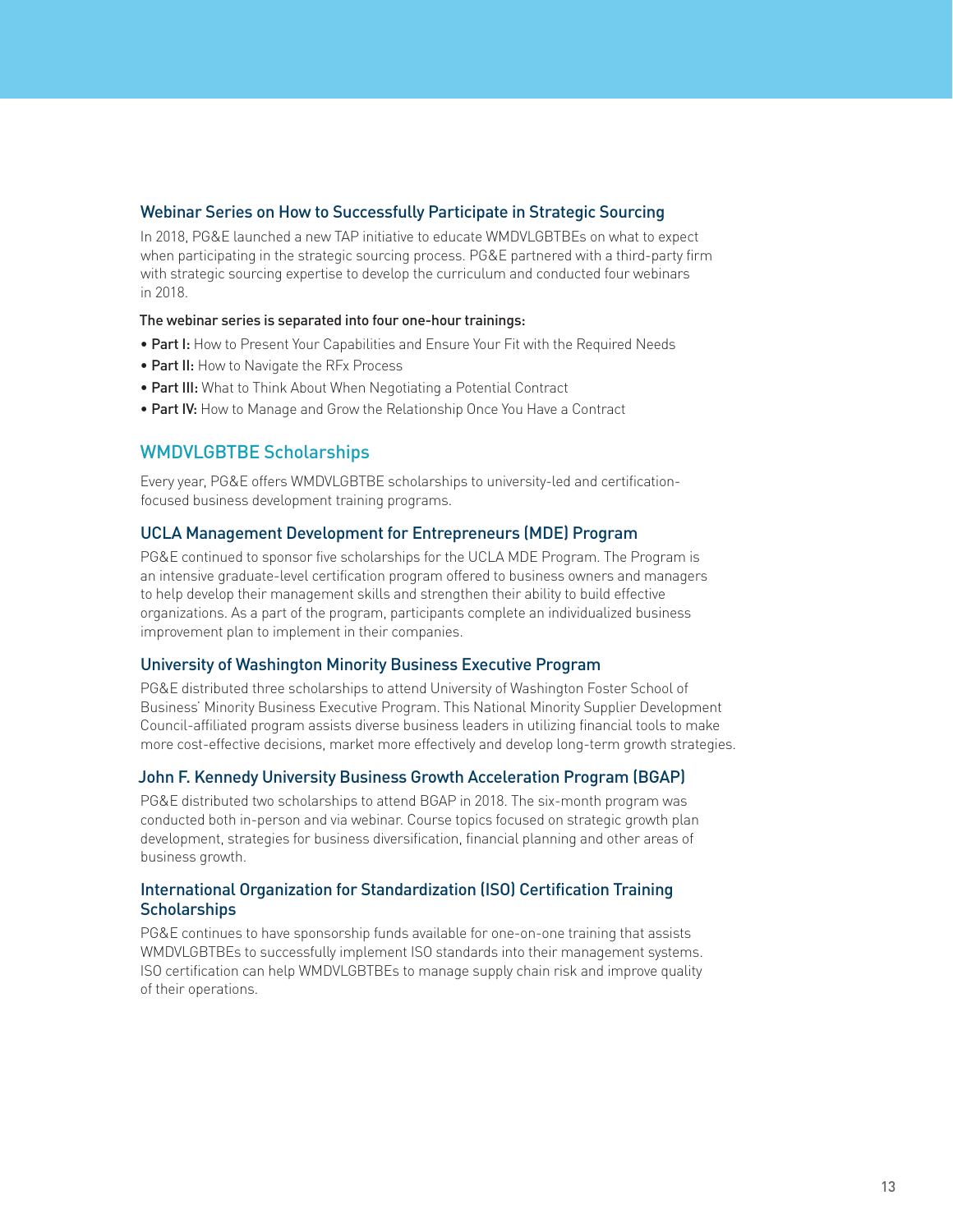## Small Business-Focused Collaboration

PG&E is a longtime partner of the Small Business Administration, Minority Business Development Agency, California Department of General Services and other small business experts to provide capacity-building training to the small and diverse business community. In 2018, PG&E sponsored or participated in 17 small business-focused events. At these events, PG&E presented on how to do business with utilities, participated in panels, moderated supplier panels, and encouraged prime suppliers and other utilities to participate. Notably, PG&E worked with another California utility, PacifiCorp, to participate in their first small and diverse business event, the NorCal Procurement Technical Assistance Center Expo. PG&E offered coaching to PacifiCorp on the type of information small and diverse businesses find useful and how to be a successful panel participant and presenter.

## Financial Education

PG&E continued to partner with the Small Business Administration, banks and other financial experts to offer financial education to the small and diverse business community. The company supported financial education at multiple events in 2018.

PG&E initiated, sponsored and led August trainings on accounts payable processes and resources at the California Hispanic Chamber of Commerce Annual Conference in Los Angeles and the California Black Chamber of Commerce Ron Brown Summit in Anaheim. PG&E also presented a similar training at its Small Business Consultation and Feedback Forum held in June in San Francisco, where the small business representatives in attendance provided valuable input on payment processing.

In addition, PG&E and other California Joint Utility members held a collaboration forum in 2018 with small and diverse business community leaders to discuss opportunities to clarify invoice payment processes and related contract terms. The forum helped to identify suggested trainings on access to capital, risk management, cash flow, financial management and other useful topics for the small and diverse business community.

PG&E also conducted multiple trainings in related areas to support WMDVLGBTBEs in building financial management skills. These trainings on strategic sourcing, contract management, process improvement, risk management, root cause analysis and corrective action occurred throughout the year. Additional details are found in this Technical Assistance Program section of the annual report, under the headings "How to Successfully Participate in Strategic Sourcing Webinar Series" and "Business Tune-Ups for WMDVLGBTBEs."

PG&E also continued to offer scholarships for WMDVLGBTBEs to attend a multi-day UC Berkeley financial management course.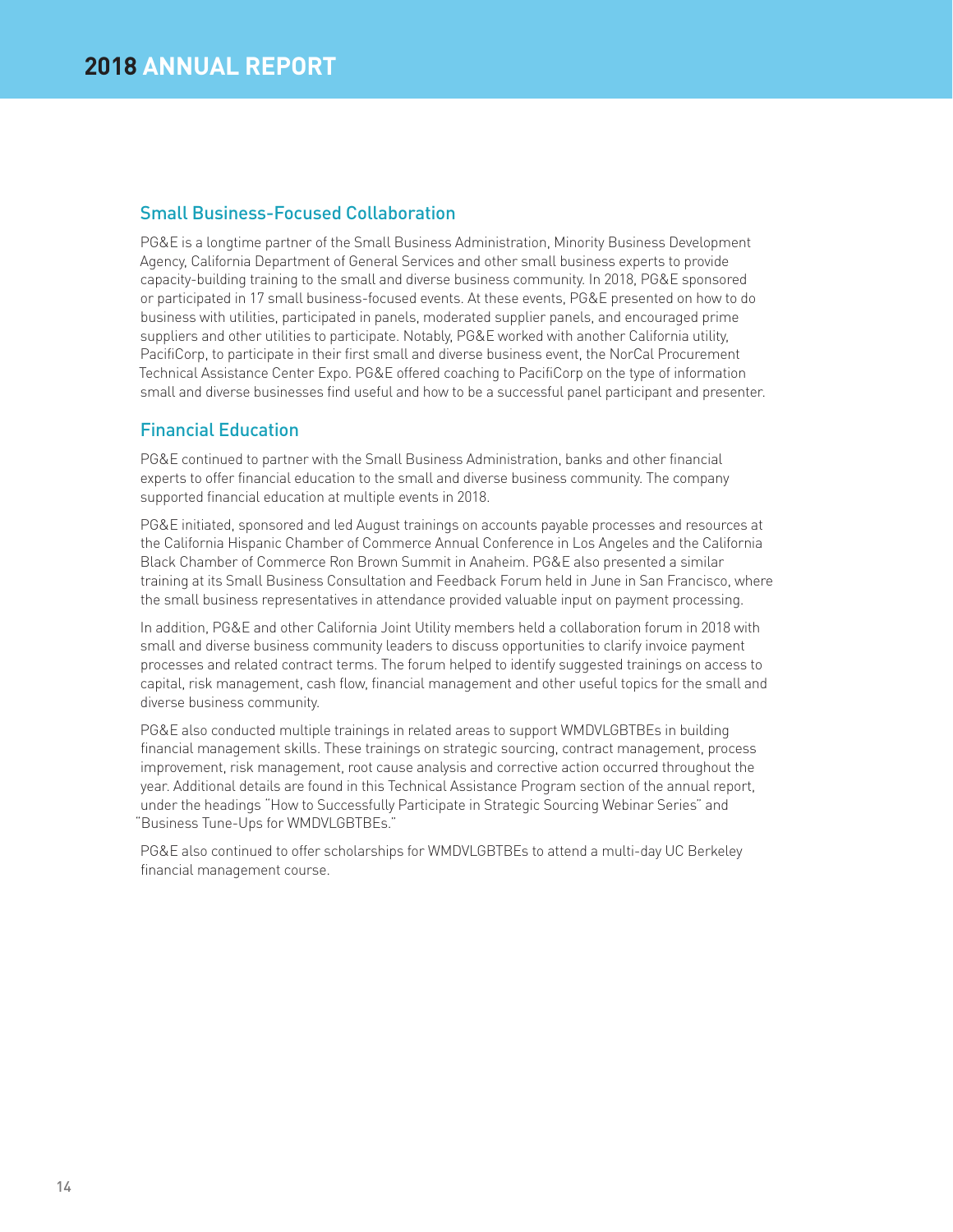## Trade Show Trade Missions

PG&E instituted its Trade Show Trade Missions to facilitate the introduction of WMDVLGBTBEs to the wealth of resources available at utility industry trade shows and conferences. While traditional supplier diversity conferences can be extremely valuable, moving beyond to industry conferences and trade shows helps WMDVLGBTBEs position their businesses at the core of their industry. To be relevant and competitive in the rapidly evolving energy industry, WMDVLGBTBEs need to understand the industry's emerging technology, key business challenges and ecosystem of suppliers and customers.

PG&E's Trade Show Trade Mission initiative prepares WMDVLGBTBEs to optimize the value of industry trade shows and provides registration scholarships. PG&E team members often attend these events, as well, to facilitate business introductions. In 2018, PG&E facilitated Trade Show Trade Missions at the DistribuTECH and National Minority Supplier Development Council annual conferences.

## Supplier Development Program

PG&E supports the development of its diverse suppliers through formal and informal mentorship, opportunity identification and value chain analysis. The formal program includes active participation of PG&E senior executive mentors, other PG&E business partners and diverse owners committed to developing their businesses. WMDVLGBTBE participants in the Supplier Development Program benefit from:

- Executive mentorship
- Cross-functional supplier development team support
- Quality certification training
- Educational scholarships to management development programs
- Detailed business analysis (i.e. strengths, weaknesses, opportunities, threats analysis)
- Customized business development plans

Twenty WMDVLGBTBEs have graduated since PG&E's formal Supplier Development Program launched in 2010.

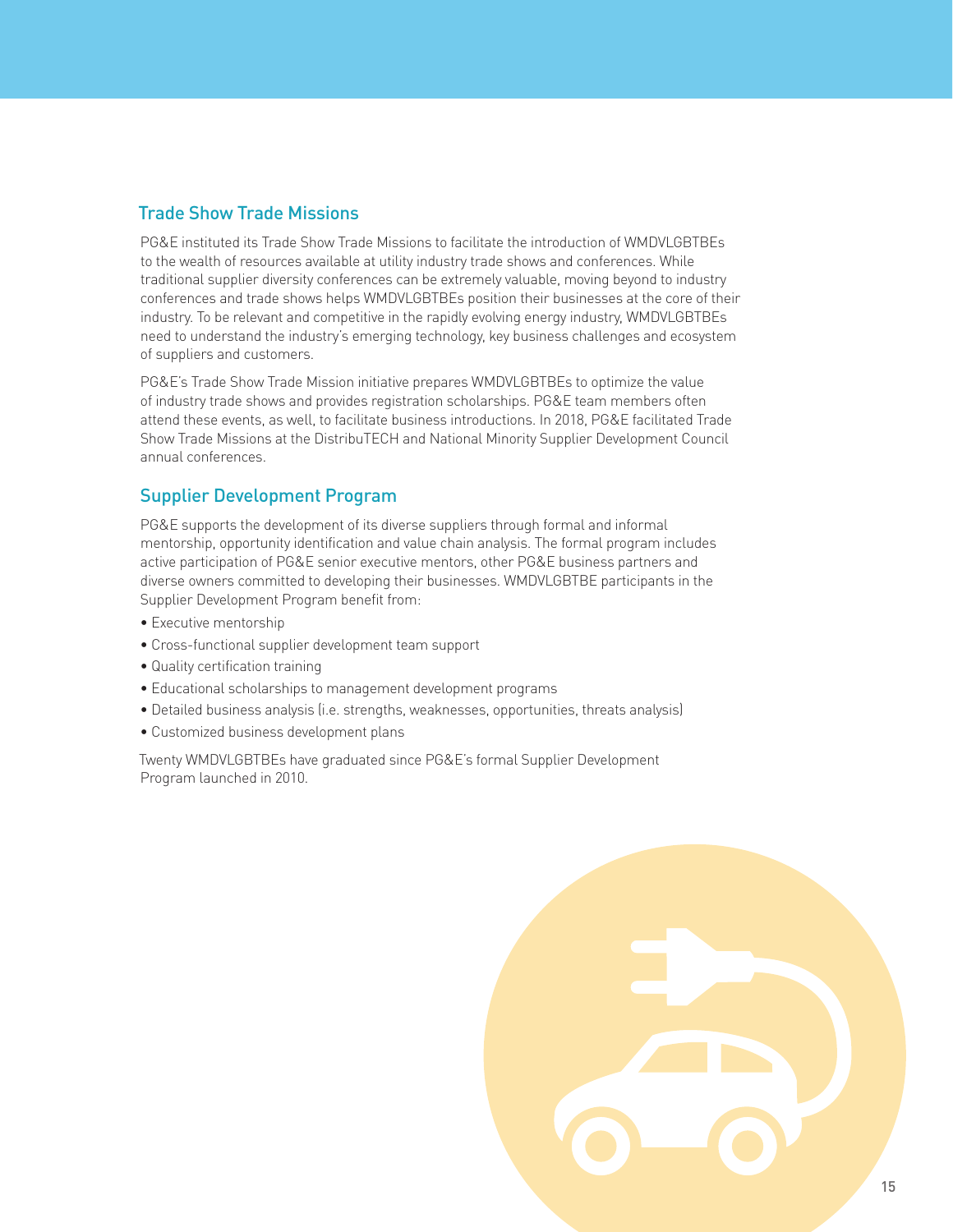## **EXTERNAL PROGRAM ACTIVITIES**

### LGBTBE Inclusion and Outreach

PG&E has included LGBTBEs in its Supplier Diversity Program and corporate supplier diversity policy since 2012. Over the last six years, PG&E focused on incorporating LGBTBE considerations into internal training, prime supplier training, WMDVLGBTBE technical assistance and targeted matchmaking.

While there continue to be challenges related to the limited number and types of LGBTBEs that have capacity to meet PG&E's specific industry needs, the company achieved greater success in 2018. PG&E spend with LGBTBEs increased by more than 70 percent, from \$1.4 million in 2017 to \$2.5 million in 2018. PG&E also increased the number of LGBTBEs it worked with as direct and subcontracting suppliers to nine in 2018.

### These results were bolstered by increased internal efforts to engage with LGBTBEs. PG&E facilitated business introductions internally by targeting at least one LGBTBE to introduce to LOB decision makers. The following are examples of this work:

- In 2017, PG&E met an LGBTBE at a Golden Gate Business Association event. As part of its targeted matchmaking activities, the Supply Chain Responsibility team introduced this LGBTBE to key PG&E decision makers in Sourcing and Land and Environmental Management. These mentors then introduced the owner to other environmental suppliers and business partners. As a result of these introductions, this LGBTBE executed contracts with three prime suppliers to work on PG&E projects, as well as Caltrans and other environmental projects in the region.
- The Supply Chain Responsibility team introduced another LGBTBE to PG&E's IT sourcing director. The LGBTBE offered a solution to fill positions needing unique IT subject matter expertise so he shared their capabilities with the IT department and PG&E's managed services provider. As a result, this LGBTBE now works under the managed services provider to identify subject matter experts for the IT department.

### PG&E also highlighted existing successful relationships with LGBTBEs:

One particular LGBTBE has worked with PG&E for more than a decade by helping the company improve compliance with California's residential and non-residential building and appliance energy efficiency standards. PG&E partnered with this LGBTBE to publish an article in *Affinity Inc. Magazine* in 2018 regarding this successful relationship. The article, "PG&E Has Only Scratched the Surface in Developing Partnerships with LGBTQ Business Enterprises," highlighted the value this LGBTBE brings to PG&E's work in energy efficiency.

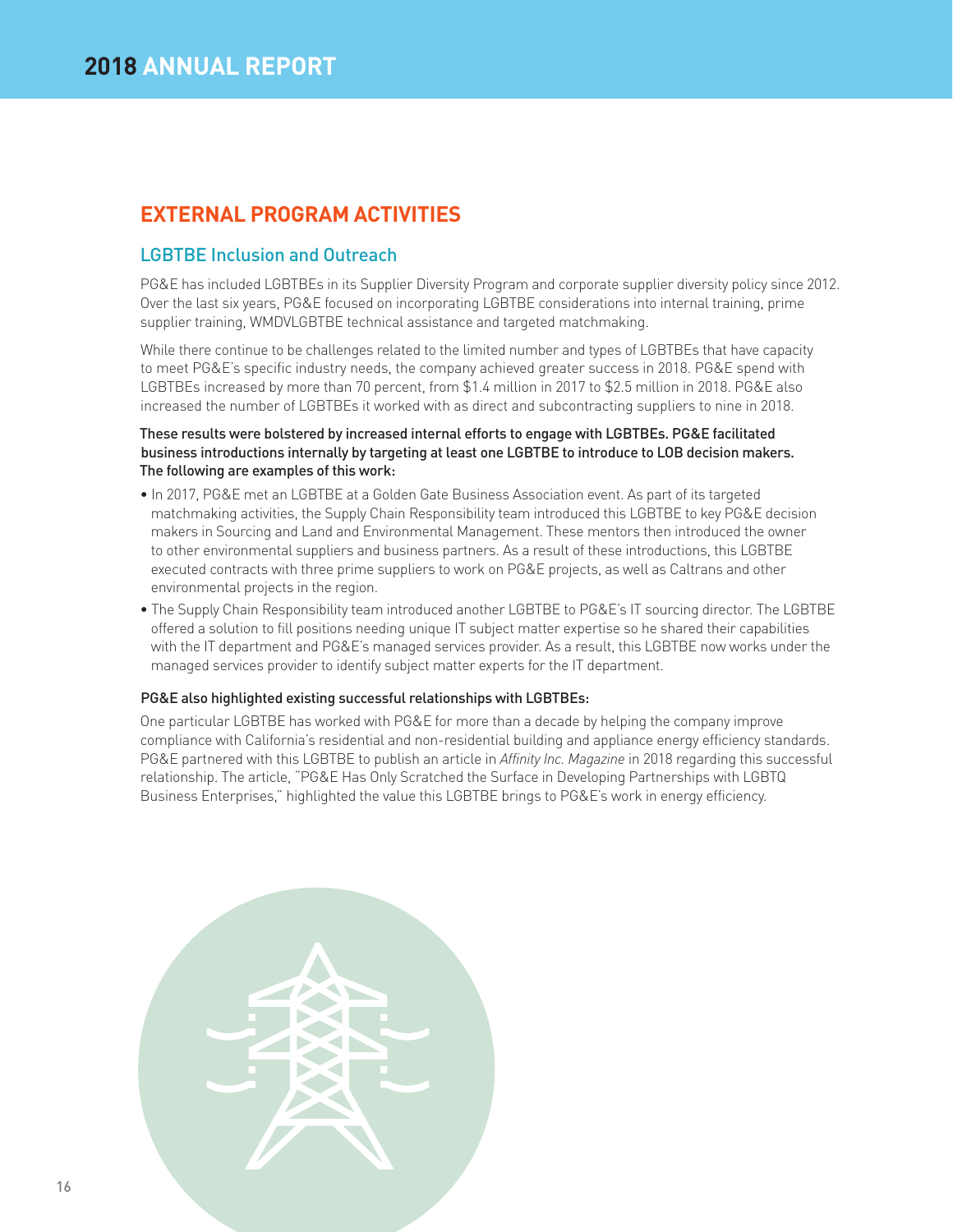In addition to an internal focus on LGBTBEs, PG&E also increased collaboration with local LGBTBE chambers—Golden Gate Business Association, Rainbow Chamber of Silicon Valley, Rainbow Chamber of Sacramento—as well as the National LGBT Chamber of Commerce (NGLCC). PG&E sponsored and attended several events focused on identifying and developing LGBTBEs:

- BART LGBT Business Connection (June 12)
- Golden Gate Business Association Power Lunch IV and VIP Gala Reception (March 15–16)
- Golden Gate Business Association Construction and Related Industries Reception (November 7)
- Mega Make Contact at BMW of San Francisco hosted by the Golden Gate Business Association (May 15)
- National Business Inclusion Consortium Best of the Best Dinner (April 17–19)
- NGLCC Business and Leadership Conference, Supply Chain Task Force Meeting (August 13–17)
- PG&E's LGBT PRIDE Month Celebration: Out for Business Weekly Webinar (June)
- •6 Tips for Doing Business with PG&E (June 8)
- •Marketing Your Business (June 15)
- •Sustainability: A Competitive Advantage (June 22)
- •The Science of Selling (June 29)
- Rainbow Chamber of Commerce, Silicon Valley Luncheon (January 26)
- Rainbow Chamber of Commerce, Silicon Valley "How to do Business and Leverage your LGBT Certification" webinar (October 10)
- Western Business Alliance, LGBT Economic Summit and Conference (March 15)

### Recognition for PG&E's LGBTBE Work

- PG&E was honored by the National Business Inclusion Consortium as a 2018 Best of the Best Corporation recognizing outstanding achievement in promoting cross-segment diversity and inclusion.
- PG&E received the 2018 LGBTQ Corporate Eminence Award from Business Equality (BEQ) Pride Magazine for outstanding efforts to include the LGBTQ business community. The magazine featured PG&E on its Volume 3 cover and complemented this with a five-page article spread.
- PG&E was recognized in Black EOE Journal's Best of the Best 2018 as one of the Top LGBT-friendly companies.

PG&E remains committed to growing its efforts, activities and spend with LGBTBEs.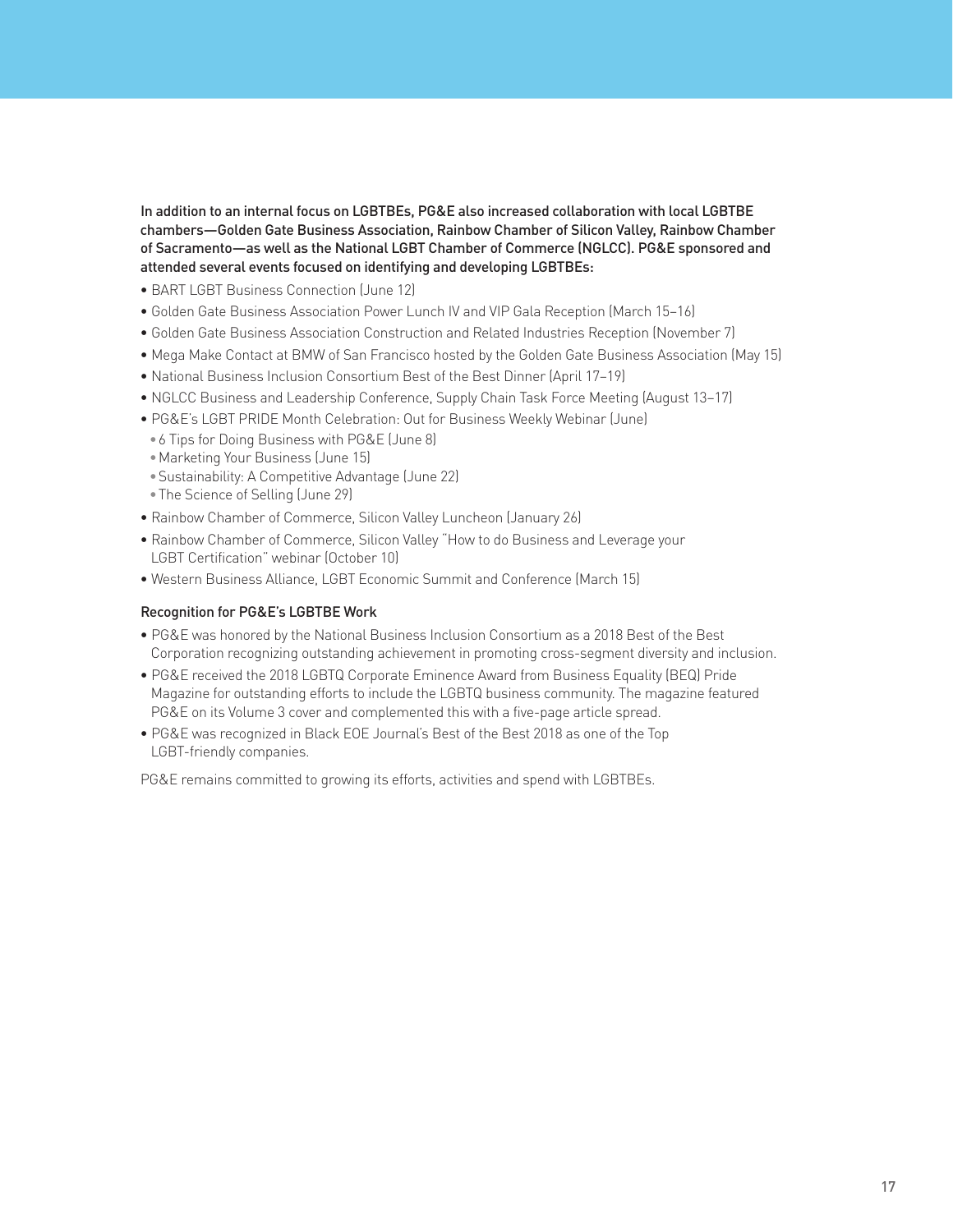## DVBE Inclusion and Outreach

In 2018, PG&E once again exceeded the 1.5 percent CPUC goal for DVBEs by spending more than \$321.7 million, 4.5 percent of overall procurement spend, with DVBEs. PG&E continued to support internal and external activities to promote DVBE inclusion, engage with the DVBE community, provide training and connect DVBEs to contracting opportunities.

The Supply Chain Responsibility team works closely with the Elite Service-Disabled Veteran-Owned Business (SDVOB) Network, the U.S. Veterans Business Alliance, and their local affiliates, to offer trainings to DVBEs.

### PG&E sponsored and attended many events in support of DVBEs in 2018:

- Elite SDVOB Network National Convention
- Elite SDVOB Network, Northern California Chapter's Northern California Conference
- PG&E's Annual DVBE Boots to Business Workshop
- U.S. Veterans Business Alliance Keeping the Promise Conference
- U.S. Veterans Business Alliance Salute to Veterans Day Breakfast and Corporate Advisory Board Meeting

DVBEs also attended in-person Prime Supplier Academy trainings to learn how to successfully implement supply chain responsibility initiatives of their own, as well as to network with other PG&E prime suppliers.

### Recognition for PG&E's DVBE Work:

- U.S. Veterans Business Alliance recognized PG&E with the 2018 California Public Utilities Award for spending more than five percent with DVBEs.
- *U.S. Veterans Magazine* named PG&E to its 2018 Best of the Best list of Top Veteran-Friendly Companies and Top Supplier Diversity Programs.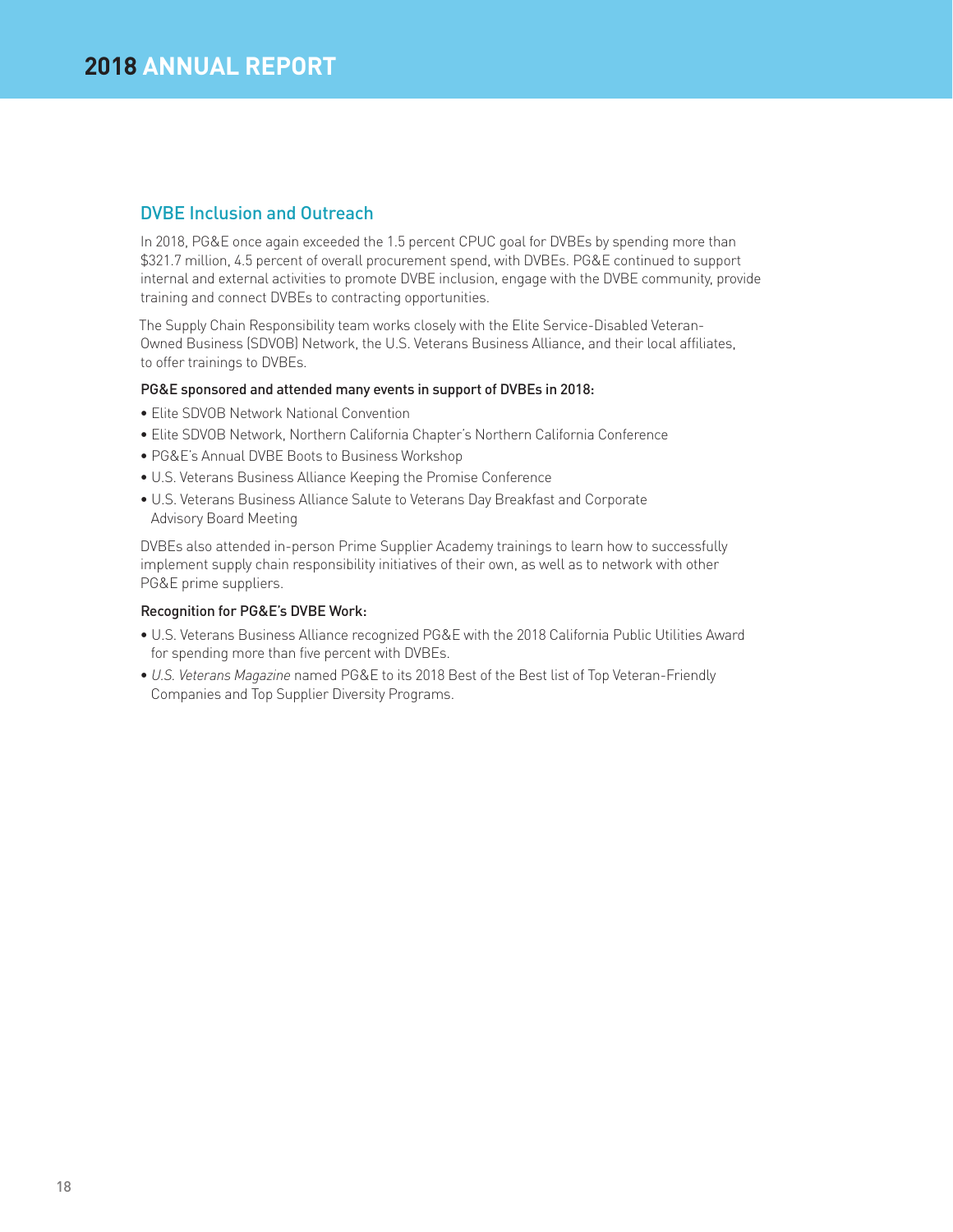## Loan Fund

PG&E continues to support access to capital for diverse suppliers. As in years past, PG&E continued as an investor in the Business Consortium Fund (BCF). The BCF is a minority business development company created by the National Minority Supplier Development Council to provide contract financing to certified MBEs through a network of local participating banks.

## External Communications

In 2018, PG&E continued to publish diverse supplier success stories and was featured in 17 external articles throughout the year. These articles educated supplier diversity advocates and the diverse business community on best practices, resources and WMDVLGBTBE pathways to success. PG&E print ads also appeared in several diverse publications and event program brochures throughout the year. These ads linked readers to resources available at the company's website. They also highlighted PG&E's decades-long commitment to supplier diversity.

### PG&E published articles and/or advertisements in the following publications:

• *Affinity Inc. Magazine*

- *Professional Woman's Magazine*
- *San Francisco Business Times*
- *Minority Business Entrepreneur Magazine*
- *U.S. Veterans Magazine* • *Women's Enterprise USA*
- *Minority Business News USA* • *Philippines Today Bay Area*

• *Diversity Professional Magazine*

PG&E also increased coverage of its supplier diversity program successes on social media platforms including Twitter and LinkedIn. Throughout the year, PG&E tweeted and posted story links related to its supplier diversity recognitions.

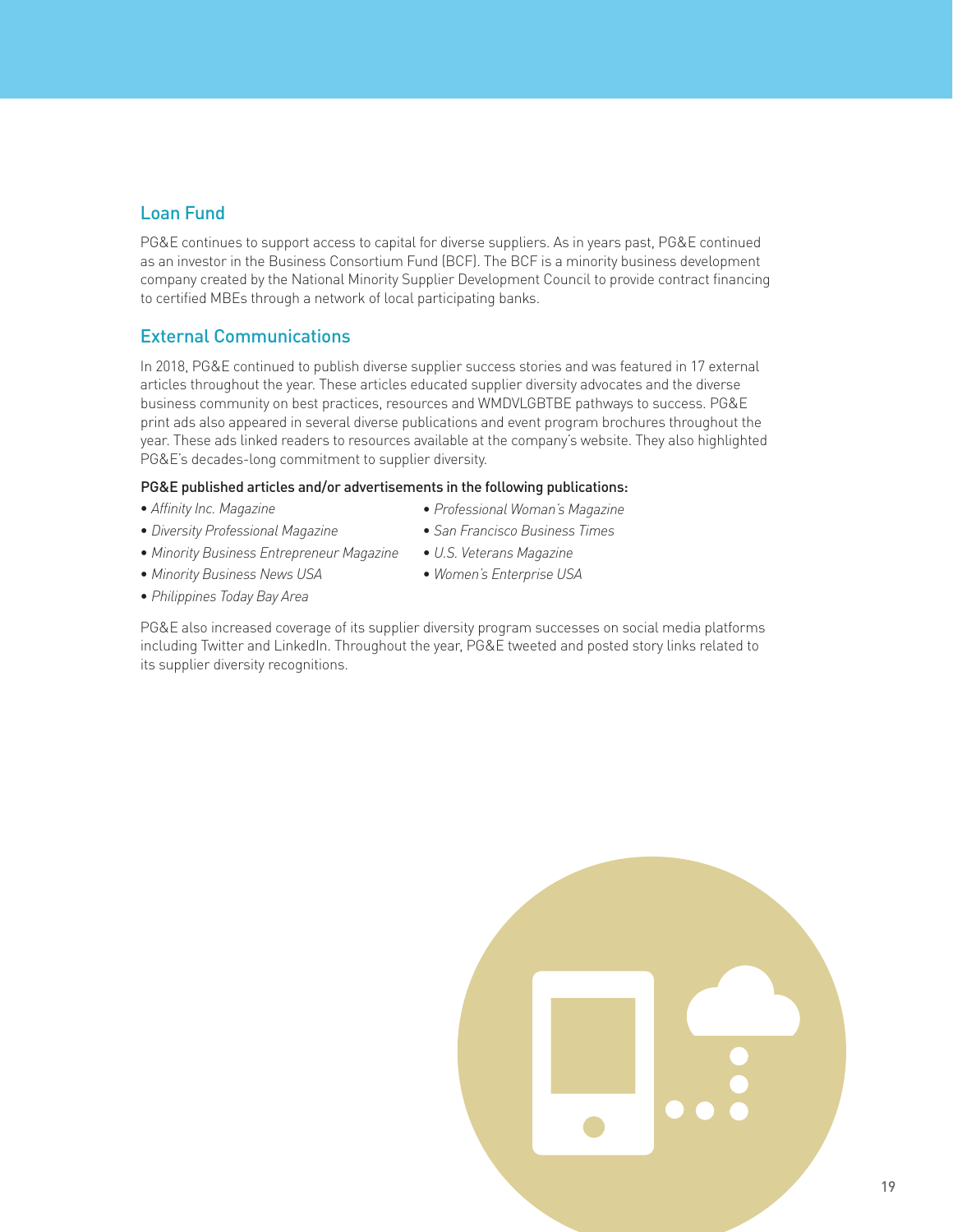## Awards and Recognition

PG&E's supplier diversity program continues to be recognized for its contributions to the diverse business community. PG&E received the following awards and recognitions in 2018:

| Organization                                           | Recognition                                                                                                                                               |
|--------------------------------------------------------|-----------------------------------------------------------------------------------------------------------------------------------------------------------|
| <b>Billion Dollar Roundtable</b>                       | Billion Dollar Roundtable member for procuring more than<br>\$1.0 billion annually from certified diverse-owned businesses<br>on a first-tier basis       |
| Women's Business Enterprise<br><b>National Council</b> | America's Top Companies for Women-Owned Businesses                                                                                                        |
| U.S. Hispanic Chamber of Commerce                      | Million Dollar Club: \$500 million-\$1 billion category                                                                                                   |
| <b>BEQ Pride Magazine</b>                              | 2018 LGBTQ Corporate Eminence Award                                                                                                                       |
| U.S. Veterans Business Alliance                        | California Public Utilities Award for spending more<br>than 5 percent with DVBEs                                                                          |
| San Francisco Business Times                           | 20 Top Bay Area Companies for Supplier Diversity                                                                                                          |
| Omnikal                                                | Top 50 Organizations for Multicultural Business<br>Opportunities-PG&E ranked number 21                                                                    |
| Diversity Inc                                          | Top 5 Utilities for Diversity-PG&E ranked number 2                                                                                                        |
| <b>MBN USA Magazine</b>                                | 2018 Best of the Decade-recognitions for Geisha Williams,<br>Gun Shim, Joan Kerr<br>MBN USA 2018 Buyers of the Year-Jennifer Price,<br><b>Ron Martine</b> |
| <b>WF USA</b>                                          | Top 100 Corporations of the Year for Diversity                                                                                                            |
| <b>Black EOE Journal</b>                               | Best of the Best 2018: Supplier Diversity Programs,<br><b>Top LGBT-Friendly Companies, Top Utilities</b>                                                  |
| <b>U.S. Veterans Magazine</b>                          | Best of the Best 2018: Top Veteran Friendly Companies,<br><b>Top Supplier Diversity Programs</b>                                                          |
| Professional Women's Magazine                          | Best of the Best: Top Supplier Diversity Program                                                                                                          |
| <b>DIVERSEability Magazine</b>                         | 2018 Best of the Best Top Disability-Friendly Companies                                                                                                   |
| Environmental Leader                                   | 2018 Environmental Leader 75                                                                                                                              |
| <b>S&amp;P Global Platts</b>                           | Global Energy Awards: Award of Excellence-Power                                                                                                           |
| Sustainable Purchasing<br>Leadership Council           | Outstanding Case Study: PG&E's The Sustainability Project<br>Web-Based Tool                                                                               |

## **Outreach**

In 2018, PG&E participated in many local, state and national supplier diversity events to meet with qualified prospective WMDVLGBTBEs. The Supply Chain Responsibility team and its Outreach Ambassadors benchmarked and shared best practices with other corporations, connected prime suppliers to WMDVLGBTBEs and educated prospective suppliers on what it takes to compete for business.

### PG&E sponsored and/or participated in the following activities:

- American Association of Blacks in Energy—2018 AABE National Conference
- American Indian Chamber of Commerce—15th Annual Expo
- American Indian Chamber of Commerce—Annual Heritage Month Luncheon and Scholarship Awards
- Asians in Energy Summit: Integrated New Energy Solutions for Sustainable Communities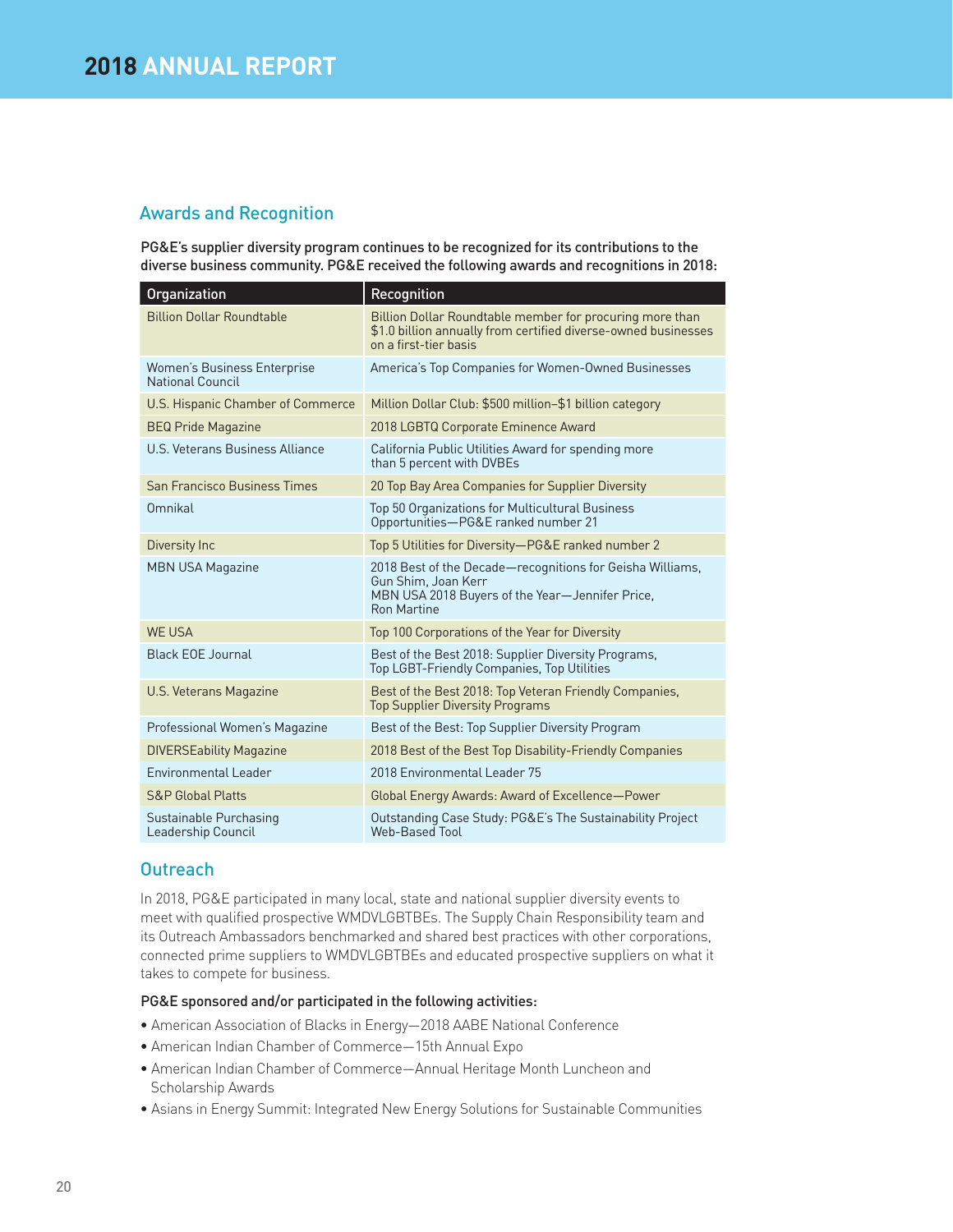- Billion Dollar Roundtable 2018 Annual Meeting, Summit Reception and Dinner
- California Asian Pacific Chamber of Commerce—Asian and Pacific Islanders Legislative Caucus Dinner
- California Asian Pacific Chamber of Commerce—Fifth Annual California Policy Summit
- California Asian Pacific Chamber of Commerce—International Consulate Summit
- California Asian Pacific Chamber of Commerce—Minority Women Business Conference
- California Black Chamber of Commerce—Ron Brown Business and Economic Summit
- California Hispanic Chamber of Commerce—2018 Annual Convention
- California Hispanic Chamber of Commerce—Economic Summit
- California Hispanic Chamber of Commerce—ELEVATE: A Procurement Symposium
- California Public Utilities Commission—Small and Diverse Business Expo, Long Beach
- California Public Utilities Commission—Small and Diverse Business Expo, San Ramon
- California Small Business Association—California Small Business Day
- DistribuTECH Conference and Exhibition
- Diversity Alliance for Science—Eleventh Annual East Coast Conference
- Edison Electric Institute—Business Diversity Conference
- Electric Utility Industry Sustainable Supply Chain Alliance—Sustainable Sourcing Conference
- Elite SDVOB Network—Annual National Convention
- Elite SDVOB Network, Northern California Chapter—Second Northern California Conference
- Emerald Cities Collaborative—San Francisco Energy Efficiency and Renewable Energy Construction Forecast and How to Bid on Public-Sector Energy Efficiency Contracts
- Fresno Chamber of Commerce Foundation—Small Business University Workshop
- Golden Gate Business Association—Construction and Related Industries Reception
- Golden Gate Business Association—Power Lunch IV and VIP Gala Reception
- Greenlining Institute—Economic Summit: Justice Rising—Our History. Our Future.
- Industry Council for Small Business Development—Small Business Workshop
- JFK University—Business Growth and Acceleration Program Graduation
- National Asian American Coalition—Economic Development Conference: Strengthening Communities
- National Association of Minority Companies—National Leadership Diversity Summit
- National Association of Women Business Owners, California—Propel Your Business Conference
- National Association of Women Business Owners, California—Women of Color: Scale Your Business and Succeed
- National Business Inclusion Consortium—2018 NBIC Best of the Best Awards Dinner and Cross Segment Matchmaker Meetings
- National Minority Supplier Development Council—Leadership Awards
- National Minority Supplier Development Council—National Conference
- National Minority Supplier Development Council—Program Managers Seminar
- National Utilities Diversity Council—4th Annual Brooklyn Brainstorm Conference
- NGLCC—2017 International Business and Leadership Conference, Supply Chain Task Force Meeting
- NorCal PTAC—North Coast Procurement Workshop and Expo
- Oakland Small Business Week—Contracts and Procurement Workshop and Trade Fair
- Omnikal—Eighteenth National Business Awards Ceremony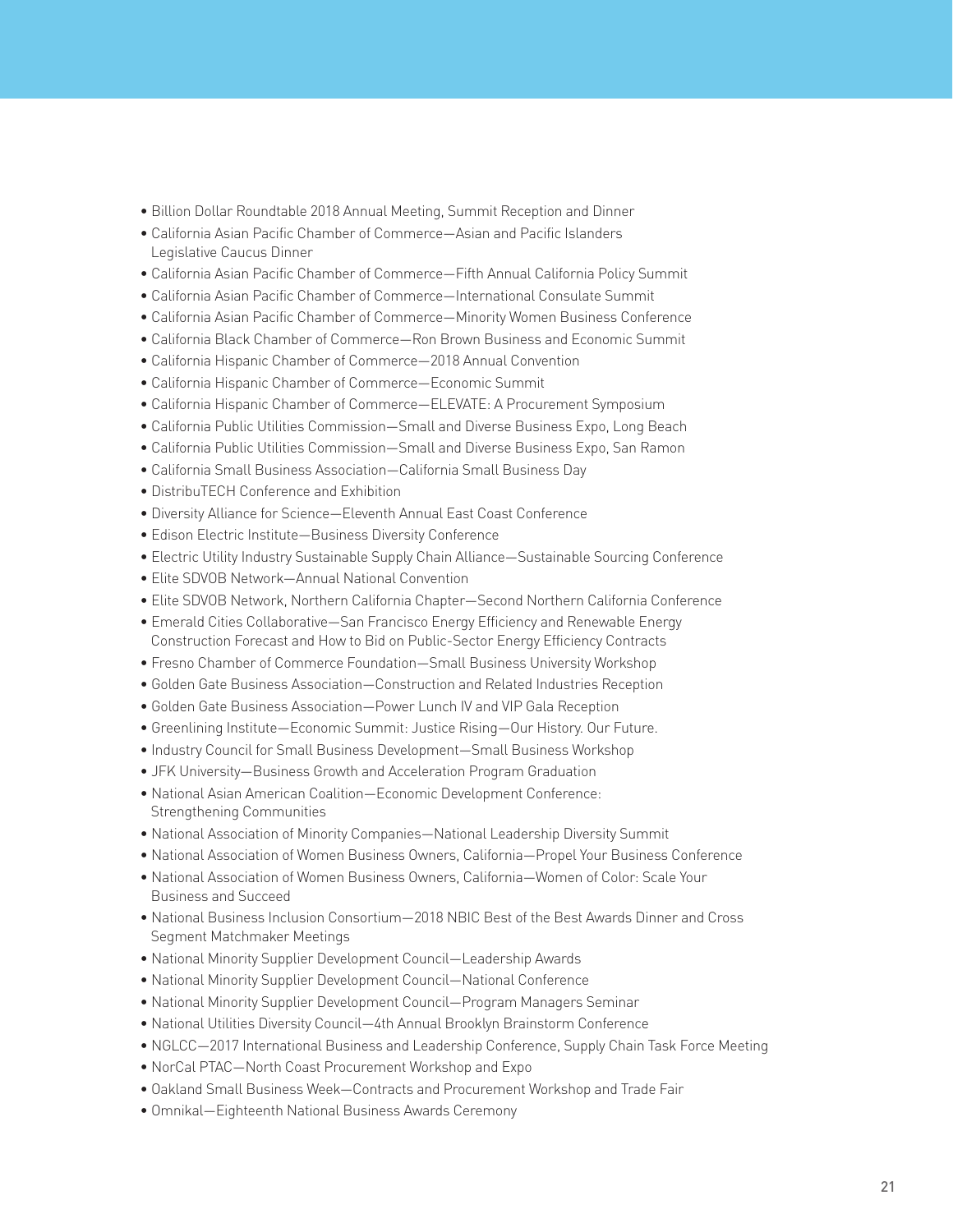- PG&E—Asian and Pacific Islander Heritage Month Celebration Workshop
- PG&E—Black History Month Celebration Workshop
- PG&E—Business Tune-Up Workshop: Process Improvement + Meet the Primes
- PG&E—Business Tune-Up Workshop: Risk Management + Meet the Primes + Hispanic Heritage Month Celebration
- PG&E—Business Tune-Up Workshop: Root Cause Analysis + Meet the Primes
- PG&E—Diverse Suppliers Go Global: Strategies to Compete in the Global Marketplace
- PG&E—Energy Efficiency Solicitations Matchmaker
- PG&E—Meet PG&E and Its Gas and Electric Primes
- PG&E—Out for LGBT Business Pride Month Webinar Series: Becoming Competitive in a Sustainable Marketplace
- PG&E—Out for LGBT Business Pride Month Webinar Series: Effective and Strategic Ways to Market Your Business
- PG&E—Out for LGBT Business Pride Month Webinar Series: Six Tips for Doing Business with PG&E
- PG&E—Out for LGBT Business Pride Month Webinar Series: The Science of Selling
- PG&E—Prime Supplier Academy: Building Your Bench: Preparing for Your Future Supply Chain Needs
- PG&E—Prime Supplier Academy: Collaboration: Industry Forums and Tradeshows
- PG&E—Prime Supplier Academy: How to Account for and Report Greenhouse Gases
- PG&E—Prime Supplier Academy: Meet Your Supplier Diversity Goals via Supply Chain Analysis
- PG&E—Prime Supplier Academy: Metrics and Accountability, Processes and Tools
- PG&E—Prime Supplier Academy: Supplier Development Programs
- PG&E—Small Business Consultation and Feedback Forum
- PG&E—Small Business Outreach Event for Diablo Canyon Decommissioning Project
- PG&E—Strategic Sourcing Webinar Series: Capabilities
- PG&E—Strategic Sourcing Webinar Series: Contract Management
- PG&E—Strategic Sourcing Webinar Series: Contract Negotiations
- PG&E—Strategic Sourcing Webinar Series: RFx Process
- PG&E—Supplier Code of Conduct Training
- PG&E, in partnership with Fresno Black Chamber of Commerce, California Department of Transportation, Department of General Services—How to Compete for Business in the Construction Industry and Safety Training
- PG&E, in partnership with Silicon Valley Black Chamber of Commerce—Certify and Do Business: Small Business Workshop
- PG&E, in partnership with Small Business Administration—Business to Business Resources and Tools for Small and Diverse Suppliers
- PG&E, in partnership with Small Business Administration, U.S. Veterans Business Alliance, Elite SDVOB Network—DVBE Boots to Business
- Rainbow Chamber of Commerce—How to Successfully Compete for Corporate Business Webinar
- Rainbow Chamber of Commerce, Sacramento—2017 Annual Gala
- Rainbow Chamber of Commerce, Silicon Valley—Connect: 2018
- Rainbow Chamber of Commerce, Silicon Valley—First Annual Celebrating Success Luncheon
- Sacramento Public Agency Consortium—2018 Regional Connecting Point
- San Francisco African American Chamber of Commerce—Juneteenth 2018 Business Forum and Gala Awards Dinner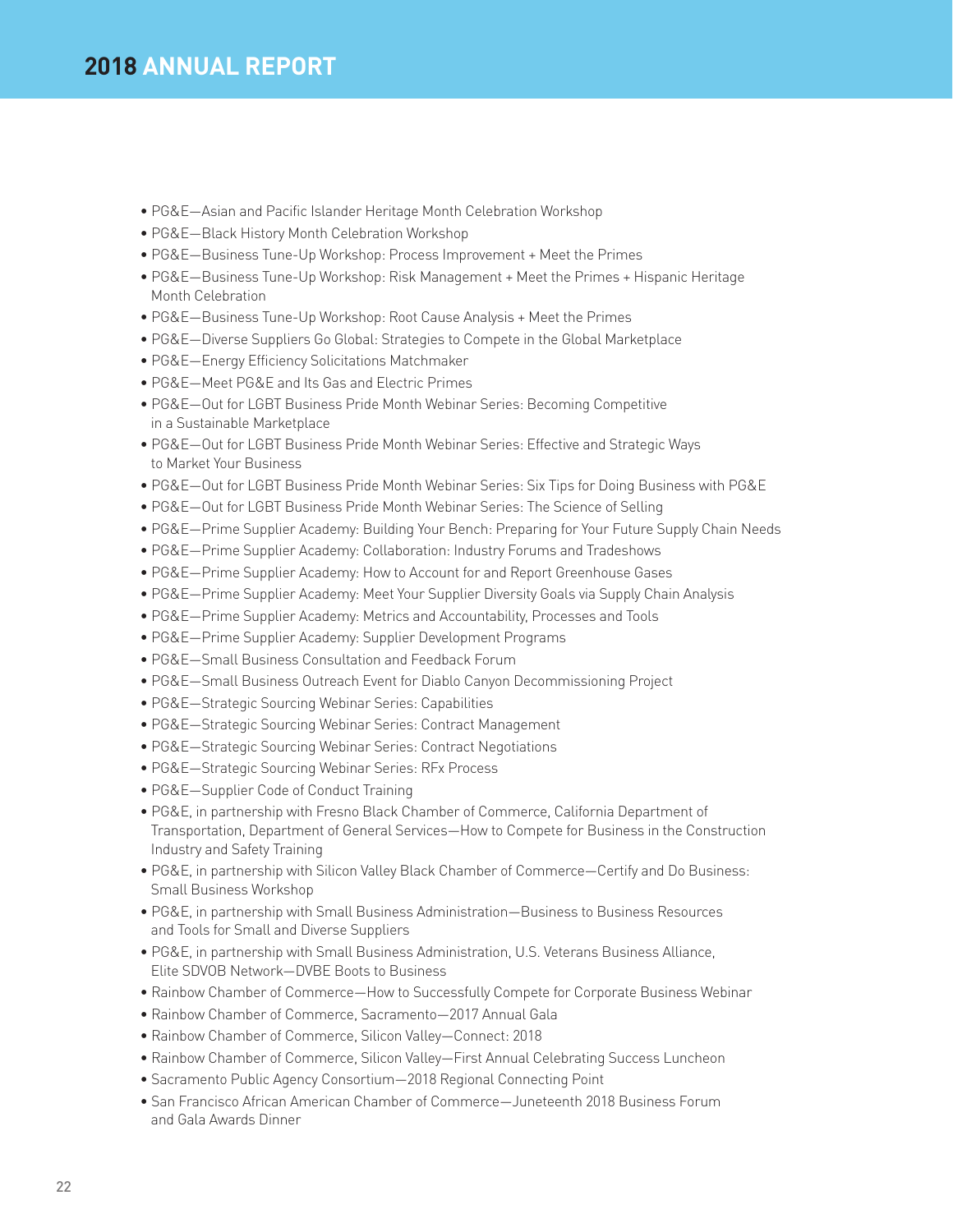- Small Business Administration—2017 Small Business Week Workshop
- Sustainable Purchasing Leadership Council—2018 SPLC Summit + Connect
- UCLA—Management Development for Entrepreneurs Program Graduation
- U.S. Department of Transportation and California Asian Pacific Chamber of Commerce— Disadvantaged Business Enterprise Conference: I am Small Business
- U.S. Hispanic Chamber of Commerce—National Convention
- U.S. Pan Asian Pacific American Chamber of Commerce—CelebrAsian Procurement Conference
- U.S. Veterans Business Alliance—Keeping the Promise Conference
- Univision—Small Business Expo
- Utility Supply Management Alliance—Annual Conference
- WEConnect International—Annual Global Supplier Diversity and Inclusion Symposium and Gala, Annual Conference
- Western Business Alliance, LGBT Economic Summit and Conference
- Western Regional Minority Supplier Development Council—Annual Meeting and Holiday Luncheon
- Western Regional Minority Supplier Development Council—Board Planning Meeting
- Western Regional Minority Supplier Development Council—Excellence in Supplier Diversity Awards Gala
- Western Regional Minority Supplier Development Council—Minority Business Expo: Bridges to Success
- Western Regional Minority Supplier Development Council—Supplier Diversity Best Practices Corporate Lunch and Learn
- Women's Business Enterprise National Council—National Conference
- Women's Business Enterprise National Council—Summit and Salute Conference

### PG&E's Supplier Diversity team actively participated in the following organizations:

- American Indian Chamber of Commerce: Advisory Board
- California Asian Pacific Chamber of Commerce: Board Member
- Electric Utility Industry Sustainable Supply Chain Alliance: Executive Committee Past Chair, Board
- Institute for Supply Management: Supplier Diversity Board Member
- National Minority Supplier Development Council: Board of Directors, Strategic Advisory Council, Utility Industry Group
- National Utility Diversity Council: Board Executive Committee
- NGLCC: Corporate Council Member, Procurement Council Member, Supply Chain Task Force Co-Chair
- Sustainable Purchasing Leadership Council: Board Executive Committee
- U.S. Business Leadership Network: Procurement Council Member
- U.S. Veterans Business Alliance: Corporate Advisory Board
- Western Regional Minority Supplier Development Council: Board Member
- WEConnect International: Board Treasurer

PG&E also supports other local organizations through its Community Affairs and Government Affairs departments.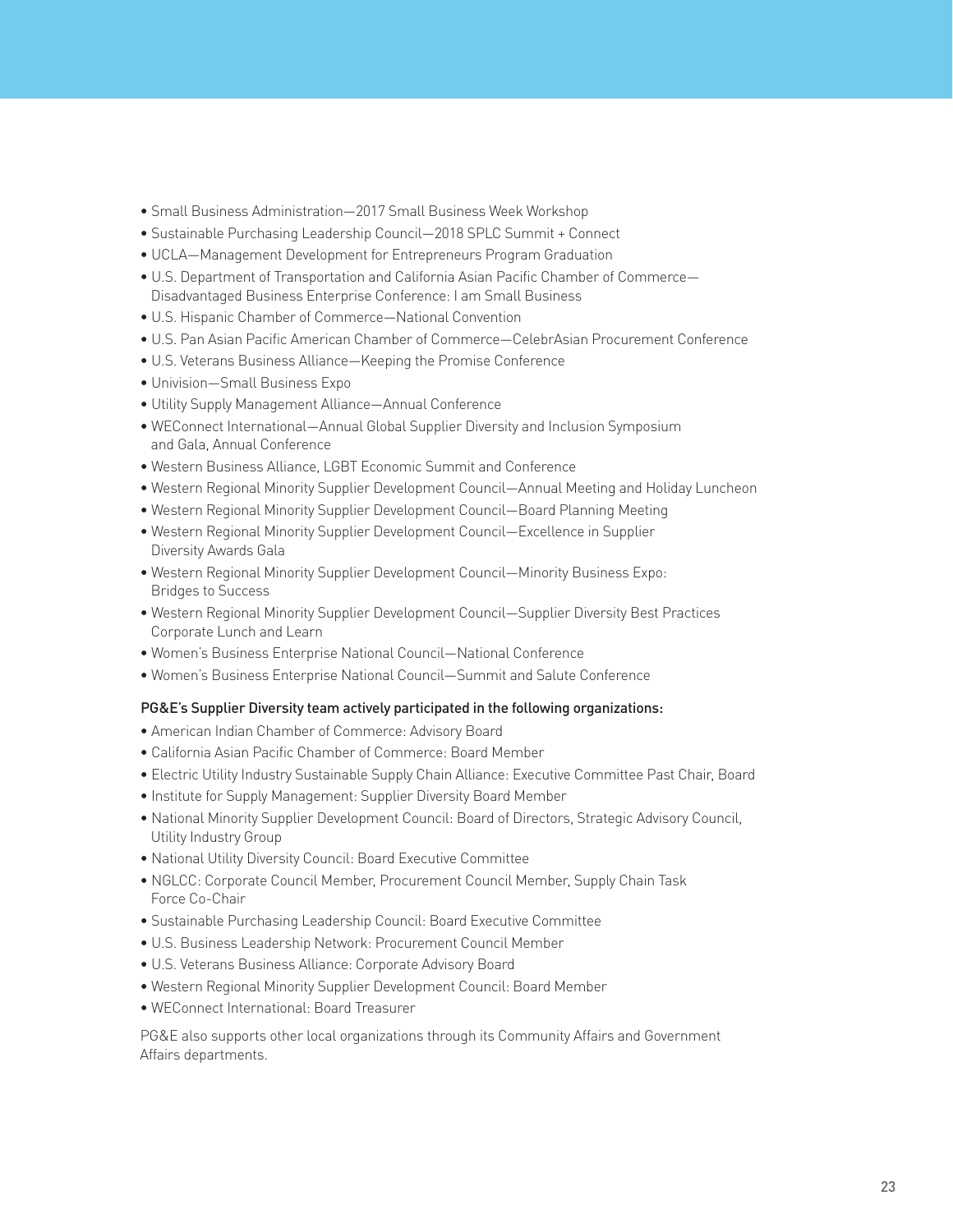## WMDVLGBTBE Annual Results by Ethnicity

|                                                           |                                                                                     | Direct \$       | Sub \$        | Total \$        | $\%$   |
|-----------------------------------------------------------|-------------------------------------------------------------------------------------|-----------------|---------------|-----------------|--------|
|                                                           | Asian Pacific American                                                              | \$192,663,920   | \$33,116,606  | \$225,780,527   | 3.14%  |
|                                                           | African American                                                                    | \$278,194,380   | \$68,222,281  | \$346,416,660   | 4.81%  |
| <b>MALE</b>                                               | Hispanic American                                                                   | \$361,005,792   | \$243,769,066 | \$604,774,857   | 8.40%  |
|                                                           | Native American                                                                     | \$60,229,727    | \$11,872,112  | \$72,101,839    | 1.00%  |
|                                                           | <b>Total Minority Male</b>                                                          | \$892,093,819   | \$356,980,064 | \$1,249,073,883 | 17.36% |
|                                                           | Asian Pacific American                                                              | \$292,169,918   | \$26,486,068  | \$318,655,986   | 4.43%  |
|                                                           | African American                                                                    | \$65,405,064    | \$250,664     | \$65,655,727    | 0.91%  |
| FEMALE                                                    | Hispanic American                                                                   | \$131,749,453   | \$20,333,028  | \$152,082,481   | 2.11%  |
|                                                           | Native American                                                                     | \$22,371,708    | \$19,792,144  | \$42,163,852    | 0.59%  |
|                                                           | <b>Total Minority Female</b>                                                        | \$511,696,142   | \$66,861,904  | \$578,558,046   | 8.04%  |
| <b>Total Minority Business</b><br><b>Enterprise (MBE)</b> |                                                                                     | \$1,403,789,961 | \$423,841,968 | \$1,827,631,930 | 25.39% |
|                                                           | <b>Women Business</b><br><b>Enterprise (WBE)</b>                                    | \$593,990,862   | \$235,917,733 | \$829,908,594   | 11.53% |
|                                                           | Lesbian, Gay Bisexual,<br><b>Transgender Business</b><br><b>Enterprise (LGBTBE)</b> | \$1,429,407     | \$1,072,062   | \$2,501,469     | 0.03%  |
|                                                           | <b>Disabled Veteran</b><br><b>Business Enterprise</b><br>(DVBE)                     | \$257,496,260   | \$64,195,681  | \$321,691,941   | 4.47%  |
|                                                           | Other 8(a)*                                                                         | \$0             | \$0           | \$0             | 0.00%  |
|                                                           | <b>Total WMDVLGBTBE</b>                                                             | \$2,256,706,490 | \$725,027,444 | \$2,981,733,934 | 41.43% |

**Net Procurement\*\*** \$7,197,032,801 **NOTE:** 

\* Firms classified as 8(a) of Small Business Administration includes non-WMDVLGBTBE \*\*Net procurement includes purchase order, non-purchase order, and credit card dollars Direct: Direct procurement Sub: Subcontractor procurement %: Percentage of net procurement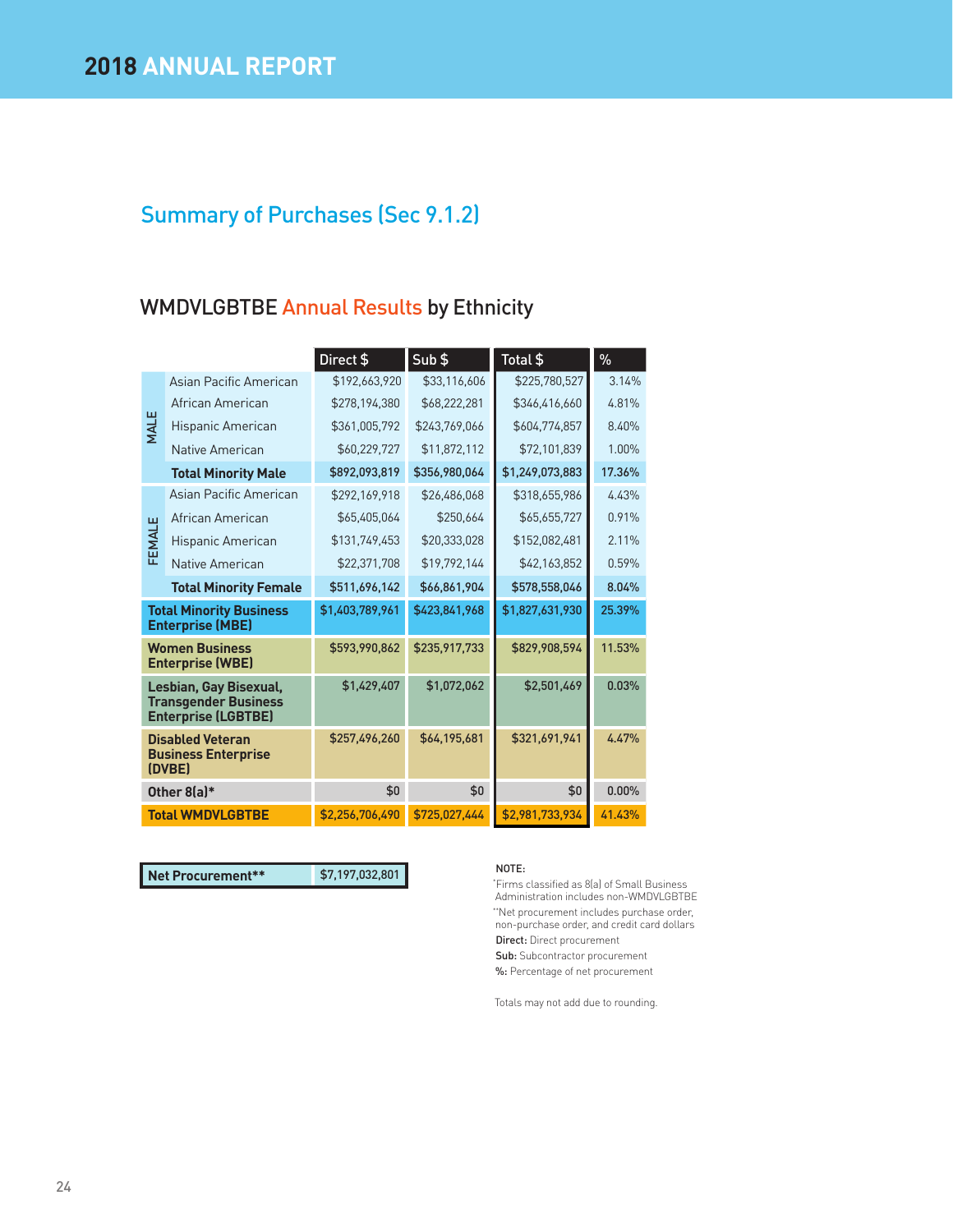## WMDVLGBTBE Direct Procurement by Product and Service Categories

| <b>Products</b> |                                                                                     |               | <b>Services</b> |                 | <b>Total</b> |                      |          |
|-----------------|-------------------------------------------------------------------------------------|---------------|-----------------|-----------------|--------------|----------------------|----------|
|                 |                                                                                     | DIRECT \$     | %               | DIRECT \$       | %            | DIRECT <sub>\$</sub> | %        |
|                 | Asian Pacific American                                                              | \$25,832,727  | 2.15%           | \$166,831,193   | 2.78%        | \$192,663,920        | 2.68%    |
|                 | African American                                                                    | \$89,323,645  | 7.45%           | \$188,870,735   | 3.15%        | \$278,194,380        | 3.87%    |
| <b>MALE</b>     | Hispanic American                                                                   | \$93,615,701  | 7.81%           | \$267,390,091   | 4.46%        | \$361,005,792        | 5.02%    |
|                 | Native American                                                                     | \$4,216,564   | 0.35%           | \$56,013,163    | 0.93%        | \$60,229,727         | 0.84%    |
|                 | <b>Total Minority Male</b>                                                          | \$212,988,637 | 17.76%          | \$679,105,182   | 11.32%       | \$892,093,819        | 12.40%   |
|                 | Asian Pacific American                                                              | \$245,094,706 | 20.44%          | \$47,075,212    | 0.78%        | \$292,169,918        | 4.06%    |
|                 | African American                                                                    | \$0           | $0.00\%$        | \$65,405,064    | 1.09%        | \$65,405,064         | 0.91%    |
| FEMALE          | Hispanic American                                                                   | \$57,409,898  | 4.79%           | \$74,339,555    | 1.24%        | \$131,749,453        | 1.83%    |
|                 | Native American                                                                     | \$7,958,584   | 0.66%           | \$14,413,124    | 0.24%        | \$22,371,708         | 0.31%    |
|                 | <b>Total Minority Female</b>                                                        | \$310,463,188 | 25.89%          | \$201,232,954   | 3.35%        | \$511,696,142        | 7.11%    |
|                 | <b>Total Minority Business</b><br><b>Enterprise (MBE)</b>                           | \$523,451,825 | 43.66%          | \$880,338,136   | 14.68%       | \$1,403,789,961      | 19.51%   |
|                 | <b>Women Business</b><br><b>Enterprise (WBE)</b>                                    | \$121,896,780 | 10.17%          | \$472,094,082   | 7.87%        | \$593,990,862        | 8.25%    |
|                 | Lesbian, Gay Bisexual,<br><b>Transgender Business</b><br><b>Enterprise (LGBTBE)</b> | \$339,008     | 0.03%           | \$1,090,399     | $0.00\%$     | \$1,429,407          | 0.02%    |
|                 | <b>Disabled Veteran</b><br><b>Business Enterprise</b><br>(DVBE)                     | \$7,237,870   | 0.60%           | \$250,258,390   | 4.17%        | \$257,496,260        | 3.58%    |
|                 | Other 8(a)*                                                                         | \$0           | \$0             | \$0             | 0.0%         | \$0                  | $0.00\%$ |
|                 | <b>Total WMDVLGBTBE</b>                                                             | \$652,925,483 | 54.46%          | \$1,603,781,007 | 26.74%       | \$2,256,706,490      | 31.36%   |

| <b>Total Product</b><br><b>Procurement</b> | \$1.198.969.492 |
|--------------------------------------------|-----------------|
| <b>Total Service</b><br><b>Procurement</b> | \$5.998.063.309 |
|                                            |                 |
|                                            |                 |
| Net Procurement**                          | \$7,197,032,801 |
|                                            |                 |

### NOTE:

\* Firms classified as 8(a) of Small Business Administration includes non-WMDVLGBTBE \*\*Net procurement includes purchase order, non-purchase order, and credit card dollars Direct: Direct procurement Sub: Subcontractor procurement %: Percentage of net procurement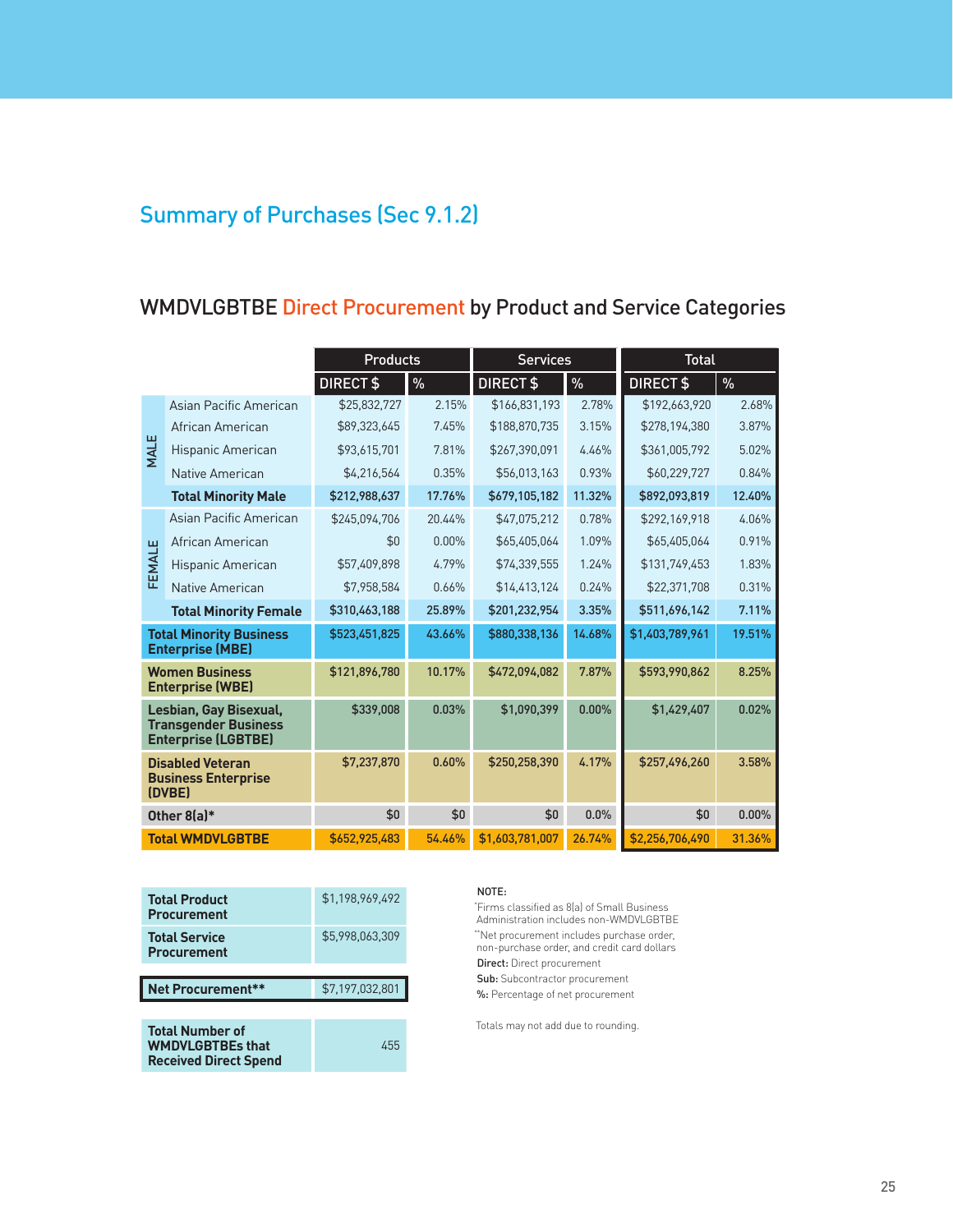## WMDVLGBTBE Subcontractor Procurement by Product and Service Categories

|             |                                                                                     | <b>Products</b> |      | <b>Services</b> |      | <b>Total</b>  |          |
|-------------|-------------------------------------------------------------------------------------|-----------------|------|-----------------|------|---------------|----------|
|             |                                                                                     | $SUB$ \$        | $\%$ | $SUB$ \$        | $\%$ | SUB\$         | %        |
|             | Asian Pacific American                                                              | N/A             | N/A  | N/A             | N/A  | \$33,116,606  | 0.46%    |
|             | African American                                                                    | N/A             | N/A  | N/A             | N/A  | \$68,222,281  | 0.95%    |
| <b>MALE</b> | Hispanic American                                                                   | N/A             | N/A  | N/A             | N/A  | \$243,769,066 | 3.39%    |
|             | Native American                                                                     | N/A             | N/A  | N/A             | N/A  | \$11,872,112  | 0.16%    |
|             | <b>Total Minority Male</b>                                                          | N/A             | N/A  | N/A             | N/A  | \$356,980,064 | 4.96%    |
|             | Asian Pacific American                                                              | N/A             | N/A  | N/A             | N/A  | \$26,486,068  | 0.37%    |
|             | African American                                                                    | N/A             | N/A  | N/A             | N/A  | \$250,664     | $0.00\%$ |
| FEMALE      | Hispanic American                                                                   | N/A             | N/A  | N/A             | N/A  | \$20,333,028  | 0.28%    |
|             | Native American                                                                     | N/A             | N/A  | N/A             | N/A  | \$19,792,144  | 0.28%    |
|             | <b>Total Minority Female</b>                                                        | N/A             | N/A  | N/A             | N/A  | \$66,861,904  | 0.93%    |
|             | <b>Total Minority Business</b><br><b>Enterprise (MBE)</b>                           | N/A             | N/A  | N/A             | N/A  | \$423,841,968 | 5.89%    |
|             | <b>Women Business</b><br><b>Enterprise (WBE)</b>                                    | N/A             | N/A  | N/A             | N/A  | \$235,917,733 | 3.28%    |
|             | Lesbian, Gay Bisexual,<br><b>Transgender Business</b><br><b>Enterprise (LGBTBE)</b> | N/A             | N/A  | N/A             | N/A  | \$1,072,062   | 0.01%    |
|             | <b>Disabled Veteran</b><br><b>Business Enterprise</b><br>(DVBE)                     | N/A             | N/A  | N/A             | N/A  | \$64,195,681  | 0.89%    |
|             | Other 8(a)*                                                                         | N/A             | N/A  | N/A             | N/A  | \$0           | $0.00\%$ |
|             | <b>Total WMDVLGBTBE</b>                                                             | N/A             | N/A  | N/A             | N/A  | \$725,027,444 | 10.07%   |

| <b>Total Product</b><br><b>Procurement</b> | \$1,198,969,492 |
|--------------------------------------------|-----------------|
| <b>Total Service</b><br><b>Procurement</b> | \$5,998,063,309 |
|                                            |                 |
| Net Procurement**                          | \$7,197,032,801 |

#### NOTE:

\* Firms classified as 8(a) of Small Business Administration includes non-WMDVLGBTBE \*\*Net procurement includes purchase order, non-purchase order, and credit card dollars Direct: Direct procurement Sub: Subcontractor procurement %: Percentage of net procurement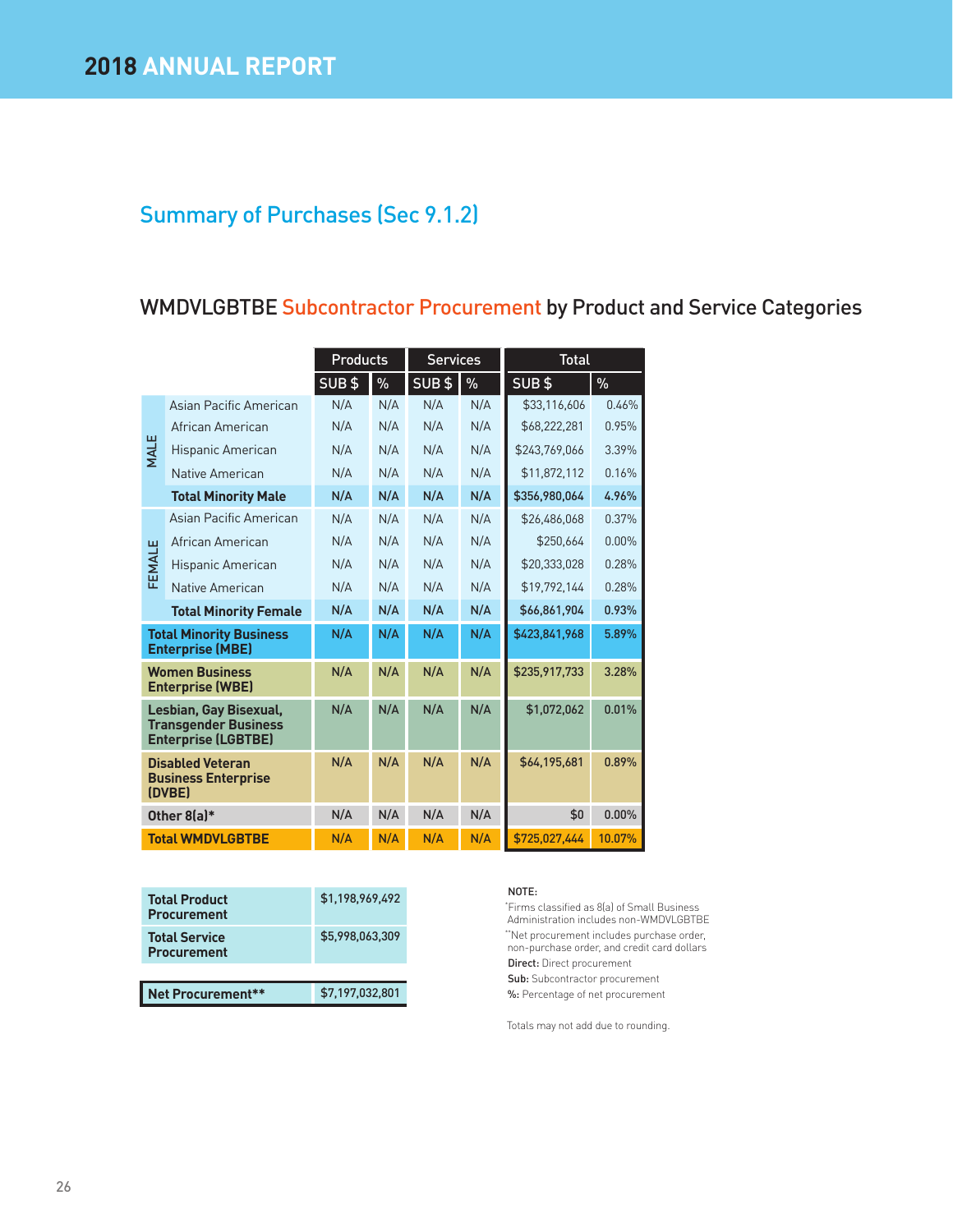## WMDVLGBTBE Procurement Standard Industrial Classification (SIC) Code Legend

|    | <b>Major Group Description</b>                           | <b>Description of Items</b>                                                                                                |
|----|----------------------------------------------------------|----------------------------------------------------------------------------------------------------------------------------|
| 07 | <b>Agricultural Services</b>                             | Ornamental Shrub and Tree<br>Services, Ornamental Floriculture                                                             |
| 15 | <b>General Business</b><br>Contractors                   | Industrial Buildings and<br>Warehouses, Residential Buildings,<br>other than<br>Single-Family                              |
| 17 | <b>Special Trade Contractors</b>                         | Carpentry Work, Concrete,<br>Electrical, Excavation                                                                        |
| 24 | <b>Lumber and Wood</b><br>Products                       | <b>Wood Poles</b>                                                                                                          |
| 25 | <b>Furniture and Fixtures</b>                            | Office Furniture, Metal Household<br>Furniture                                                                             |
| 26 | Paper and Allied Products                                | Envelopes, Coated Paper,<br>Paper Mills                                                                                    |
| 27 | Printing and Publishing                                  | Bookbinding and Related Work,<br>Typesetting, Commercial Printing                                                          |
| 28 | <b>Chemicals and Allied</b><br>Products                  | Chemical Preparation, Industrial<br><b>Chemicals, Paints, Varnishes</b>                                                    |
| 29 | <b>Petroleum and Coal</b><br>Products                    | Lubricating Oils and Greases                                                                                               |
| 30 | <b>Rubber and Misc. Plastics</b><br>Products             | Plastic Products, Rubber and<br>Plastic Hoses                                                                              |
| 32 | Stone, Clay and Glass<br>Products                        | Concrete Products, Ready-Mixed<br>Concrete, Cement                                                                         |
| 33 | <b>Primary Metal Industries</b>                          | Primary Metal Products, Steel<br>Pipes                                                                                     |
| 34 | <b>Fabricated Metal Products</b>                         | Heating Equipment, Fabricated<br><b>Structural Metals, Miscellaneous</b><br><b>Fabricated Wire Products</b>                |
| 35 | Industrial Machinery and<br>Equipment                    | Mechanical Power Transmission<br>Equipment, Steam, Gas and<br>Hydraulic Turbines and Turbine<br><b>Generator Set Units</b> |
| 36 | <b>Electronic and Other</b><br><b>Electric Equipment</b> | Switchgear and Switchboard<br>Apparatus, Power, Distribution and<br>Speciality Transformers                                |
| 37 | Transportation Equipment                                 | Truck and Bus Bodies, Aircraft<br>Engines and Engine Parts                                                                 |
| 38 | <b>Instruments and Related</b><br>Products               | Instruments For Measuring and<br><b>Testing of Electricity and Electrical</b><br>Signals                                   |
| 39 | Miscellaneous<br>Manufacturing Industries                | Signs and Advertising Specialties,<br>Marking Devices                                                                      |
| 47 | Trucking and Warehousing                                 | Local Trucking                                                                                                             |
| 45 | Transportation by Air                                    | Air Transportation                                                                                                         |

|    | <b>Major Group Description</b>                    | <b>Description of Items</b>                                                                               |
|----|---------------------------------------------------|-----------------------------------------------------------------------------------------------------------|
| 46 | Pipelines, Except Natural<br>Gas                  | Pipelines                                                                                                 |
| 47 | <b>Transportation Services</b>                    | Arrangement of Transportation of<br>Freight and Cargo                                                     |
| 48 | Communications                                    | Telephone Communications,<br><b>Communications Services</b>                                               |
| 49 | Electric, Gas and Sanitary<br><b>Services</b>     | Refuse Systems, Electric Services<br>(Hydroelectric Power Generation)                                     |
| 50 | Wholesale Trade-Durable<br>Goods                  | Electrical Apparatus and<br>Equipment, Wiring Supplies and<br><b>Construction Materials, Computers</b>    |
| 51 | <b>Wholesale Trade-</b><br>Nondurable Goods       | <b>Petroleum and Petroleum Products</b><br>Wholesalers, Stationery and Office<br>Supplies                 |
| 52 | Building Materials and<br><b>Garden Supplies</b>  | Hardware Stores, Lumber and<br><b>Other Building Materials</b>                                            |
| 55 | Automotive Dealers and<br><b>Service Stations</b> | <b>Motor Vehicle Dealers</b>                                                                              |
| 56 | <b>Apparel and Accessory</b><br>Stores            | Miscellaneous Apparel and<br><b>Accessory Stores</b>                                                      |
| 58 | Eating and Drinking Places                        | Eating and Drinking Places                                                                                |
| 63 | <b>Insurance Carriers</b>                         | Fire, Marine and Casualty<br>Insurance                                                                    |
| 65 | <b>Real Estate</b>                                | Real Estate Agents and Managers                                                                           |
| 72 | <b>Personal Services</b>                          | <b>Hotels and Motels</b>                                                                                  |
| 73 | <b>Business Services</b>                          | Help Supply Services, Computer<br>Programming Services, Advertising<br>Agencies                           |
| 75 | Auto Repair, Services and<br>Parking              | Top, Body and Upholstery Repair<br>Shops and Paint Shops, Automotive<br>Repair Shops                      |
| 76 | Miscellaneous Repair<br><b>Services</b>           | Electrical and Electronic Repair<br>Shops                                                                 |
| 78 | <b>Motion Pictures</b>                            | Motion Picture and Video Tape<br>Production                                                               |
| 80 | <b>Health Services</b>                            | Offices and Clinics of Doctors of<br>Medicine                                                             |
| 81 | Legal Services                                    | <b>Law Firms</b>                                                                                          |
| 87 | Engineering and<br>Management Services            | Engineering Services, Accounting,<br>Auditing and Bookkeeping Services,<br>Management Consulting Services |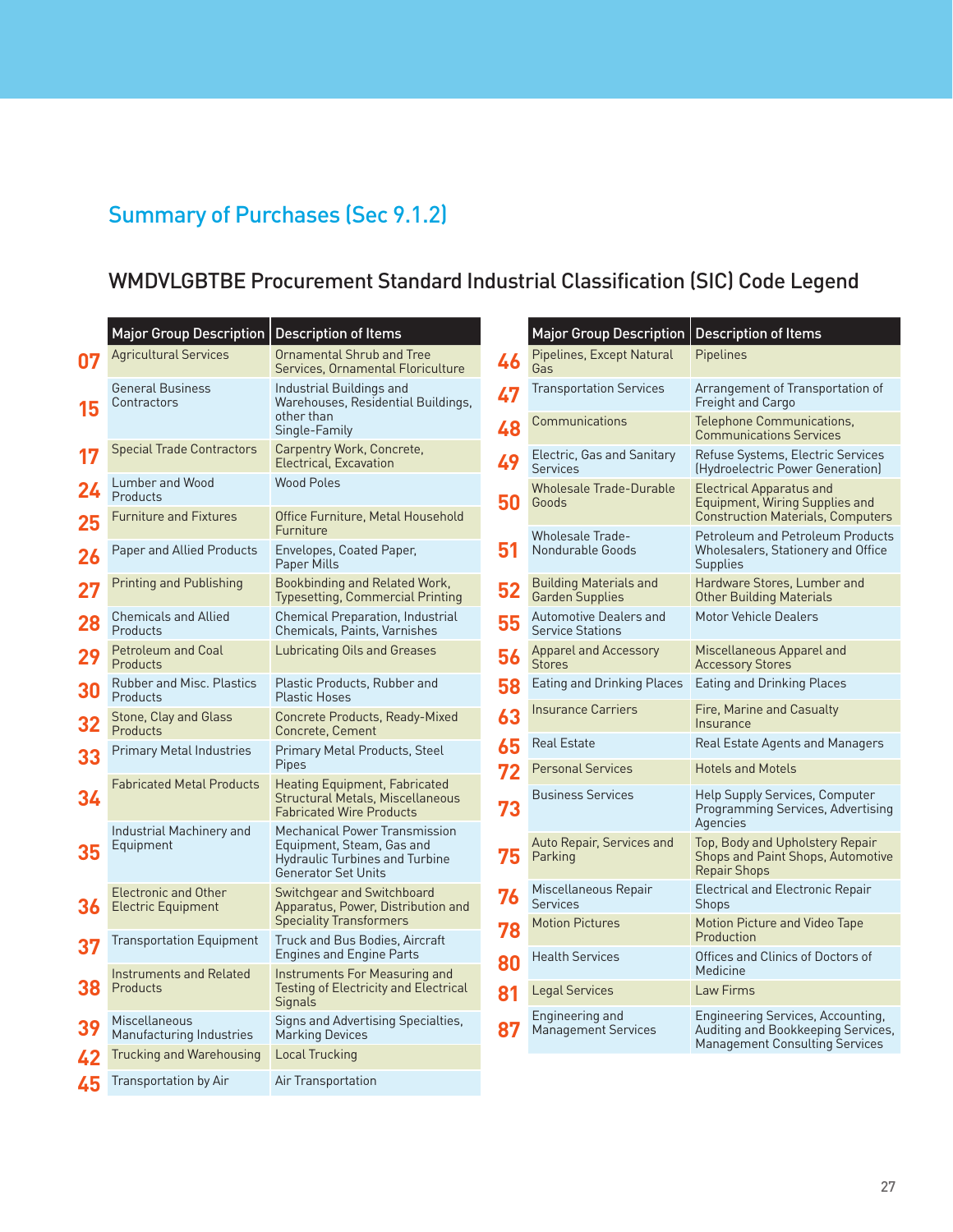## Supplier Diversity Procurement by Standard Industrial Classification (SIC) Code—Detail (9.1.2)

|           |                                                                                           |              | <b>Asian Pacific American</b> | <b>African American</b> |                 | <b>Hispanic American</b> |               | <b>Native American</b> |                 |                                                     | <b>Women Business</b>   | Lesbian, Gay, Bisexual,                                   | <b>Disabled Veteran</b>              |                 | <b>Total</b>           | <b>Total</b>       |
|-----------|-------------------------------------------------------------------------------------------|--------------|-------------------------------|-------------------------|-----------------|--------------------------|---------------|------------------------|-----------------|-----------------------------------------------------|-------------------------|-----------------------------------------------------------|--------------------------------------|-----------------|------------------------|--------------------|
|           |                                                                                           | <b>MALE</b>  | <b>FEMALE</b>                 | <b>MALE</b>             | <b>FEMALE</b>   | MALE                     | <b>FEMALE</b> | MALE                   | <b>FEMALE</b>   | <b>Minority Business</b><br><b>Enterprise (MBE)</b> | <b>Enterprise (WBE)</b> | <b>Transgender Business</b><br><b>Enterprise (LGBTBE)</b> | <b>Business Enterprise</b><br>(DVBE) | Other 8(a)      | <b>WMDVLGBTBE</b>      | <b>Procurement</b> |
| 07        | $\frac{1}{2}$<br>Agricultural                                                             | \$0          | \$3,968,282                   | \$0                     | \$0             | \$104,574,500            | \$67,232      | \$59,130               | \$0             | \$108,669,144                                       | \$36,382,273            | \$0                                                       | \$13,355,626                         | \$0             | \$158,407,043          | \$472,933,730      |
|           | <b>Services</b><br>$\%$                                                                   | 0.00%        | 0.84%                         | 0.00%                   | 0.00%           | 22.11%                   | 0.01%         | 0.01%                  | 0.00%           | 22.98%                                              | 7.69%                   | 0.00%                                                     | 2.82%                                | 0.00%           | 33.49%                 |                    |
|           | $\frac{1}{2}$<br><b>General Business</b><br><b>Contractors</b>                            | \$260,953    | \$23,870                      | \$647,358               | \$0             | \$66,258,113             | \$11,327,683  | \$3,498,412            | \$2,026,760     | \$84,043,149                                        | \$126,456,463           | \$0                                                       | \$73,668,572                         | \$0             | \$284,168,185          | \$1,264,494,563    |
|           | $\frac{0}{6}$                                                                             | 0.02%        | $0.00\%$                      | 0.05%                   | 0.00%           | 5.24%                    | 0.90%         | 0.28%                  | 0.16%           | 6.65%                                               | 10.00%                  | 0.00%                                                     | 5.83%                                | 0.00%           | 22.47%                 |                    |
| 17        | $\sqrt{5}$<br><b>Special Trade</b><br><b>Contractors</b>                                  | \$0          | \$8,394,493                   | \$449,266               | \$0             | \$53,092,331             | \$261,581     | \$51,250,426           | \$6,020,098     | \$119,468,196                                       | \$90,438,545            | \$0                                                       | \$11,596,798                         | \$0             | \$221,503,539          | \$520,707,229      |
|           | $\%$                                                                                      | 0.00%        | 1.61%                         | 0.09%                   | $0.00\%$        | 10.20%                   | 0.05%         | 9.84%                  | 1.16%           | 22.94%                                              | 17.37%                  | $0.00\%$                                                  | 2.23%                                | $0.00\%$        | 42.54%                 |                    |
| 24        | $\sqrt{5}$<br><b>Lumber and Wood</b><br><b>Products</b>                                   | \$712,751    | \$0                           | \$0                     | \$0             | \$0                      | \$0           | \$0                    | \$0             | \$712,751                                           | \$1,470,093             | \$0                                                       | \$0                                  | \$0             | \$2,182,844            | \$9,873,747        |
|           | $\%$                                                                                      | 7.22%        | $0.00\%$                      | $0.00\%$                | $0.00\%$        | $0.00\%$                 | 0.00%         | 0.00%                  | $0.00\%$        | 7.22%                                               | 14.89%                  | 0.00%                                                     | 0.00%                                | 0.00%           | 22.11%                 |                    |
| 25        | $\sqrt{5}$<br><b>Furniture and</b><br><b>Fixtures</b>                                     | \$0          | \$0                           | \$0                     | \$0             | \$0                      | \$0           | \$0                    | \$0             | \$0                                                 | \$0                     | \$0\$                                                     | \$0                                  | \$0             | \$0                    | \$2,906,212        |
|           | $\%$                                                                                      | $0.00\%$     | $0.00\%$                      | $0.00\%$                | $0.00\%$        | $0.00\%$                 | $0.00\%$      | 0.00%                  | $0.00\%$        | $0.00\%$                                            | 0.00%                   | 0.00%                                                     | $0.00\%$                             | $0.00\%$        | $0.00\%$               |                    |
| <b>26</b> | $\sqrt{5}$<br><b>Paper and Allied</b><br><b>Products</b>                                  | \$0          | \$0                           | \$0                     | \$0             | \$0                      | \$77,462      | \$0                    | \$0             | 77,462                                              | \$0                     | \$0\$                                                     | \$0                                  | \$0             | \$77,462               | \$220,647          |
|           | $\%$                                                                                      | 0.00%        | $0.00\%$                      | 0.00%                   | 0.00%           | 0.00%                    | 35.11%        | 0.00%                  | $0.00\%$        | 35.11%                                              | 0.00%                   | 0.00%                                                     | 0.00%                                | 0.00%           | 35.11%                 |                    |
|           | $\sqrt{ }$<br><b>Printing and</b><br>Publishing                                           | 282,202      | \$0                           | \$0                     | \$0             | \$0                      | \$24,334      | \$0                    | \$0             | \$306,536                                           | \$1,212,360             | \$0                                                       | \$0                                  | \$0             | \$1,518,896            | \$4,481,731        |
|           | $\frac{0}{6}$                                                                             | 6.30%        | $0.00\%$                      | $0.00\%$                | $0.00\%$        | $0.00\%$                 | 0.54%         | $0.00\%$               | $0.00\%$        | 6.84%                                               | 27.05%                  | $0.00\%$                                                  | 0.00%                                | 0.00%           | 33.89%                 |                    |
| 28        | $\sqrt{5}$<br><b>Chemicals and Allied</b><br><b>Products</b>                              | \$0          | \$0                           | \$0                     | \$0             | \$0                      | \$0           | \$0                    | \$0             | \$0                                                 | \$691,109               | \$0                                                       | \$0                                  | \$0             | \$691,109              | \$9,681,604        |
|           | $\%$                                                                                      | 0.00%        | 0.00%                         | 0.00%                   | $0.00\%$        | $0.00\%$                 | 0.00%         | 0.00%                  | $0.00\%$        | $0.00\%$                                            | 7.14%                   | $0.00\%$                                                  | 0.00%                                | 0.00%           | 7.14%                  |                    |
| 29        | $\sqrt{5}$<br><b>Petroleum and</b><br><b>Coal Products</b>                                | \$0          | \$0                           | \$0                     | \$0             | \$0                      | \$0           | \$0                    | \$0             | \$0                                                 | \$0                     | \$0                                                       | \$0                                  | \$0             | \$0                    | \$431,883          |
|           | $\%$                                                                                      | 0.00%        | 0.00%                         | $0.00\%$                | $0.00\%$        | $0\%$                    | 0.00%         | 0.00%                  | $0.00\%$        | 0.00%                                               | $0.00\%$                | 0.00%                                                     | 0.00%                                | 0.00%           | $0.00\%$               |                    |
| 30        | $\sqrt{5}$<br><b>Rubber and Misc.</b><br><b>Plastics Products</b>                         | \$0          | \$0                           | \$0                     | \$0             | \$0                      | \$0           | \$0                    | \$0             | \$0                                                 | \$0                     | \$0                                                       | \$0                                  | \$0             | \$0                    | \$9,631,761        |
|           | $\frac{9}{6}$                                                                             | 0.00%        | $0.00\%$                      | 0.00%                   | $0.00\%$        | 0.00%                    | 0.00%         | 0.00%                  | $0.00\%$        | 0.00%                                               | 0.00%                   | 0.00%                                                     | 0.00%                                | 0.00%           | $0.00\%$               |                    |
| 32        | $\sqrt{5}$<br>Stone, Clay and<br><b>Glass Products</b>                                    | \$0          | \$0                           | \$0                     | \$0             | \$0                      | \$118,445     | \$0                    | \$0             | \$118,445                                           | \$0                     | \$0                                                       | \$0                                  | \$0             | \$118,445              | \$11,517,533       |
|           | $\%$                                                                                      | 0.00%        | $0.00\%$                      | $0.00\%$                | $0.00\%$        | $0.00\%$                 | 1.03%         | 0.00%                  | $0.00\%$        | 1.03%                                               | $0.00\%$                | $0.00\%$                                                  | $0.00\%$                             | 0.00%           | 1.03%                  |                    |
| 33        | $\sqrt{5}$<br><b>Primary Metal</b><br><b>Industries</b>                                   | \$0          | \$0                           | \$0                     | \$0             | \$0                      | \$0           | \$0                    | \$0             | \$0                                                 | \$5,931                 | \$0                                                       | \$0                                  | \$0             | \$5,931                | \$1,197,208        |
|           | $\%$                                                                                      | 0.00%        | 0.00%                         | 0.00%                   | $0.00\%$        | 0.00%                    | 0.00%         | 0.00%                  | $0.00\%$        | 0.00%                                               | 0.50%                   | $0.00\%$                                                  | 0.00%                                | $0.00\%$        | 0.50%                  |                    |
| 34        | $\sqrt{5}$<br><b>Fabricated Metal</b><br><b>Products</b>                                  | \$0          | \$162,101                     | \$0                     | \$0             | \$7,003,081              | \$0           | \$0                    | \$0             | \$7,165,183                                         | \$21,889                | \$0                                                       | \$0                                  | \$0             | \$7,187,072            | \$80,454,521       |
|           | $\frac{1}{2}$                                                                             | 0.00%        | 0.20%                         | $0.00\%$                | 0.00%           | 8.70%                    | 0.00%         | 0.00%                  | $0.00\%$        | 8.91%                                               | 0.03%                   | $0.00\%$                                                  | 0.00%                                | 0.00%           | 8.93%                  |                    |
| 35        | $\frac{1}{2}$<br><b>Industrial Machinery</b><br>and Equipment                             | \$2,844,607  | \$234,336                     | \$97,071,777            | \$0             | \$2,622,777              | \$1,272       | \$39,004               | \$0             | \$102,813,774                                       | \$5,660,151             | \$0                                                       | \$253,498                            | \$0             | \$108,727,423          | \$228,415,698      |
|           | $\%$                                                                                      | 1.25%        | 0.10%                         | 42.50%                  | $0.00\%$        | 1.15%                    | 0.00%         | 0.02%                  | $0.00\%$        | 45.01%                                              | 2.48%                   | 0.00%                                                     | 0.11%                                | 0.00%           | 47.60%                 |                    |
| 36        | $\sqrt{5}$<br><b>Electronic and Other</b><br><b>Electric Equipment</b>                    | \$4,756,437  | \$0                           | \$0                     | \$0             | \$0                      | \$0           | \$0                    | \$0             | \$4,756,437                                         | \$23,777,076            | \$0                                                       | \$0                                  | \$0             | \$28,533,513           | \$89,215,147       |
|           | $\%$                                                                                      | 5.33%        | $0.00\%$                      | 0.00%                   | 0.00%           | $0.00\%$                 | 0.00%         | 0.00%                  | $0.00\%$        | 5.33%                                               | 26.65%                  | $0.00\%$                                                  | 0.00%                                | 0.00%           | 31.98%                 |                    |
| 37        | $\overline{\mathbf{1}^{\mathbf{5}}}$<br><b>Transportation</b><br><b>Equipment</b><br>$\%$ | \$0<br>0.00% | \$0<br>$0.00\%$               | \$0<br>$0.00\%$         | \$0<br>$0.00\%$ | \$0<br>$0.00\%$          | \$0           | \$4,091,501<br>36.19%  | \$0<br>$0.00\%$ | \$4,091,501<br>36.19%                               | \$0<br>0.00%            | \$0<br>$0.00\%$                                           | \$6,669,853<br>59.00%                | \$0             | \$10,761,354<br>95.19% | \$11,304,892       |
|           | $\sqrt{5}$<br>Instruments and                                                             | \$14,553     | \$0                           | \$8,433,268             | \$0             | \$111,250                | 0.00%<br>\$0  | \$0                    | \$0             | \$8,559,071                                         | \$22,307                | \$0                                                       | \$4,312,337                          | $0.00\%$<br>\$0 | \$12,893,716           | \$68,371,169       |
| 38        | <b>Related Products</b><br>$\%$                                                           | 0.02%        | $0.00\%$                      | 12.33%                  | $0.00\%$        | 0.16%                    | $0.00\%$      | $0.00\%$               | $0.00\%$        | 12.52%                                              | 0.03%                   | $0.00\%$                                                  | 6.31%                                | $0.00\%$        | 18.86%                 |                    |
|           | $\sqrt{2}$<br><b>Miscellaneous</b>                                                        | \$0          | \$0                           | \$0                     | \$0             | \$0                      | \$0           | \$0                    | \$0             | \$0                                                 | \$4,481,162             | \$0                                                       | \$0                                  | \$0             | \$4,481,162            | \$6,380,815        |
| 39        | Manufacturing<br>$\%$                                                                     | $0.00\%$     | $0.00\%$                      | $0.00\%$                | $0.00\%$        | $0.00\%$                 | $0.00\%$      | $0.00\%$               | $0.00\%$        | $0.00\%$                                            | 70.23%                  | $0.00\%$                                                  | $0.00\%$                             | $0.00\%$        | 70.23%                 |                    |
|           | <b>Industries</b>                                                                         |              |                               |                         |                 |                          |               |                        |                 |                                                     |                         |                                                           |                                      |                 |                        |                    |
| 42        | $\sqrt{2}$<br><b>Trucking and</b><br>Warehousing                                          | \$0          | \$0                           | \$0                     | \$4,160,941     | \$0                      | \$64,831      | \$0                    | \$5,110,680     | \$9,336,451                                         | \$3,177,553             | \$0                                                       | \$0                                  | \$0             | \$12,514,004           | \$14,080,726       |
|           | $\%$                                                                                      | $0.00\%$     | $0.00\%$                      | $0.00\%$                | 29.55%          | $0.00\%$                 | 0.46%         | 0.00%                  | 36.30%          | 66.31%                                              | 22.57%                  | $0.00\%$                                                  | 0.00%                                | $0.00\%$        | 88.87%                 |                    |
| 45        | $\sqrt{ }$<br><b>Transportation</b><br>by Air                                             | \$0          | \$0                           | \$0                     | \$0             | \$0                      | \$0           | \$0                    | \$0             | \$0                                                 | \$10,320,199            | \$0                                                       | \$0                                  | \$0             | \$10,320,199           | \$45,197,443       |
|           | $\%$                                                                                      | $0.00\%$     | $0.00\%$                      | $0.00\%$                | $0.00\%$        | $0.00\%$                 | 0.00%         | $0.00\%$               | $0.00\%$        | $0.00\%$                                            | 22.83%                  | $0.00\%$                                                  | 0.00%                                | $0.00\%$        | 22.83%                 |                    |
| 40        | $\sqrt{2}$<br><b>Pipelines, Except</b><br><b>Natural Gas</b>                              | \$0          | \$0                           | \$0                     | \$0             | \$0                      | \$0           | \$0                    | \$0             | \$0                                                 | \$0                     | \$0                                                       | \$0                                  | \$0             | \$0                    | \$0                |
|           | $\%$                                                                                      | 0.00%        | $0.00\%$                      | $0.00\%$                | $0.00\%$        | $0.00\%$                 | 0.00%         | 0.00%                  | $0.00\%$        | $0.00\%$                                            | $0.00\%$                | $0.00\%$                                                  | 0.00%                                | $0.00\%$        | $0.00\%$               |                    |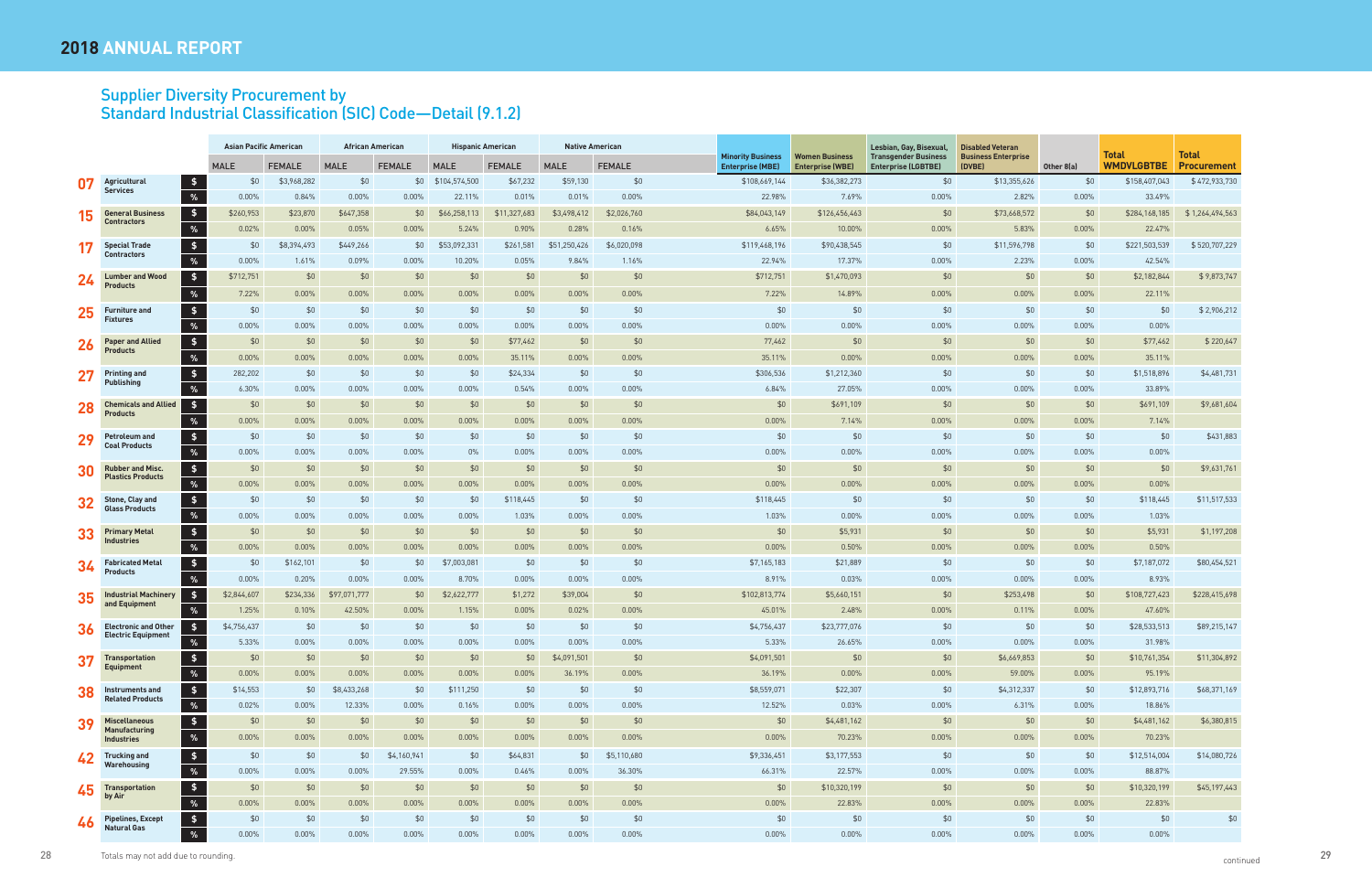## Supplier Diversity Procurement by SIC Code—Detail (9.1.2) continued

|                |                                                                 | <b>Asian Pacific American</b> |               | <b>African American</b> |               | <b>Hispanic American</b> |               | <b>Native American</b> |               |                                                     |                                                  | Lesbian, Gay, Bisexual,                                   | <b>Disabled Veteran</b>              |            |                                   |                                    |
|----------------|-----------------------------------------------------------------|-------------------------------|---------------|-------------------------|---------------|--------------------------|---------------|------------------------|---------------|-----------------------------------------------------|--------------------------------------------------|-----------------------------------------------------------|--------------------------------------|------------|-----------------------------------|------------------------------------|
|                |                                                                 | <b>MALE</b>                   | <b>FEMALE</b> | <b>MALE</b>             | <b>FEMALE</b> | <b>MALE</b>              | <b>FEMALE</b> | <b>MALE</b>            | <b>FEMALE</b> | <b>Minority Business</b><br><b>Enterprise (MBE)</b> | <b>Women Business</b><br><b>Enterprise (WBE)</b> | <b>Transgender Business</b><br><b>Enterprise (LGBTBE)</b> | <b>Business Enterprise</b><br>(DVBE) | Other 8(a) | <b>Total</b><br><b>WMDVLGBTBE</b> | <b>Total</b><br><b>Procurement</b> |
| 47             | $$^{\circ}$<br><b>Transportation</b>                            | \$3,292                       | \$231,417,386 | \$5,125,324             | \$199,308     | \$2,082,389              | \$1,482,594   | \$0                    | \$0           | \$240,310,293                                       | \$1,915,171                                      | \$0                                                       | \$340,817                            | \$0        | \$242,566,281                     | \$231,758,604                      |
|                | <b>Services</b><br>$\%$                                         | 0.00%                         | 99.85%        | 2.21%                   | 0.09%         | 0.90%                    | 0.64%         | $0.00\%$               | $0.00\%$      | 103.69%                                             | 0.83%                                            | 0.00%                                                     | 0.15%                                | $0.00\%$   | 104.66%                           |                                    |
|                | $\sqrt{2}$<br><b>Communications</b>                             | \$0                           | \$0           | \$0                     | \$0           | \$441,772                | \$0           | \$0                    | \$0           | \$441,772                                           | \$0                                              | \$0                                                       | \$0                                  | \$0        | \$441,772                         | \$9,194,858                        |
|                | $\%$                                                            | 0.00%                         | $0.00\%$      | 0.00%                   | 0.00%         | 4.80%                    | $0.00\%$      | $0.00\%$               | $0.00\%$      | 4.80%                                               | 0.00%                                            | 0.00%                                                     | 0.00%                                | $0.00\%$   | 4.80%                             |                                    |
| 49             | $\mathsf{\$}$<br><b>Electric, Gas and</b>                       | \$16,773                      | \$0           | \$5,456                 | \$0           | \$1,281,385              | \$45,752,196  | \$41,774               | \$0           | \$47,097,585                                        | \$20,605,168                                     | \$0                                                       | \$1,676,137                          | \$0        | \$69,378,890                      | \$124,635,674                      |
|                | <b>Sanitary Services</b><br>$\%$                                | 0.01%                         | $0.00\%$      | 0.00%                   | 0.00%         | 1.03%                    | 36.71%        | 0.03%                  | $0.00\%$      | 37.79%                                              | 16.53%                                           | $0.00\%$                                                  | 1.34%                                | $0.00\%$   | 55.67%                            |                                    |
| 50             | $\frac{1}{2}$<br><b>Wholesale Trade-</b>                        | \$32,926,556                  | \$8,130,114   | \$0                     | \$0           | \$85,468,526             | \$73,317,991  | \$85,110               | \$7,903,697   | \$207,831,995                                       | \$99,099,935                                     | \$338,933                                                 | \$1,381,286                          | \$0        | \$308,652,149                     | \$468,721,696                      |
|                | <b>Durable Goods</b><br>$\%$                                    | 7.02%                         | 1.73%         | 0.00%                   | 0.00%         | 18.23%                   | 15.64%        | 0.02%                  | 1.69%         | 44.34%                                              | 21.14%                                           | 0.07%                                                     | 0.29%                                | $0.00\%$   | 65.85%                            |                                    |
| 5 <sub>1</sub> | $$$<br><b>Wholesale Trade-</b>                                  | \$414,757                     | \$0           | \$197,818               | \$0           | \$391,767                | \$22,282      | \$0                    | \$0           | \$1,026,625                                         | \$8,159,556                                      | \$0                                                       | \$0                                  | \$0        | \$9,186,181                       | \$14,354,733                       |
|                | <b>Nondurable Goods</b><br>$\%$                                 | 2.89%                         | $0.00\%$      | 1.38%                   | 0.00%         | 2.73%                    | 0.16%         | $0.00\%$               | $0.00\%$      | 7.15%                                               | 56.84%                                           | 0.00%                                                     | 0.00%                                | $0.00\%$   | 63.99%                            |                                    |
| 52             | $\mathsf{\$}$<br><b>Building Materials</b>                      | \$0                           | \$0           | \$0                     | \$0           | \$0                      | \$0           | \$0                    | \$0           | \$0                                                 | \$4,795,292                                      | \$0                                                       | \$0                                  | \$0        | \$4,795,292                       | \$7,168,101                        |
|                | and Garden Supplies<br>$\%$                                     | 0.00%                         | 0.00%         | 0.00%                   | 0.00%         | 0.00%                    | $0.00\%$      | $0.00\%$               | 0.00%         | $0.00\%$                                            | 66.90%                                           | 0.00%                                                     | 0.00%                                | $0.00\%$   | 66.90%                            |                                    |
| 55             | $$^{\circ}$<br><b>Automotive Dealers</b>                        | \$0                           | \$0           | \$0                     | \$0           | \$0                      | \$0           | \$0                    | \$0           | \$0                                                 | \$0                                              | \$0                                                       | \$0                                  | \$0        | \$0                               | \$843,579                          |
|                | and Service Stations<br>$\%$                                    | 0.00%                         | $0.00\%$      | 0.00%                   | 0.00%         | 0.00%                    | $0.00\%$      | $0.00\%$               | $0.00\%$      | $0.00\%$                                            | 0.00%                                            | 0.00%                                                     | 0.00%                                | $0.00\%$   | $0.00\%$                          |                                    |
| 56             | $$^{\circ}$<br>Apparel and<br><b>Accessory Stores</b>           | \$0                           | \$0           | \$0                     | \$0           | \$0                      | \$0           | \$0                    | \$0           | \$0                                                 | \$148,313                                        | \$0                                                       | \$0                                  | \$0        | \$148,313                         | \$1,970,746                        |
|                | $\%$                                                            | 0.00%                         | $0.00\%$      | 0.00%                   | 0.00%         | $0.00\%$                 | $0.00\%$      | $0.00\%$               | 0.00%         | $0.00\%$                                            | 7.53%                                            | 0.00%                                                     | 0.00%                                | $0.00\%$   | 7.53%                             |                                    |
| 58             | $$$<br><b>Eating and Drinking</b><br><b>Places</b>              | \$0                           | \$0           | \$20,637,982            | \$0           | \$0                      | \$0           | \$0                    | \$0           | \$20,637,982                                        | \$23,816                                         | \$0                                                       | \$0                                  | \$0        | \$20,661,798                      | \$160,852,430                      |
|                | $\%$                                                            | 0.00%                         | 0.00%         | 12.83%                  | 0.00%         | $0.00\%$                 | 0.00%         | $0.00\%$               | $0.00\%$      | 12.83%                                              | 0.01%                                            | 0.00%                                                     | $0.00\%$                             | $0.00\%$   | 12.85%                            |                                    |
| 63             | $$$<br><b>Insurance</b>                                         | \$0                           | \$0           | \$0                     | \$0           | \$0                      | \$0           | \$0                    | \$0           | \$0                                                 | \$0                                              | \$0                                                       | \$0                                  | \$0        | \$0                               | \$386,268                          |
|                | <b>Carriers</b><br>$\%$                                         | 0.00%                         | $0.00\%$      | 0.00%                   | 0.00%         | 0.00%                    | $0.00\%$      | $0.00\%$               | 0.00%         | $0.00\%$                                            | 0.00%                                            | 0.00%                                                     | 0.00%                                | $0.00\%$   | $0.00\%$                          |                                    |
| 65             | $\mathsf{\$}$<br>Real<br><b>Estate</b>                          | \$0                           | \$0           | \$0                     | \$0           | \$0                      | \$0           | \$0                    | \$0           | \$0                                                 | \$5,407,370                                      | \$0                                                       | \$0                                  | \$0        | \$5,407,370                       | \$42,061,583                       |
|                | $\%$                                                            | 0.00%                         | $0.00\%$      | 0.00%                   | 0.00%         | $0.00\%$                 | $0.00\%$      | $0.00\%$               | $0.00\%$      | $0.00\%$                                            | 12.86%                                           | 0.00%                                                     | $0.00\%$                             | $0.00\%$   | 12.86%                            |                                    |
|                | $\sqrt{2}$<br>Personal<br><b>Services</b>                       | \$0                           | \$0           | \$0                     | \$0           | \$0                      | \$0           | \$0                    | \$0           | \$0                                                 | \$0                                              | \$0                                                       | \$0                                  | \$0        | \$0                               | \$58,118,078                       |
|                | $\overline{\gamma_0}$                                           | 0.00%                         | 0.00%         | 0.00%                   | 0.00%         | 0.00%                    | 0.00%         | $0.00\%$               | 0.00%         | $0.00\%$                                            | 0.00%                                            | 0.00%                                                     | 0.00%                                | 0.00%      | 0.00%                             |                                    |
|                | $\frac{1}{2}$<br><b>Business</b><br><b>Services</b>             | \$36,633,166                  | \$50,973,121  | \$91,750,168            | \$61,173,370  | \$201,395,954            | \$18,658,233  | \$11,210,545           | \$13,180,906  | \$484,975,462                                       | \$304,226,208                                    | \$1,378,120                                               | \$98,066,566                         | \$0        | \$888,646,356                     | \$1,530,954,786                    |
|                | $\%$                                                            | 2.39%                         | 3.33%         | 5.99%                   | 4.00%         | 13.15%                   | 1.22%         | 0.73%                  | 0.86%         | 31.68%                                              | 19.87%                                           | 0.09%                                                     | 6.41%                                | $0.00\%$   | 58.05%                            |                                    |
|                | $$$<br>Auto Repair,<br><b>Services and</b>                      | \$0                           | \$0           | \$0                     | \$0           | \$0                      | \$0           | \$0                    | \$0           | \$0                                                 | \$0                                              | \$0                                                       | \$0                                  | \$0        | \$0                               | \$5,443,116                        |
|                | $\%$<br>Parking                                                 | 0.00%                         | $0.00\%$      | 0.00%                   | 0.00%         | $0.00\%$                 | $0.00\%$      | $0.00\%$               | $0.00\%$      | $0.00\%$                                            | $0.00\%$                                         | 0.00%                                                     | 0.00%                                | $0.00\%$   | $0.00\%$                          |                                    |
| 76             | $\mathsf{\$}$<br><b>Miscellaneous</b><br><b>Repair Services</b> | \$0                           | \$0           | \$0                     | \$0           | \$0                      | \$0           | \$0\$                  | \$0           | \$0                                                 | \$0                                              | \$0                                                       | \$0                                  | \$0        | \$0                               | \$13,769,054                       |
|                | %                                                               | 0.00%                         | $0.00\%$      | 0.00%                   | $0.00\%$      | 0.00%                    | $0.00\%$      | $0.00\%$               | $0.00\%$      | $0.00\%$                                            | $0.00\%$                                         | 0.00%                                                     | $0.00\%$                             | $0.00\%$   | $0.00\%$                          |                                    |
| 78             | $\mathsf{\$}$<br>Motion<br><b>Pictures</b>                      | \$0                           | \$0           | \$0                     | \$0           | \$0                      | \$0           | \$0                    | \$0           | \$0                                                 | \$0                                              | \$0                                                       | \$0                                  | \$0        | \$0                               | \$6,905                            |
|                | %                                                               | $0.00\%$                      | $0.00\%$      | $0.00\%$                | $0.00\%$      | $0.00\%$                 | $0.00\%$      | $0.00\%$               | $0.00\%$      | $0.00\%$                                            | $0.00\%$                                         | 0.00%                                                     | $0.00\%$                             | $0.00\%$   | $0.00\%$                          |                                    |
| 80             | $\mathsf{\$}$<br>Health<br><b>Services</b>                      | \$0                           | \$2,049,590   | \$0                     | \$0           | \$0                      | \$0           | \$0                    | \$0           | \$2,049,590                                         | \$0                                              | \$0                                                       | \$0                                  | \$0        | \$2,049,590                       | \$2,381,066                        |
|                | $\%$                                                            | $0.00\%$                      | 86.08%        | $0.00\%$                | $0.00\%$      | $0.00\%$                 | $0.00\%$      | $0.00\%$               | $0.00\%$      | 86.08%                                              | $0.00\%$                                         | $0.00\%$                                                  | $0.00\%$                             | $0.00\%$   | 86.08%                            |                                    |
| 81             | $\,$ $\,$<br>Legal<br><b>Services</b>                           | \$1,202,913                   | \$1,714,762   | \$9,766                 | \$0           | \$1,820,744              | \$200,302     | \$0                    | \$0           | \$4,948,488                                         | \$11,283,438                                     | \$0                                                       | \$92,681                             | \$0        | \$16,324,607                      | \$91,438,030                       |
|                | $\%$                                                            | 1.32%                         | 1.88%         | 0.01%                   | $0.00\%$      | 1.99%                    | 0.22%         | $0.00\%$               | $0.00\%$      | 5.41%                                               | 12.34%                                           | $0.00\%$                                                  | 0.10%                                | $0.00\%$   | 17.85%                            |                                    |
| 87             | $\frac{1}{2}$<br><b>Engineering and</b><br>Management           | \$145,711,566                 | \$11,587,929  | \$122,088,477           | \$122,109     | \$78,230,266             | \$706,042     | \$1,825,938            | \$7,921,711   | \$368,194,039                                       | \$70,127,214                                     | \$784,416                                                 | \$110,277,770                        | \$0        | \$549,383,438                     | \$1,581,475,233                    |
|                | $\%$<br><b>Services</b>                                         | 9.21%                         | 0.73%         | 7.72%                   | 0.01%         | 4.95%                    | 0.04%         | 0.12%                  | 0.50%         | 23.28%                                              | 4.43%                                            | 0.05%                                                     | 6.97%                                | $0.00\%$   | 34.74%                            |                                    |
|                | $\frac{1}{2}$<br><b>Total</b>                                   | \$225,780,527                 | \$318,655,986 | \$346,416,660           | \$65,655,727  | \$604,774,857            | \$152,082,481 | \$72,101,839           | \$42,163,852  | \$1,827,631,930                                     | \$829,908,594                                    | \$2,501,469                                               | \$321,691,941                        | \$0        | \$2,981,733,934                   | \$7,197,032,801                    |
|                | %                                                               | 3.14%                         | 4.43%         | 4.81%                   | 0.91%         | 8.40%                    | 2.11%         | 1.00%                  | 0.59%         | 25.39%                                              | 11.53%                                           | 0.03%                                                     | 4.47%                                | 0.00%      | 41.43%                            |                                    |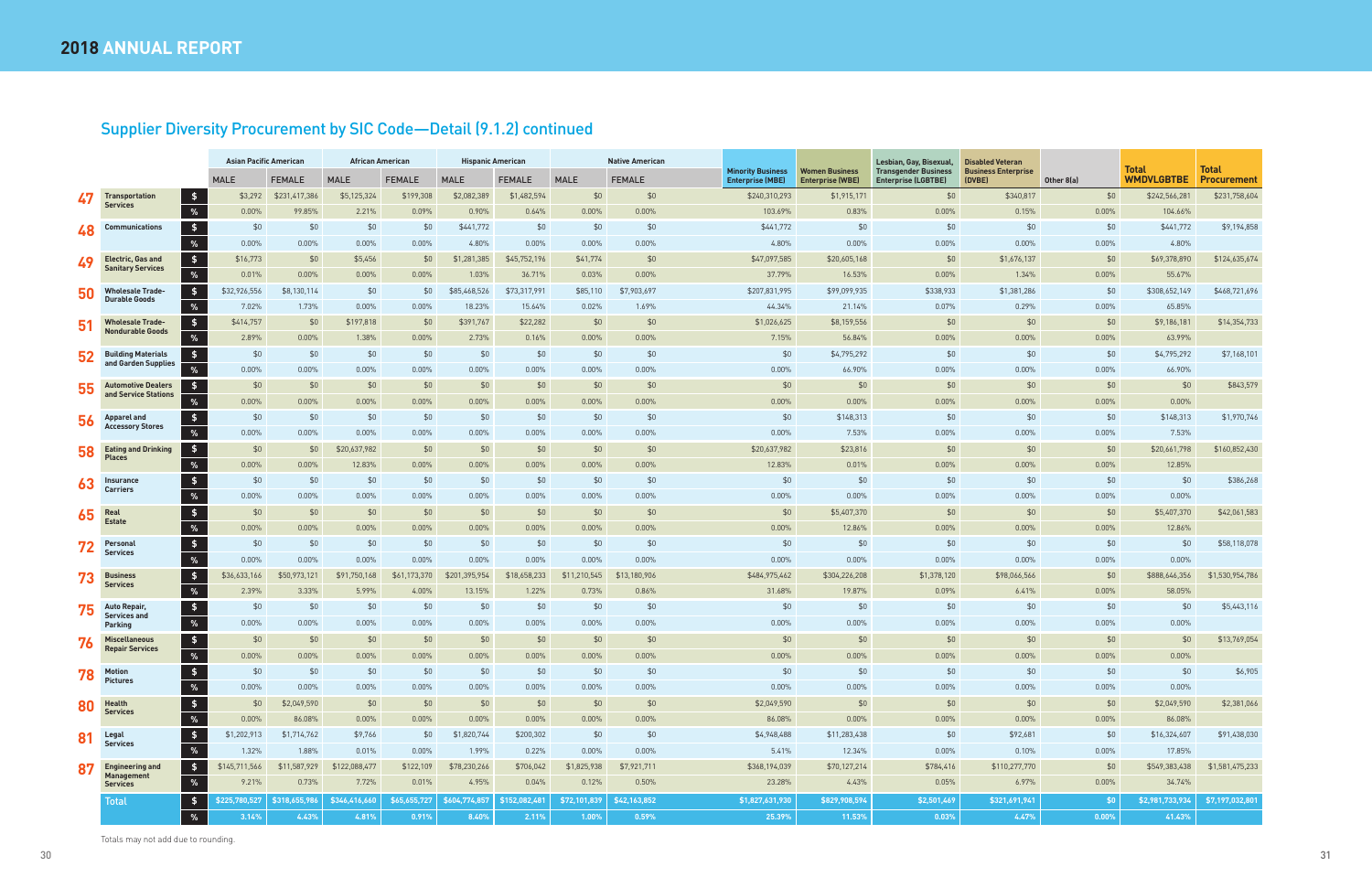## WMDVLGBTBE Program Expenses (Sec 9.1.3)

| <b>Expense Category</b>   | 2018 Actuals |
|---------------------------|--------------|
| Wages                     | \$1,438,803  |
| Other Employee Expenses   | \$69,614     |
| <b>Program Expenses</b>   | \$1,198,583  |
| <b>Reporting Expenses</b> | \$0          |
| Training                  | \$13,952     |
| Consultants               | \$0          |
| Other                     | \$0          |
| <b>Total</b>              | \$2,720,952  |

Totals may not add due to rounding.

Wages: Salary and payroll-related costs of employees working on WMDVLGBTBE matters

Other Employee Expenses: Travel and other non-wage costs

Program Expenses: Material, staff augmentation, CPUC Clearinghouse, technical assistance and outreach, audit and other costs directly related to programs

Reporting Expenses: IT system, computer, other expenses related to preparing reports for the CPUC

Training: Costs related to employee training

## Description of Progress in Meeting or Exceeding Set Goals (Sec 9.1.4)

|                                                                               | 2018 Results | 2018 Goals |
|-------------------------------------------------------------------------------|--------------|------------|
| <b>Minority Male</b>                                                          | 17.36%       | 12.00%     |
| <b>Minority Female</b>                                                        | 8.04%        | $3.00\%$   |
| <b>Minority Business</b><br>Enterprise (MBE)                                  | 25.39%       | 15.00%     |
| <b>Women Business</b><br>Enterprise (WBE)                                     | 11.53%       | 5.00%      |
| Lesbian, Gay, Bisexual,<br><b>Transgender Business</b><br>Enterprise (LGBTBE) | 0.03%        | N/A        |
| Disabled Veteran Business<br>Enterprise (DVBE)                                | 4.47%        | 1.50%      |
| Other 8(a)                                                                    | 0.00%        | N/A        |
| <b>Total WMDVLGBTBE</b>                                                       | 41.43%       | 21.50%     |

### PG&E spent \$3.0 billion with WMDVLGBTBEs in 2018. This represents 41.4 percent of the company's total procurement.

For the 13th year, PG&E exceeded the CPUC goal of 21.5 percent spend with WMDVLGBTBEs.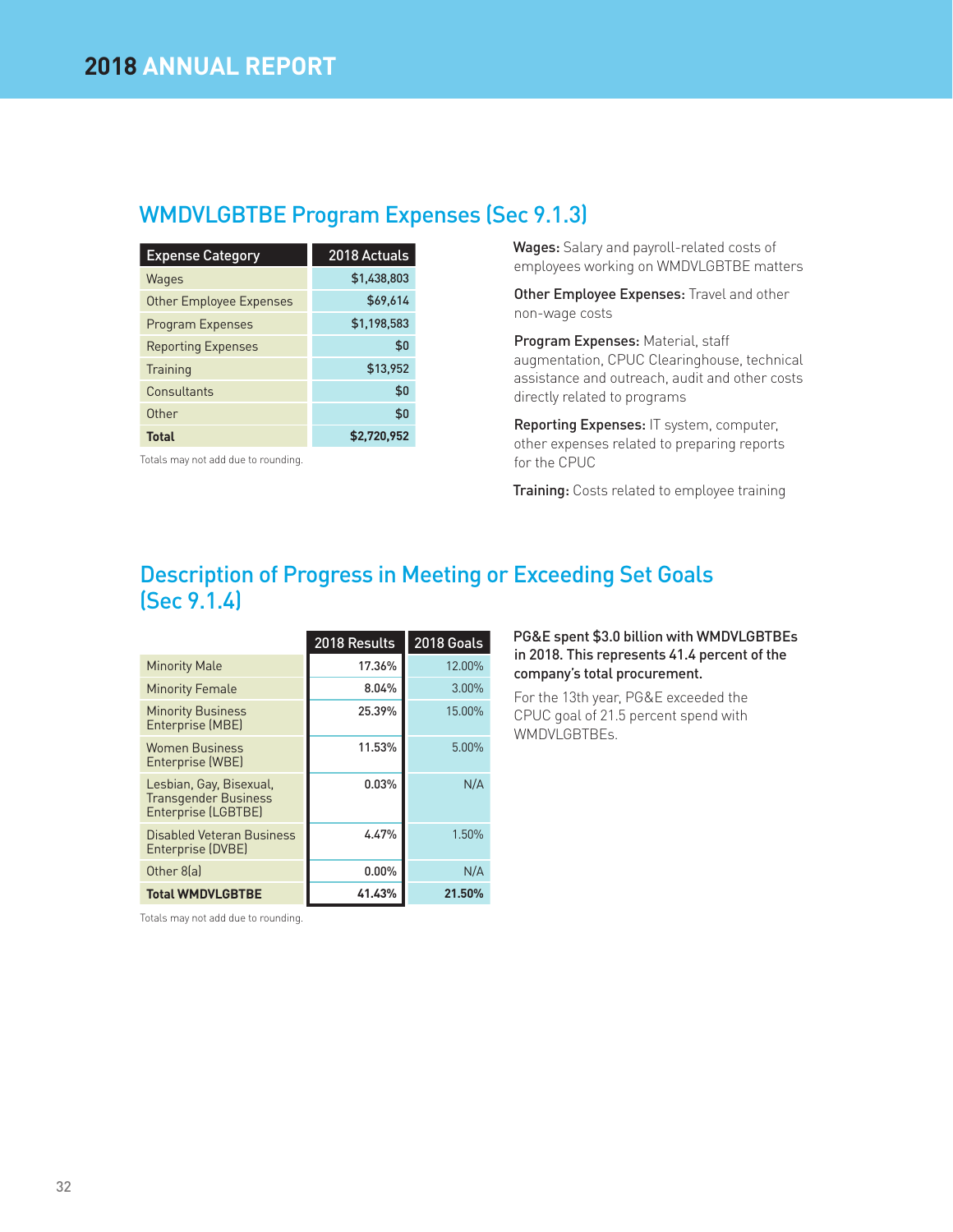## Summary of Prime Contractor Utilization of WMDVLGBTBE Subcontractors (Sec 9.1.5)

|                          | <b>Minority Male</b> | <b>Minority</b><br><b>Female</b> | <b>Minority</b><br><b>Business</b><br><b>Enterprise</b><br>(MBE) | <b>Women</b><br><b>Business</b><br><b>Enterprise</b><br>(WBE) | Lesbian, Gay,<br>Bisexual,<br><b>Transgender</b><br><b>Business</b><br><b>Enterprise</b><br>(LGBTBE) | <b>Disabled</b><br><b>Veterans</b><br><b>Business</b><br><b>Enterprise</b><br>(DVBE) | Other 8(a)* | <b>Total</b><br><b>WMDVLGBTBE</b> |
|--------------------------|----------------------|----------------------------------|------------------------------------------------------------------|---------------------------------------------------------------|------------------------------------------------------------------------------------------------------|--------------------------------------------------------------------------------------|-------------|-----------------------------------|
| Direct \$                | \$892,093,819        | \$511,696,142                    | \$1,403,789,961                                                  | \$593,990,862                                                 | \$1,429,407                                                                                          | \$257,496,260                                                                        | \$0         | \$2,256,706,490                   |
| <b>Subcontracting \$</b> | \$356,980,064        | \$66,861,904                     | \$423,841,968                                                    | \$235,917,733                                                 | \$1,072,062                                                                                          | \$64,195,681                                                                         | \$0         | \$725,027,444                     |
| Total \$                 | \$1,249,073,883      | \$578,558,046                    | \$1,827,631,930                                                  | \$829,908,594                                                 | \$2,501,469                                                                                          | \$321,691,941                                                                        | \$0         | \$2,981,733,934                   |
| Direct %                 | 12.40%               | 7.11%                            | 19.51%                                                           | 8.25%                                                         | 0.02%                                                                                                | 3.58%                                                                                | $0.00\%$    | 31.36%                            |
| <b>Subcontracting %</b>  | 4.96%                | 0.93%                            | 5.89%                                                            | 3.28%                                                         | 0.01%                                                                                                | 0.89%                                                                                | $0.00\%$    | 10.07%                            |
| Total %                  | 17.36%               | 8.04%                            | 25.39%                                                           | 11.53%                                                        | 0.03%                                                                                                | 4.47%                                                                                | $0.00\%$    | 41.43%                            |

**Net Procurement\*\* \$7,197,032,801**

### NOTE:

\* Firms classified as 8(a) by the Small Business Administration includes non-WMDVLGBTBE \*\*Net procurement includes purchase order, non-purchase order and credit card dollars %: Percentage of net procurement Direct: Direct procurement Sub: Subcontractor procurement

Totals may not add due to rounding.

See section 9.1.1 Internal Program Activities for details regarding PG&E's Prime Supplier Program and a description of prime contractor progress in increasing the participation of WMDVLGBTBE subcontractors.

## List of WMDVLGBTBE Complaints Received and Current Status (Sec 9.1.6)

General Order 156 Ruling on August 24, 2006 ended the requirement to summarize complaints.

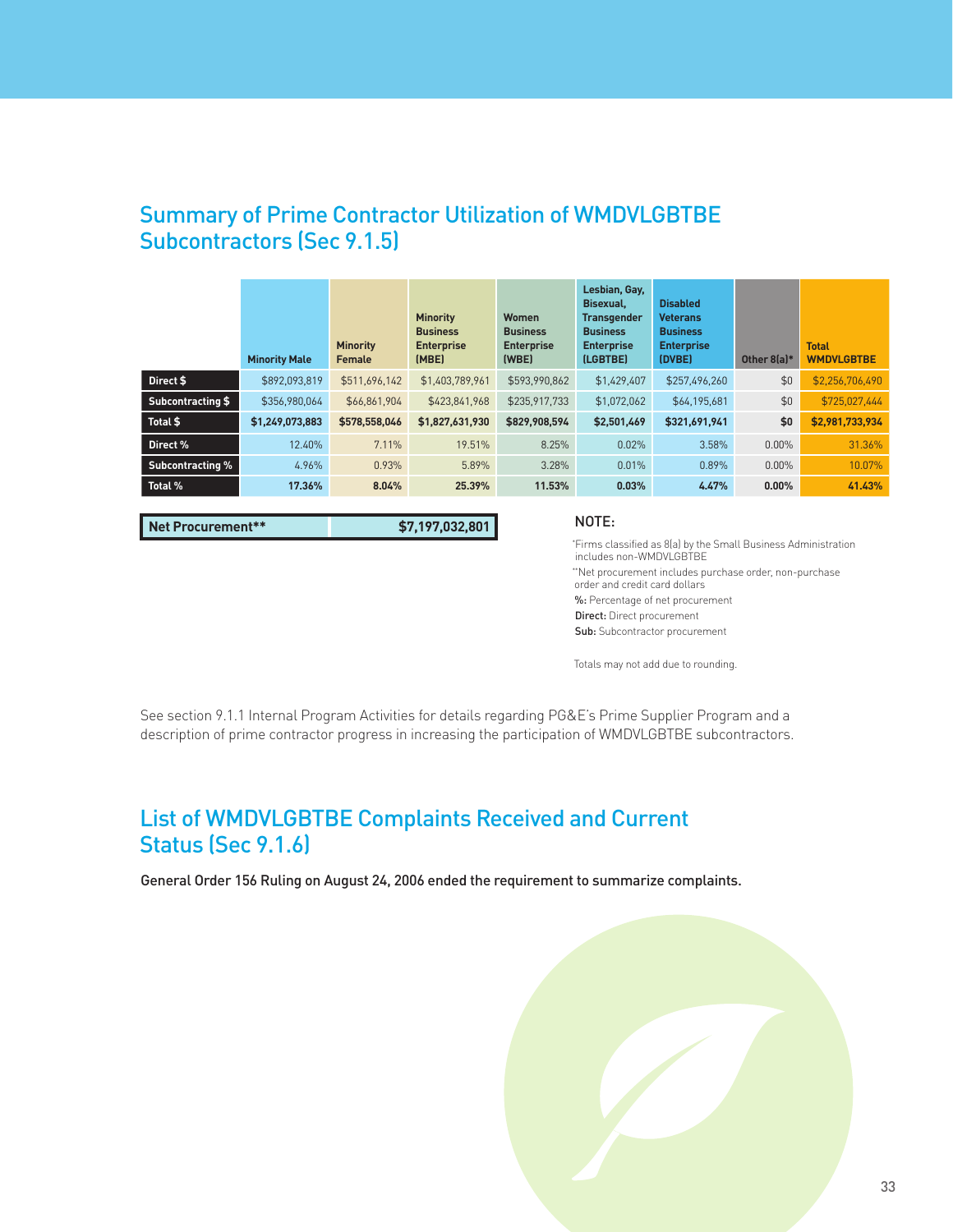## Description of Efforts to Recruit WMDVLGBTE Suppliers in Low Utilization Areas (Sec 9.1.7)

## **FINANCE AND RISK**

PG&E's Finance and Risk department is committed to diversity as a core value. Encouraging inclusive and creative thinking, the Finance and Risk department seeks to identify innovative opportunities to include WMDVLGBTBEs.

PG&E's Banking and Money Management area has historically led the utility industry in establishing channels to expand its diverse supplier base and increase spending with WMDVLGBTBEs. For example, PG&E was the first California utility and the second utility in the nation to use minority-owned investment banks as joint book runners for a taxable bond offering in 2010.

In recent years, it has been challenging to find diverse banks that can provide the liquidity support and breadth of resources typically available from significantly larger institutions. Regardless, PG&E continues to be steadfast in its inclusion efforts and to value the different perspectives WMDVLGBTBEs bring.

### 2018 Highlights:

- Banking and Money Management continued to schedule meetings with WMDVLGBTBE banks to learn more about their capabilities and assess new WMDVLGBTBE opportunities. PG&E also continued to perform an annual review of WMDVLGBTBE banks, a process it established in 2015, to assess the health of these WMDVLGBTBE banks. The resulting scorecard tracked the financial health and changing capabilities of WMDVLGBTBE banks.
- Investment Benefits Finance (Pension and Trust Fund Management) continued to partner with six WMDVLGBTBEs collectively managing nine equity, fixed income and real estate securities accounts with PG&E's Employee Benefit and Nuclear Decommissioning Trusts. PG&E's diverse-managed trust investments totaled \$2.7 billion in 2018.
- Tax, Accounting and Reporting continued its long-term relationship (since 2014) with an MBE that supports a multiyear tax project delivering tax savings and other value to PG&E.
- Risk and Audit continued to work with a WBE consulting company to perform critical work on policies and standards in risk management.

## **LAW DEPARTMENT**

The Law Department continued to support supplier diversity in 2018 by spending \$12.2 million with WMDVLGBTBEs and provided work opportunities for diverse professionals. PG&E worked with 38 diverse law firms in 2018, with several taking significant roles in major legal matters. In addition to its WMDVLGBTBE spend, over the last several years PG&E has prioritized utilizing diverse lawyers and paralegals at the non-diverse law firms we engage. These fees typically represent 50 percent or more of the Law Department's fee payments to non-diverse law firms. PG&E's fee calculation is not yet available for 2018 but is expected to align with this trend.

To support diversity within the legal community, financial support was provided by the Law Department to the California Bar Foundation Diversity Scholarship to fund a scholarship to a student who has significant financial need and who has been admitted to a top California law school. The department also supported the Equal Justice Works Fellowship for a recent law school graduate working with a community based non-profit organization.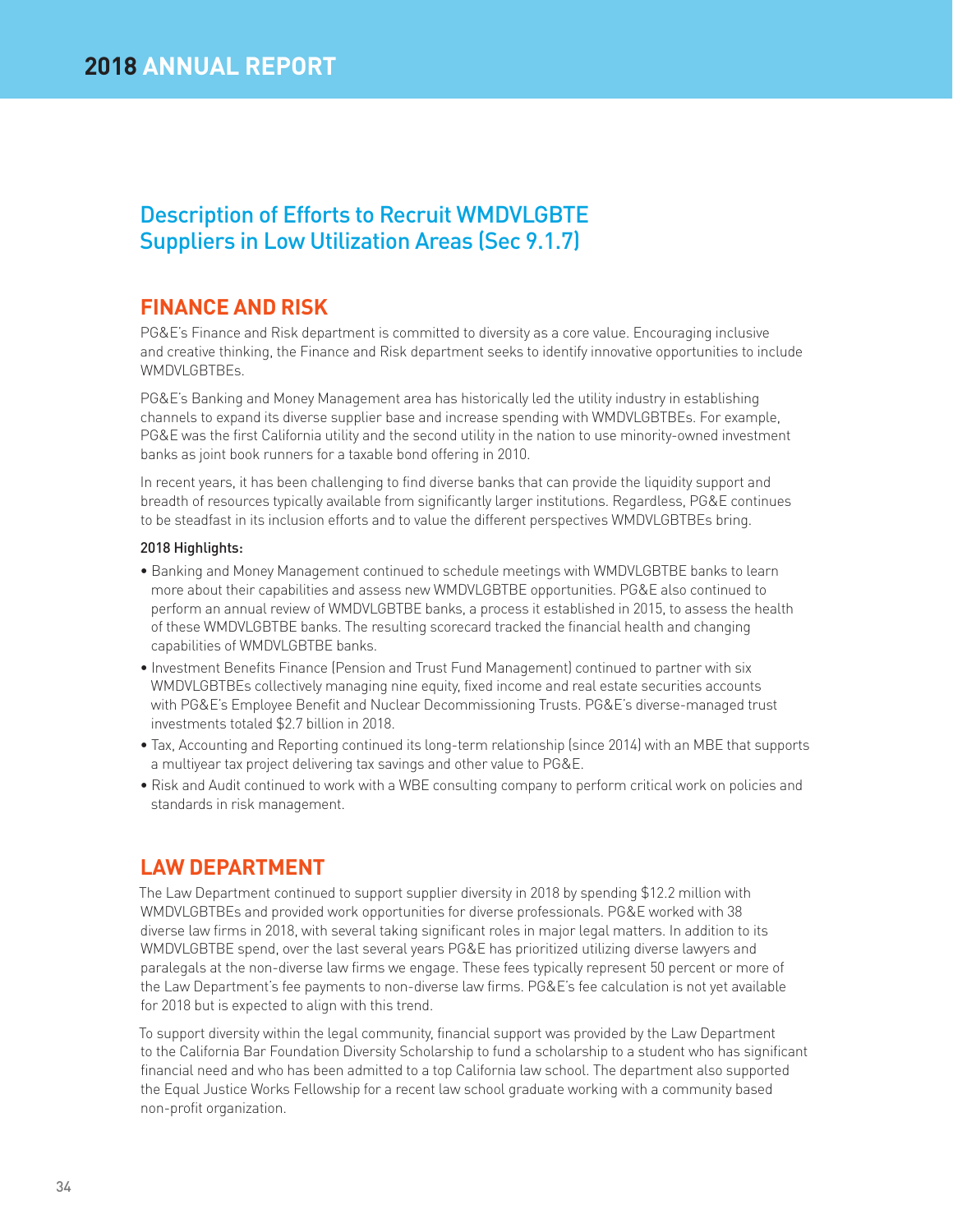Finally, the Law Department continued its support of WMDVLGBTBE legal associations at networking and diversity events, including meetings, lunches and receptions. PG&E attorneys met with numerous firms at the California Minority Counsel Program with the goal of providing WMDVLGBTBE firms and attorneys greater access to in-house counsel. In the professional development area, the Law Department participated in the Leadership Council on Legal Diversity, which focuses on the professional development and mentoring of diverse attorneys.

## Retention of All Documents/Data (Sec 9.1.8)

PG&E has retained all documents and data it relies on in preparing its WMDVLGBTBE annual report for the longer of either three years or in conformance with the utility's individual document retention policies and shall provide these documents and data to the CPUC upon request.

## Additional WMDVLGBTBE Activity (Sec 9.1.9)

## **ELECTRIC PROGRAM INVESTMENT CHARGE PROGRAM**

The Electric Program Investment Charge (EPIC) Program was created by the CPUC in December 2011 to drive innovative solutions that benefit the electric ratepayers of PG&E, San Diego Gas and Electric Company (SDG&E), and Southern California Edison Company (SCE). The goal of the EPIC Program is to support projects that advance new technologies that further safety, reliability and affordability while advancing California's clean energy goals.

PG&E's EPIC projects follow established program governance procedures and supplier contracting processes for externally sourced technology demonstrations. PG&E evaluates qualified suppliers on multiple factors, including but not limited to: quality, safety, value and supply chain responsibility. Through that process, PG&E continues to competitively award EPIC program work to WMDVLGBTBEs in technical assistance and other consulting services.

### PG&E engages with industry stakeholders, including WMDVLGBTBEs, by participating in and presenting at conferences, as well as hosting workshops/symposiums. EPIC administrators (PG&E, SDG&E, SCE) jointly organized educational events in 2018, including:

- EPIC Winter Workshop in Sacramento that focused on energy efficiency,
- EPIC Fall Workshop in Fresno that focused heavily on wildfire resiliency,
- Small business collaboration to optimize the grid using Distributed Energy Resources (DER), and leverage technology to improve monitoring and maintenance.

PG&E's EPIC portfolio of active projects continues to address challenges of the changing grid landscape, such as enabling an increase in DER adoption by customers, the need to modernize the grid to ensure continued safe and reliable operation, and the continuous need to improve affordability through advancing how to leverage data. EPIC project learnings and achievements pave the path forward for technologies that are proven and ready to scale, influence the vision of the future grid by addressing upcoming challenges of a changing grid landscape and, ultimately, improving the safety, reliability and affordability of the electric grid.

The recently approved third triennial cycle of EPIC technology demonstration projects will create additional bid opportunities for WMDVLGBTBEs. Going forward, PG&E will continue to maintain EPIC transparency via webinars and workshops. Furthermore, PG&E's EPIC website (pge.com/epic) includes EPIC Program information and updates, as well as EPIC annual reports and project final reports.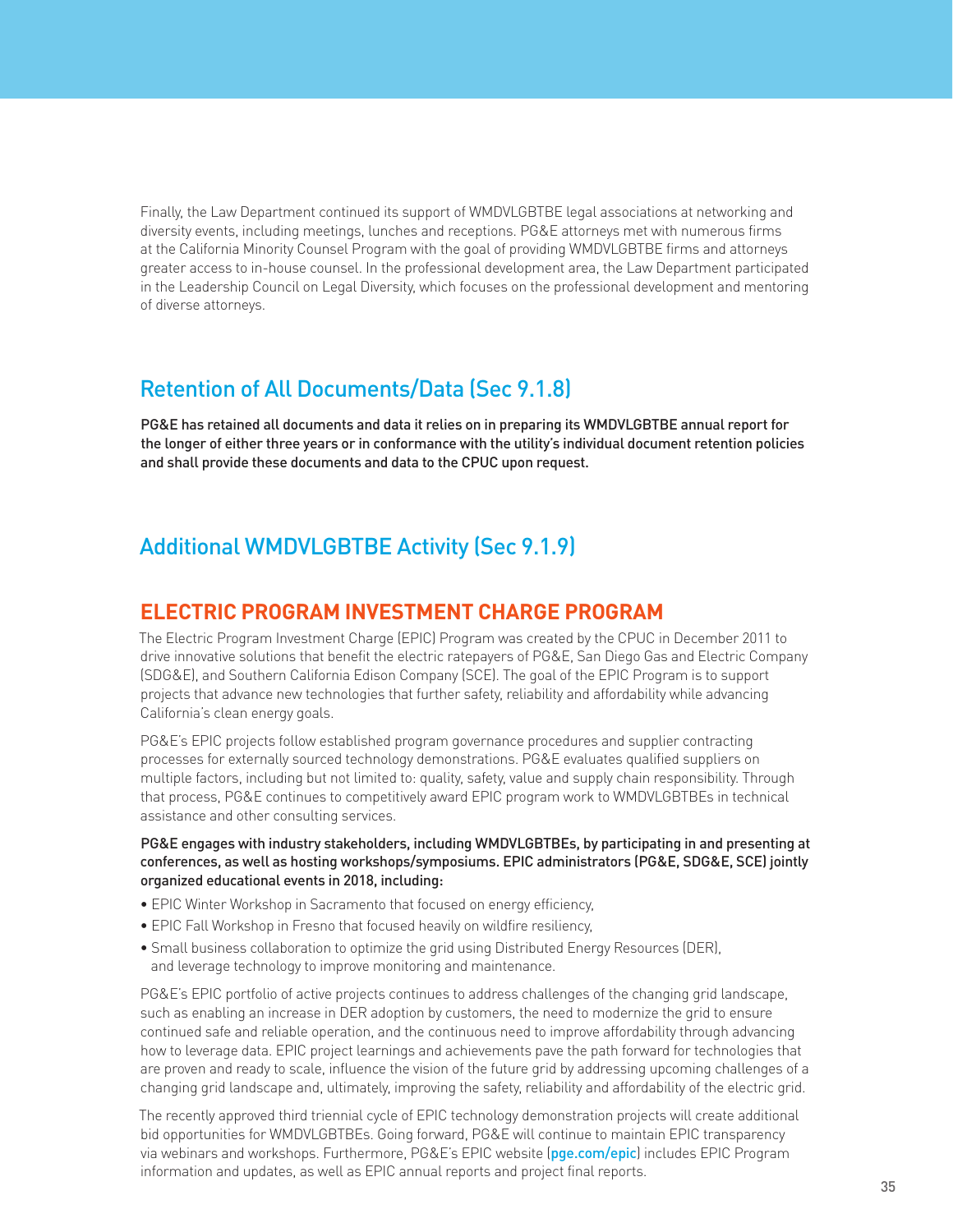# **2019 ANNUAL PLAN**

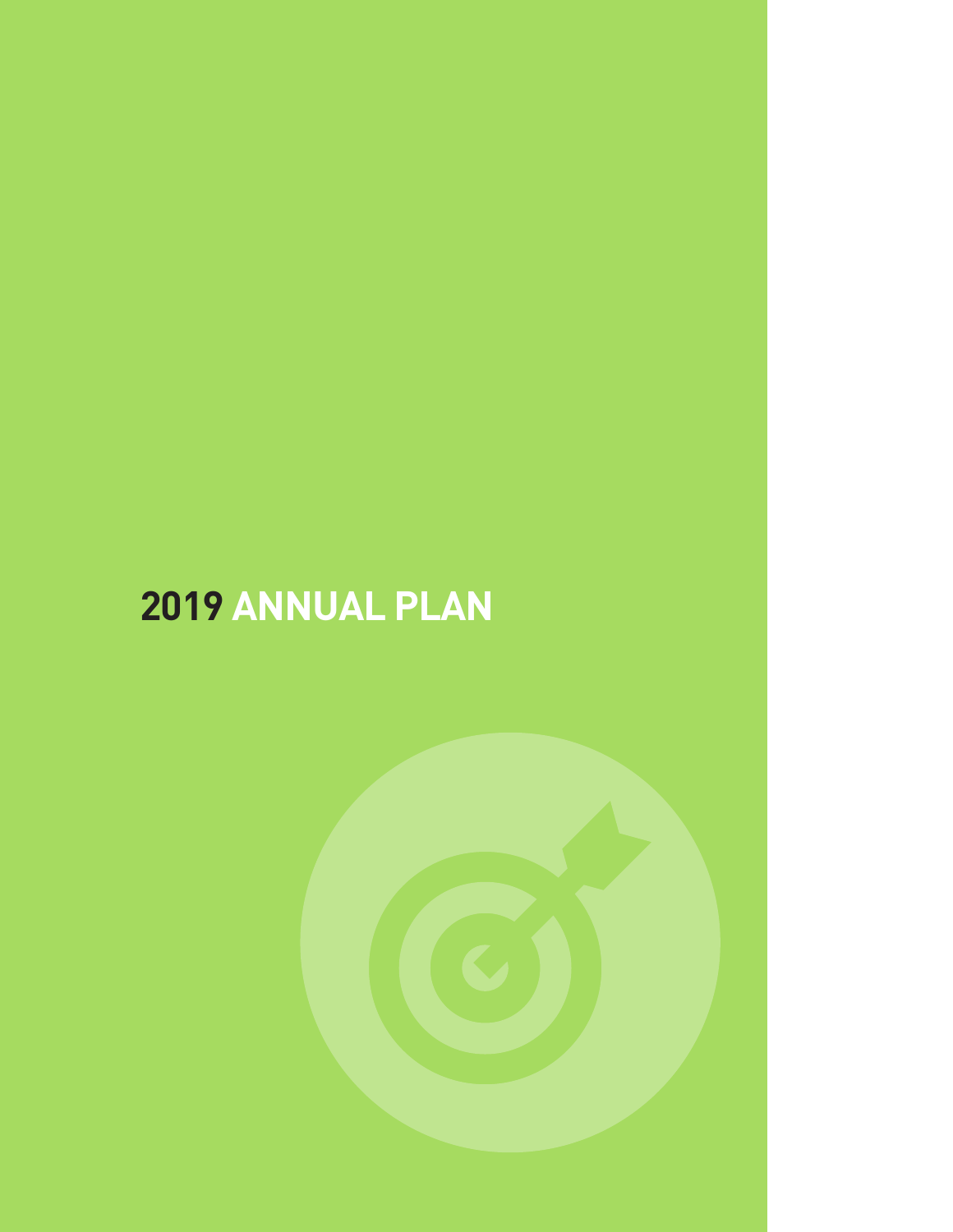## WMDVLGBTBE Annual Short-, Mid- and Long-Term Goals (Sec 10.1.1)

PG&E's supplier diversity goals are set annually through a cross-functional process involving Supplier Diversity, Sourcing and the LOBs. PG&E uses historical information and projected spend to determine company goals. While supplier diversity goals are set at the LOB level, PG&E does not set specific goals by product and service categories. As a long-term strategy, PG&E is focused on technical assistance and supplier development strategies to support the success of WMDVLGBTBEs in all key business areas.

PG&E's published short-, mid- and long-term WMDVLGBTBE goals mirror the recommended goals in General Order 156. A formal LGBTBE goal for General Order 156 has not been established yet. However, PG&E has set an internal LGBTBE numerical spend goal of 0.03 percent for 2019.

## **WMDVLGBTBE ANNUAL SHORT-, MID- AND LONG-TERM GOALS**

|            | Mid-Term 2020<br>Short-Term 2019 |             |            |  |       |         |      |             | Long-Term 2021 |            |             |               |  |  |
|------------|----------------------------------|-------------|------------|--|-------|---------|------|-------------|----------------|------------|-------------|---------------|--|--|
| <b>MBE</b> | WBE                              | <b>DVBE</b> | LGBTBE     |  |       | MBE WBE |      | DVBE LGBTBE | <b>MBE</b>     | <b>WBE</b> | <b>DVBE</b> | <b>LGBTBE</b> |  |  |
| 15.0%      | 5.0%                             | 1.5%        | <b>TBD</b> |  | 15.0% | 5.0%    | 1.5% | <b>TBD</b>  | 15.0%          | 5.0%       | 1.5%        | <b>TBD</b>    |  |  |

## Description of Efforts to Recruit WMDVLGBTBE Planned Program Activities for the Next Calendar Year (Sec 10.1.2)

WMDVLGBTBE inclusion is integrated into the way PG&E does business, and has been a strategic focus since launching a formal supplier diversity initiative nearly 40 years ago. As the company pursues further solutions to reduce the risks of energy delivery while intensifying focus on safety and compliance, PG&E plans to sustain its efforts to strengthen WMDVLGBTBE contributions in both traditional and emerging areas.

### PG&E's underlying vision for its program efforts incorporate the following key values:

- Safety: Champion effective safety practices and educate all suppliers, including WMDVLGBTBEs, on those requirements
- Reliability: Sustain best in class supplier diversity results through successful execution of strategic program initiatives
- Affordability: Support diverse solutions that optimize the supply chain through efficiencies and cost savings
- Clean: Include incumbent WMDVLGBTBEs in the supply chain sustainability performance initiative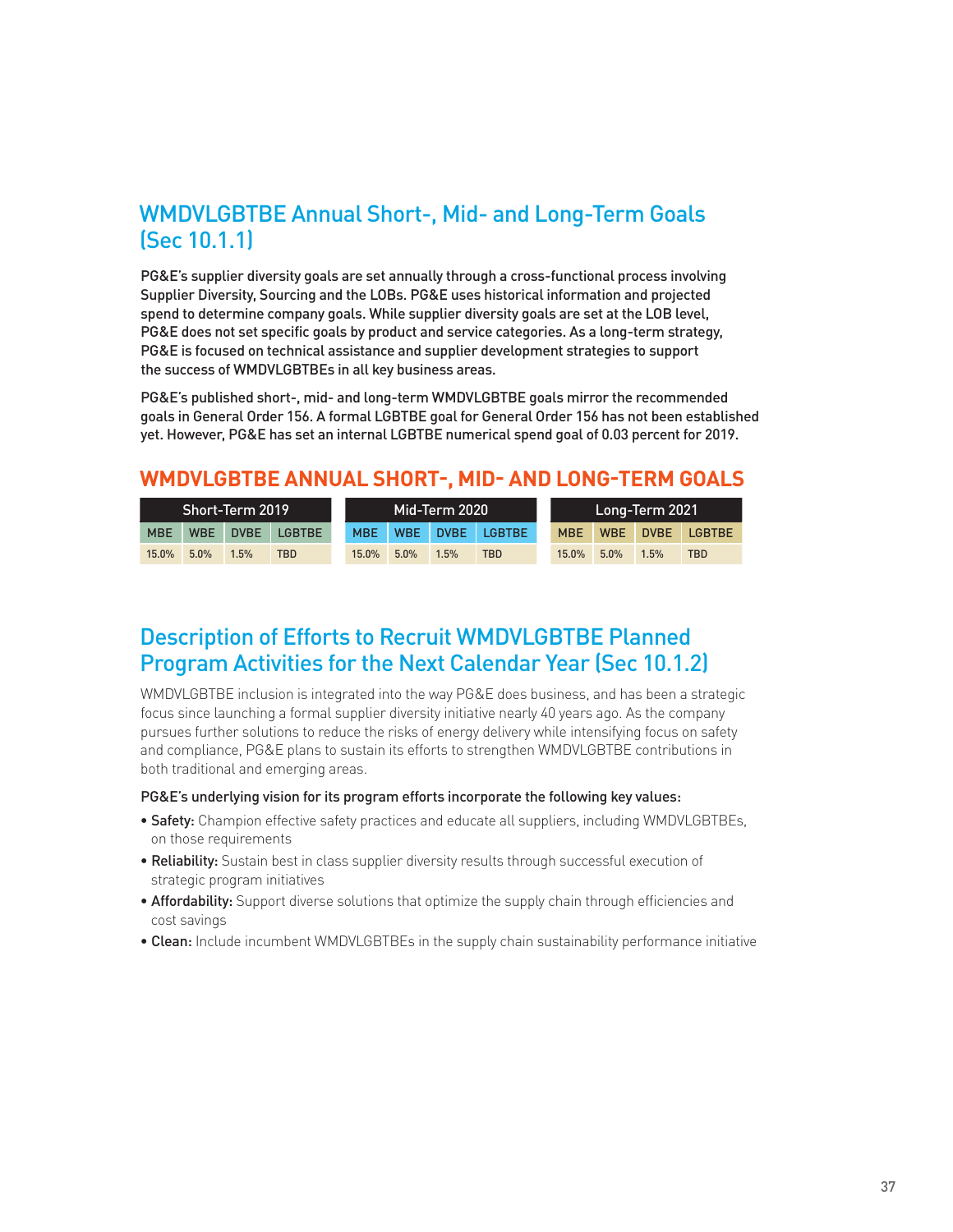## **2019 ANNUAL PLAN**

In alignment with this vision, PG&E will continue to develop ongoing strategic program activities in the following areas for 2019.

- Goal Development and Alignment: Cross-functionally develop goals and drive alignment and accountability across each LOB
- Supplier Development: Identify opportunities for and support the development of WMDVLGBTBEs to grow and be competitive in the supply chain
- **Prime Supplier Education:** Encourage increased prime supplier support of PG&E's supply chain responsibility initiatives through the Prime Supplier Academy
- Subcontracting Performance: Educate prime suppliers on the requirements for accurate reporting and encourage achievable subcontracting goals
- LGBTBE Inclusion: Educate LGBTBEs on the value of certification and identify opportunities for inclusion
- Outreach: Support activities and organizations that align with PG&E's supplier diversity goals
- Communications and Training: Continue to communicate and educate both internal and external stakeholders about PG&E's Supplier Diversity Program
- **Supplier Recognition:** Recognize the excellent performance of WMDVLGBTBEs and prime suppliers throughout the year
- Employee Recognition: Recognize all employees that drive high levels of supplier diversity results and support supplier diversity initiatives throughout the year

PG&E will also collaborate with the CPUC, Joint Utilities, National Utilities Diversity Council and community-based organizations focused on diverse businesses.

### PG&E will continue to advance several strategic initiatives to continue enhancing its Multi-Tiered Technical Assistance and Capacity Building Program.

- PG&E Signature Initiatives: Offer "Diverse Suppliers Are Safe," "Diverse Suppliers Are Cyber-Secure," "Diverse Suppliers Go Green," "Diverse Suppliers Go Global," "Business Tune-Up," "Future-Proofing Your Business," "Supplier Code of Conduct" and "How to Successfully Participate in Strategic Sourcing" trainings to educate WMDVLGBTBEs on areas of competitive business advantage
- Emerging Technology: Support executive training initiatives that encourage mature WMDVLGBTBEs to consider opportunities in emerging technology; encourage WMDVLGBTBEs to join PG&E in attending industry conferences and tradeshows that have a focus on emerging technology
- Trade Missions to Industry Trade Shows: Engage WMDVLGBTBEs to attend industry trade shows to gain exposure to new trends and technologies, meet potential partners and customers
- Educational Institution Scholarships: Offer WMDVLGBTBE scholarships to graduate-level management development certificate programs that support supplier development and build capacity
- •UCLA Management Development for Entrepreneurs Program
- •University of Washington Minority Business Executive Program
- •UC Berkeley Financial Management Course
- •Tuck Minority Business Program at Dartmouth
- •John F. Kennedy University Business Growth Acceleration Program
- Small Business Training Partnerships: Partner with SBA, MBDA and other organizations to provide business management workshop trainings
- ISO 9001 and ISO 14001 Certification Training: Provide quality and environmental systems certification scholarships to help WMDVLGBTBEs build the necessary business practices for successful scalable growth
- Financial Education and Support: Deliver workshops and provide educational scholarships on growth strategy, business performance and financial management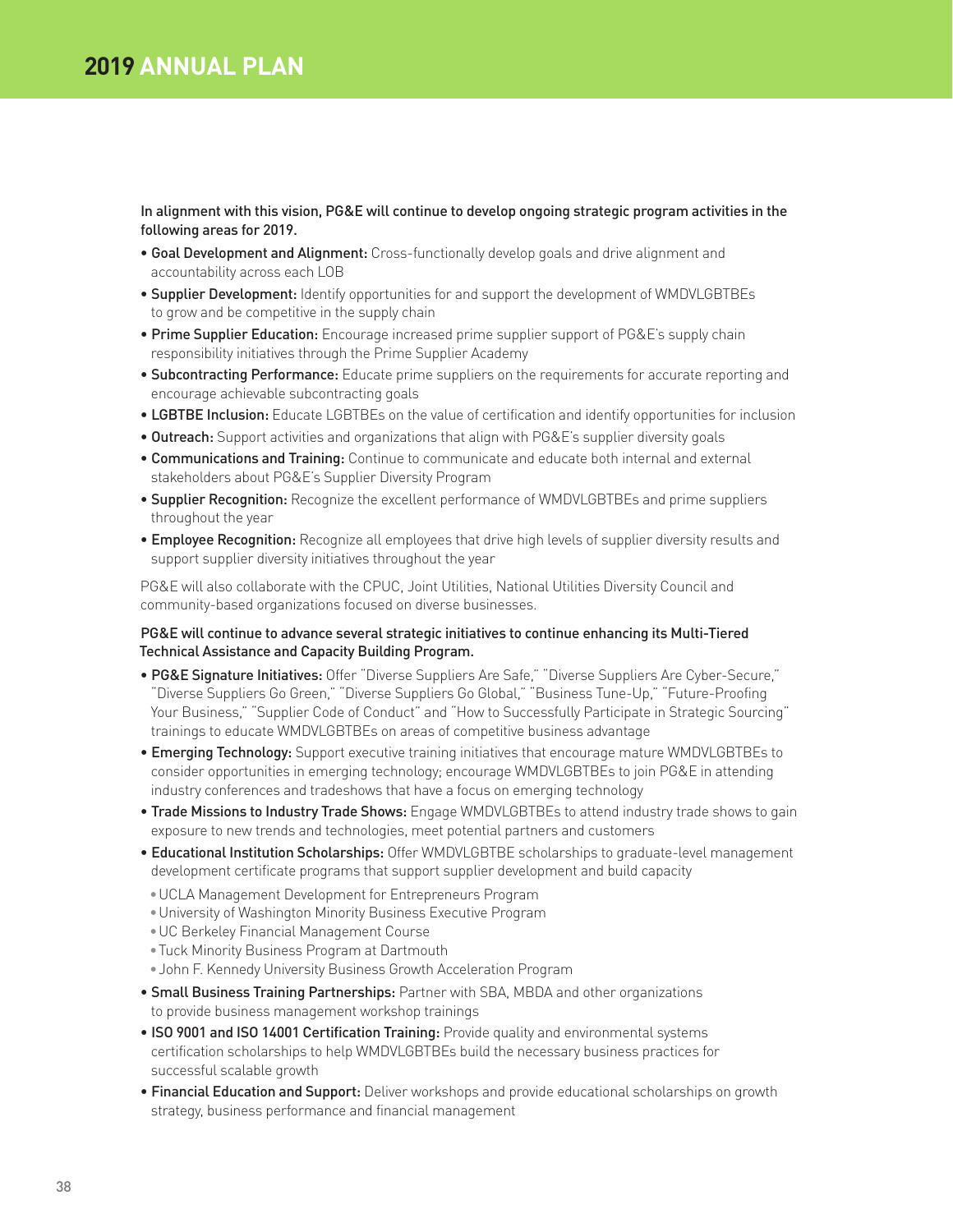### Finally, PG&E will continue to develop and implement strategies for LGBTBE inclusion, which include:

- Connecting prime suppliers to LGBTBEs for subcontracting opportunities
- Introducing relevant and qualified LGBTBEs to LOB decision makers
- Making LGBTBE inclusion strategies a standing agenda item at Supplier Diversity LOB Champion and sourcing meetings
- Sharing contract opportunity announcements with the LGBTBE business community
- Collaborating with local community-based organizations, including Golden Gate Business Association and Rainbow Chambers of Commerce of Silicon Valley and Sacramento, to educate the LGBTBE community on opportunities in the utility industry and promote the full inclusion of LGBTBEs
- Working with LGBTBEs certified by the NGLCC to become CPUC-certified
- Continuing to work with the NGLCC Procurement Committee to identify best practices and benchmark with national LGBTBE programs
- Co-leading a NGLCC task force on increasing LGBTBE opportunities through supply chain analysis

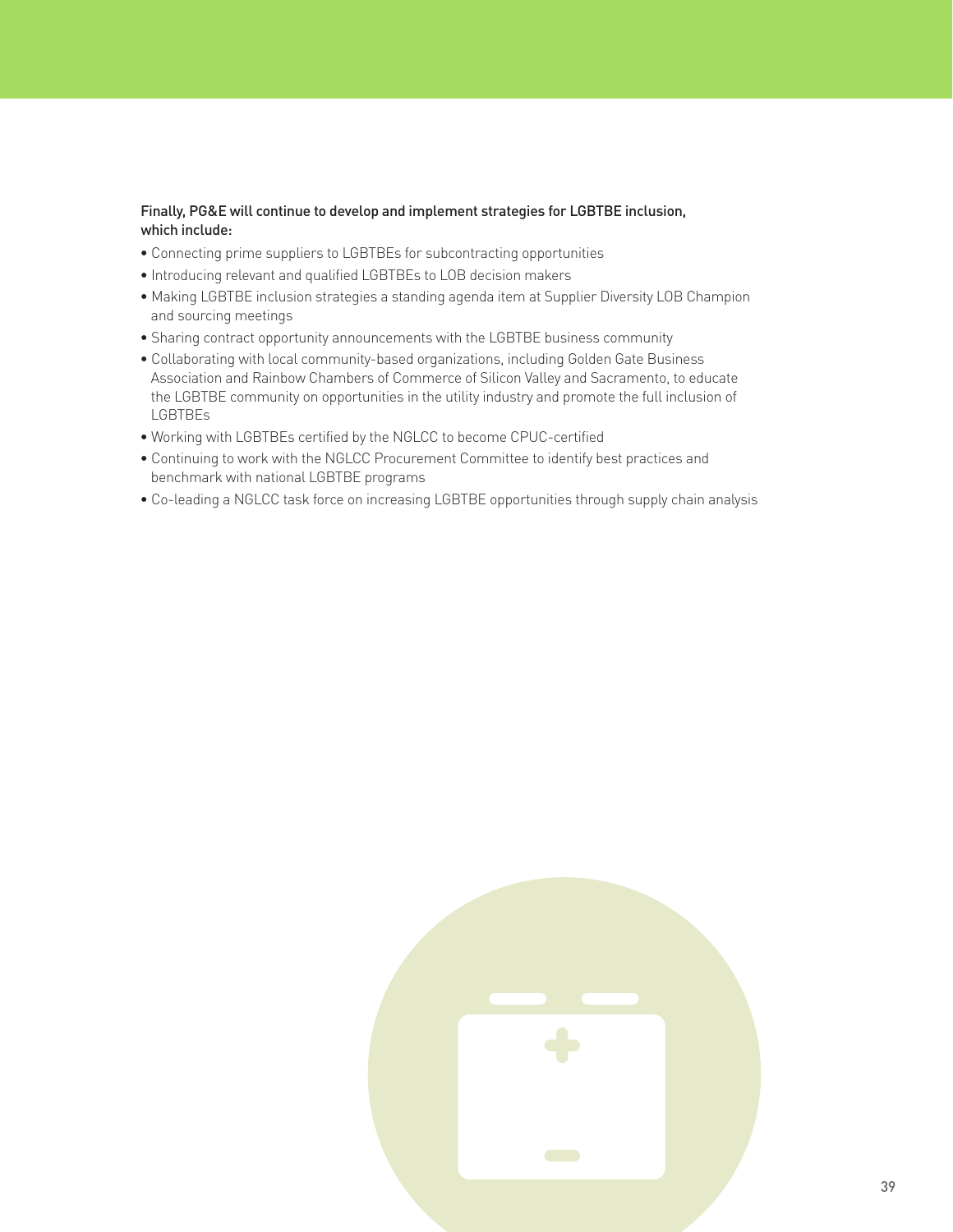## Plans for Recruiting WMDVLGBTBE Suppliers in Low Utilization Areas (Sec 10.1.3)

## **FINANCE AND RISK**

Given PG&E's current financial status, new opportunities for banks, brokers, and finance professionals are expected to be very limited. Finance and Risk plan to continue the following WMDVLGBTBE activities:

- Provide opportunities for qualified WMDVLGBTBE investment banks to participate meaningfully in financings, as well as develop financial expertise and industry knowledge in the utility sector
- Identify other ways to engage with and mentor WMDVLGBTBE investment banks, in money market investments or as commercial paper dealers and pension managers
- Continue to utilize WMDVLGBTBE best practices in pension management
- Evaluate finance projects for opportunities to employ WMDVLGBTBEs and encourage prime suppliers to employ WMDVLGBTBE subcontractors

## **LEGAL**

### The Law Department's 2019 supplier diversity plan includes:

- Continued partnership with PG&E's Supply Chain Responsibility and Sourcing organizations to identify additional opportunities for diverse suppliers
- Continued promotion of the utilization of diverse professionals at majority-owned firms
- Continued partnering with non-diverse firms to work with WMDVLGBTBEs, including on major cases
- Participation and engagement with a variety of legal associations promoting diversity and equal access to the law and legal profession
- Participation in WMDVLGBTBE networking and CPUC events with other investor-owned utilities

## Plans for Recruiting WMDVLGBTBE Suppliers Where Unavailable (Sec 10.1.4)

General Order 156 Ruling on November 14, 2003, ended the excluded category.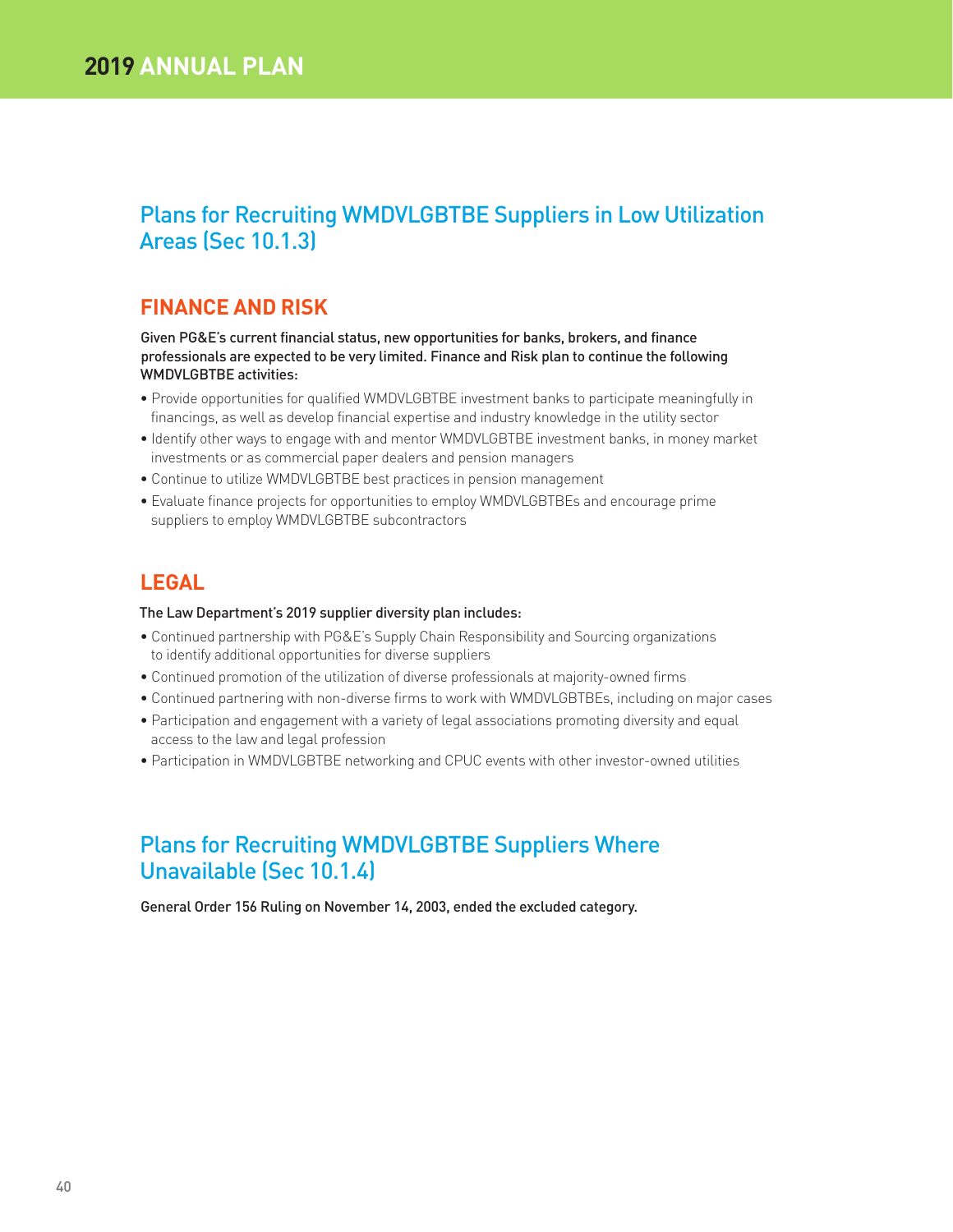## Plans for Encouraging Prime Contractors to Subcontract to WMDVLGBTBE Suppliers (Sec 10.1.5)

PG&E will continue to encourage prime suppliers to subcontract with WMDVLGBTBEs across all product and service categories and LOBs.

PG&E will assist its prime suppliers to identify and develop qualified WMDVLGBTBE business solution partners and improve supplier diversity subcontracting. This will be accomplished through various activities, including:

- Inviting prime suppliers to participate in business matchmaking events, trade show trade missions for WMDVLGBTBEs and other outreach activities
- Encouraging prime suppliers to support WMDVLGBTBE mentoring and educational programs such as the UCLA Management Development for Entrepreneurs Program, University of Washington Minority Business Executive Program and JFK University Business Growth Acceleration Program
- Conducting Prime Supplier Academy workshops and webinar trainings to educate suppliers on how to develop robust supplier diversity, environmental sustainability and code of conduct programs of their own

PG&E will also continue to conduct an annual audit of its diverse subcontracting spend to assess the timeliness and accuracy of reported diverse subcontractor payments.

PG&E will continue its efforts to make supplier diversity a key consideration in standard and strategic sourcing opportunities across all service and product categories. This includes offering internal training and education, tracking metrics, and working with internal LOB Champions and Sourcing team members to achieve program goals.

## Plans for Complying with WMDVLGBTBE Program Guidelines (Sec 10.1.6)

PG&E will continue to comply with the Supplier Diversity program guidelines established by the CPUC as required by Public Utilities Section 8283 (C).

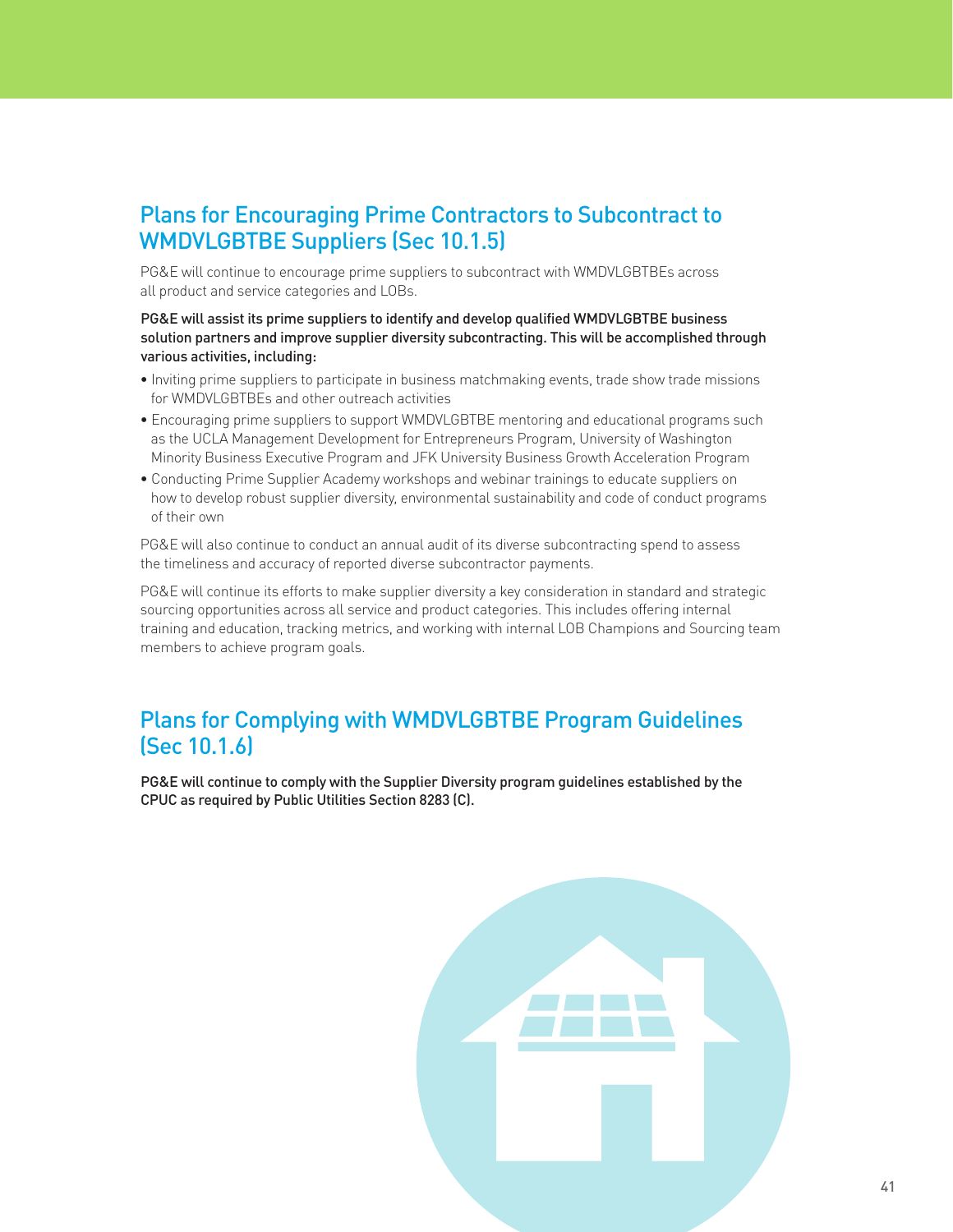## **2018 ANNUAL REPORT**



## Power Pocurement

## Participation Results by Fuel Category (Sec 9.1.11A)

See 2018 Annual Energy Product Results by Ethnicity and WMDVLGBTBE Certification table.

## Market Conditions and Outreach (Sec 9.1.11B)

PG&E's objectives relating to electric and gas procurement include assembling a portfolio of reliable and operationally flexible resources, supporting the development of environmentally preferred resources and managing customer costs. PG&E's objectives are applied to all market participants, irrespective of entity classification.

The characteristics of the electric market are unique compared to the natural gas market. Electric markets are characterized by long-life assets. These assets, each of which could cost hundreds of millions of dollars, are generally constructed, owned and operated by large corporations or financial institutions. As such, it is an exceedingly difficult market for small and medium size WMDVLGBTBEs to enter and succeed within.

Additionally, on the electric side, the vast majority of payments are through Renewable Portfolio Standard, Combined Heat and Power, Qualifying Facility and conventional tolling contracts which are associated with long-life assets, with the remaining amount clearing through the California Independent System Operator (CAISO) market (which is not regulated by the CPUC). With the advent of the CAISO Market Redesign and Technology Upgrade market design, electric energy is commoditized through a centralized market. Day-ahead energy transactions have predominantly moved away from direct bilateral transactions to energy commodity exchanges. The Dodd-Frank Act has further complicated the electric commodity markets by imposing additional transaction and reporting rules. These regulatory challenges give all market participants including WMDVLGBTBEs pause when contemplating entry into the electric commodity markets. The regulatory challenges are compounded by the strong balance sheet required to manage risk associated with volatile markets.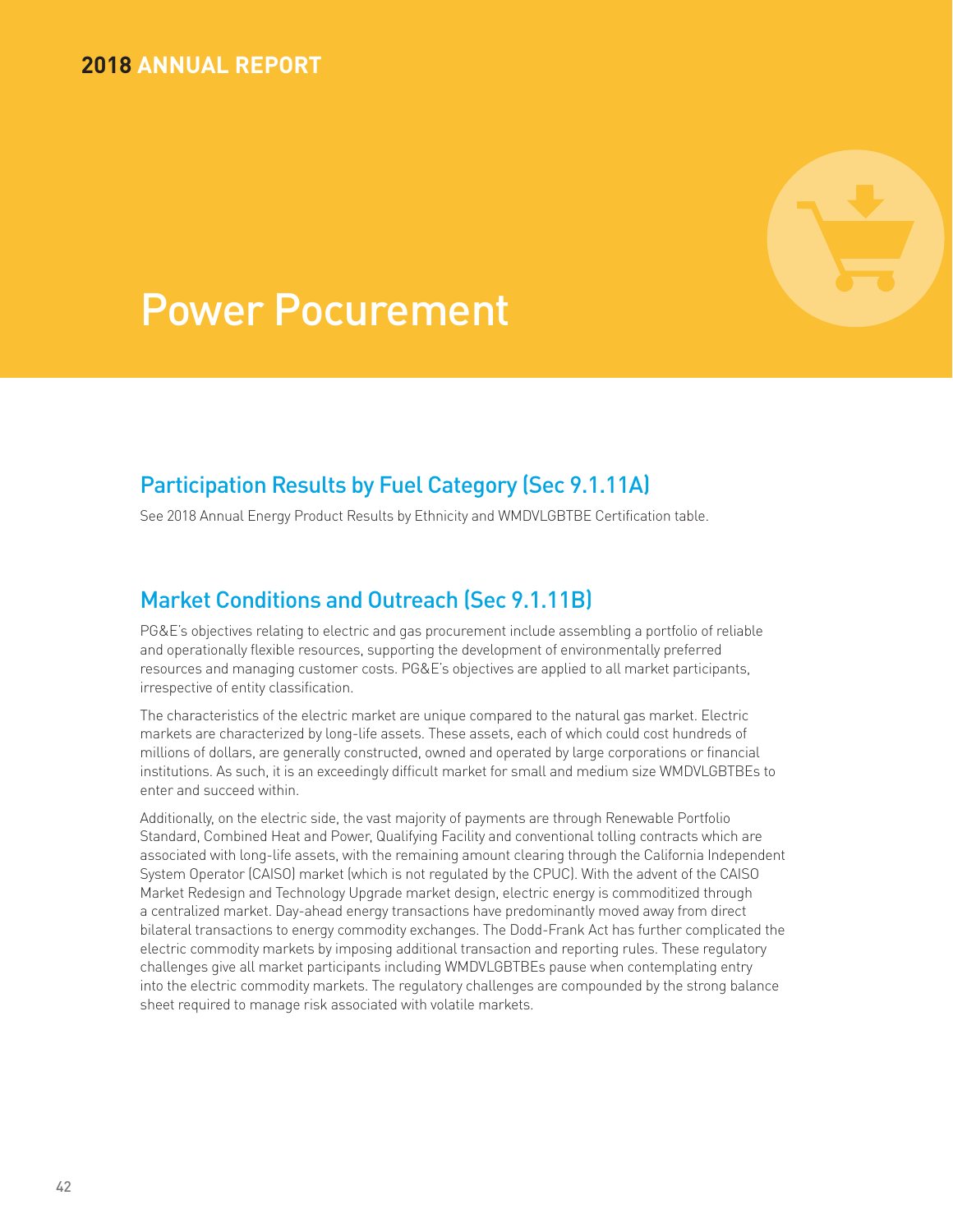

In wholesale power markets, PG&E encourages the participation of WMDVLGBTBEs to participate in renewables and Resource Adequacy (RA) products, both on a direct and subcontracting basis but in reality, diverse businesses have much greater likelihood for success as subcontractors. Any firm must overcome considerable barriers to enter into a power contract including gaining access to capital and establishing credit, technical knowledge and gaining operational experience. The difficulty associated with obtaining these prerequisites is the reason that there are few firms engaged in developing power plants or trading power products. Firms that do enter the market face a changing industry where investor-owned utilities like PG&E are losing load to new, local competitors. In California, these competitors are typically Community Choice Aggregators (CCA). Customers' transition from utilities to CCAs has resulted in PG&E's total electric load decreasing, leaving PG&E with limited need for new long-term contracted resources and a decrease across all historic sectors of procurement

To facilitate any possible opportunities to transact RA and other potential power product transactions, PG&E engages in discussions with WMDVLGBTBE s for electric master enabling agreements. PG&E has worked extensively with several WMDVLGBTBE s to structure arrangements to facilitate and mitigate credit posting concerns, including the Fund Transfer Agent Agreement (FTAA) and Tripartite agreements. While FTAA helped diverse businesses that lacked credit transact with PG&E and other utilities for many years, in 2016 the last bank offering FTAA eliminated this service. However, in 2018 MUFG Union Bank, one of the world's leading financial intermediaries, agreed to begin providing FTAA services for WMDVLGBTBE suppliers.

To further promote WMDVLGBTBE participation in PG&E Energy Procurement Request for Offers (RFOs), PG&E's supplier diversity goals and objectives are highlighted during webinars discussing Energy Procurement RFOs.

The schedule for upcoming Energy Procurement RFOs can be found online at pge.com/rfo.

While GO 156 intends to create opportunities for WMDVLGBTBEs, these businesses and their IOU counterparties are faced with tightening margins in the wholesale power markets. As with any participant wishing to participate in wholesale power activities, meeting industry standard credit and collateral requirements is challenging. In the coming year, PG&E will continue to work with WMDVLGBTBEs in the hopes of transacting with these businesses consistent with the Least Cost, Best Fit procurement standard. For the natural gas commodity, asset ownership is not required, and the vast majority of commodity clears through the market or exchanges, so the opportunities have historically been greater for WMDVLGBTBE than in electricity commodity. Transactions executed on an indexed price basis—which is how much of the gas commodity market transacts—require less credit and collateral requirements than do fixed price transactions. Historically, WMDVLGBTBEs have participated in this market successfully, but PG&E is seeing significant challenges as market conditions are changing. WMDVLGBTBEs fighting for market share today against large, investor-owned businesses with strong credit and economies of scale are at real risk of being forced out of the shrinking market.

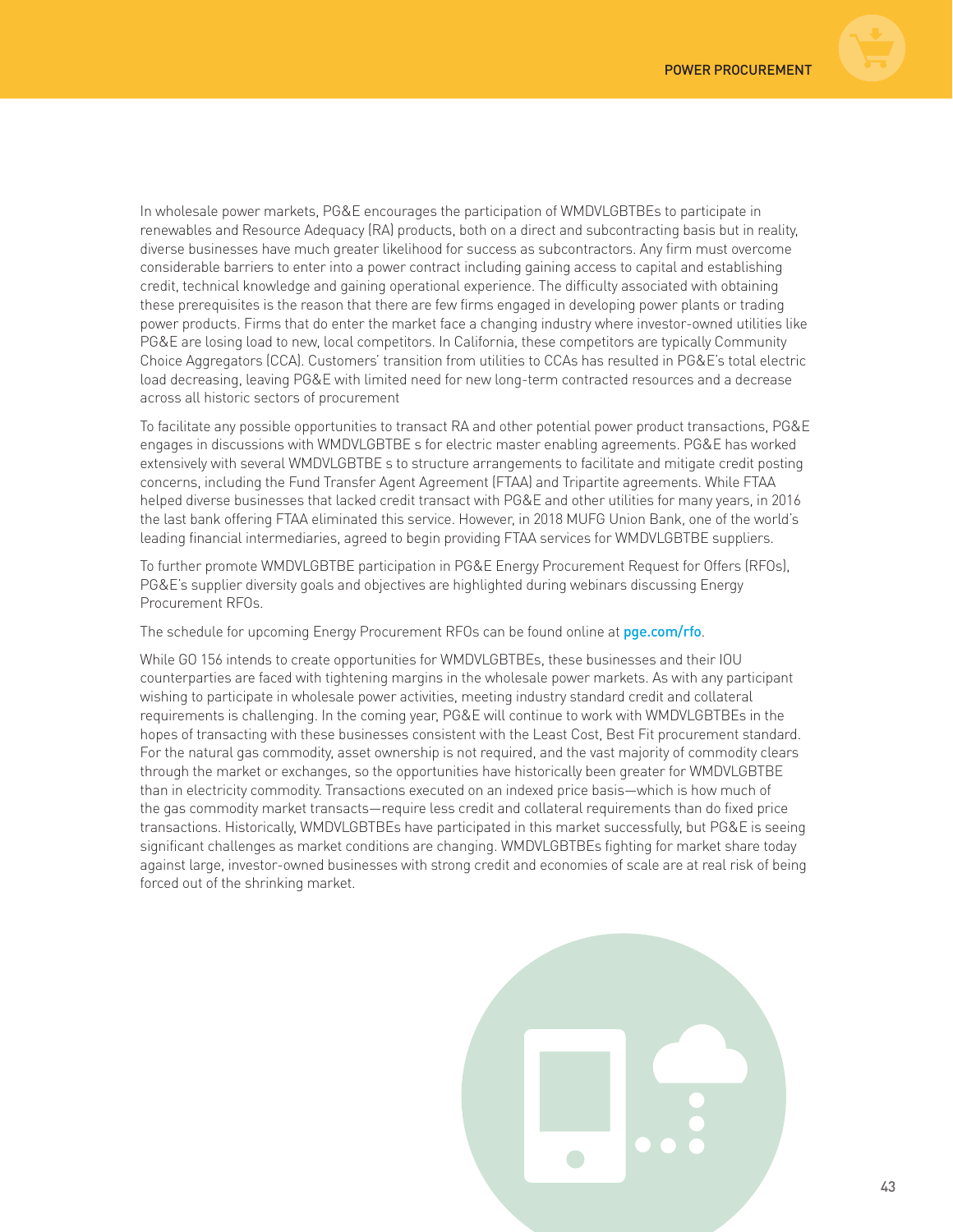## Annual Energy Product Results by Ethnicity and WMDVLGBTBE Certification

(All dollar figures in \$MM)

|                   |                                                        |                                                          | <b>Results by Ethnicity and Gender</b> |                                              |       |                  |                                              |              |                       |                                         |              |                  |                                             |                       | <b>Results by WMDVLGBTBE Certification</b>                          |                                                                  |                                                                                                      |                                                                                 |                                |                                                       |                                                                 |                                      |
|-------------------|--------------------------------------------------------|----------------------------------------------------------|----------------------------------------|----------------------------------------------|-------|------------------|----------------------------------------------|--------------|-----------------------|-----------------------------------------|--------------|------------------|---------------------------------------------|-----------------------|---------------------------------------------------------------------|------------------------------------------------------------------|------------------------------------------------------------------------------------------------------|---------------------------------------------------------------------------------|--------------------------------|-------------------------------------------------------|-----------------------------------------------------------------|--------------------------------------|
|                   | Product <sup>1</sup>                                   | Unit                                                     |                                        | <b>Asian Pacific American</b><br>MALE FEMALE |       |                  | <b>African American</b><br>TOTAL MALE FEMALE | <b>TOTAL</b> |                       | <b>Hispanic American</b><br>MALE FEMALE | <b>TOTAL</b> |                  | <b>Native American</b><br>MALE FEMALE TOTAL |                       | <b>Minority Business</b><br><b>Enterprise (MBE)</b><br><b>TOTAL</b> | <b>Women Business</b><br><b>Enterprise (WBE)</b><br><b>TOTAL</b> | Lesbian, Gay, Bisexual,<br><b>Transgender Business</b><br><b>Enterprise (LGBTBE)</b><br><b>TOTAL</b> | <b>Disabled Veteran</b><br><b>Business Enterprise</b><br>(DVBE)<br><b>TOTAL</b> | Other $8(a)^5$<br><b>TOTAL</b> | <b>Subcontracting</b><br><b>Total</b><br><b>TOTAL</b> | <b>Total WMDVLGBTBE</b><br><b>Procurement Spend<sup>3</sup></b> | <b>Total</b><br>Procurement<br>Spend |
|                   |                                                        | $\frac{1}{2}$                                            | $\mathsf{S}$ -                         | $$-$                                         | $$-$  | $\frac{2}{3}$    | $$-$                                         | \$-          | $\frac{4}{5}$         | $$-$                                    | \$.          | $\frac{4}{5}$    | $$-$                                        | $\oint$ -             | $$-$                                                                | $$-$                                                             | $$-$                                                                                                 | $$-$                                                                            | $$ -$                          | \$0.5                                                 | \$0.5                                                           | \$2,262.8                            |
|                   | Renewable<br>Power                                     | $\%$                                                     | 0.0%                                   | 0.0%                                         | 0.0%  | 0.0%             | 0.0%                                         | $0.0\%$      | 0.0%                  | $0.0\%$                                 | 0.0%         | 0.0%             | $0.0\%$                                     | 0.0%                  | 0.0%                                                                | 0.0%                                                             | 0.0%                                                                                                 | $0.0\%$                                                                         | 0.0%                           | 0.02%                                                 | 0.02%                                                           |                                      |
|                   | Products<br><b>Direct</b>                              | $\frac{2}{3}$ <sup>2</sup>                               | $\mathsf{S}$ -                         | $\frac{2}{2}$                                | \$-   | $\mathfrak{S}$ - | $\frac{4}{2}$                                | \$-          | - \$                  | $\frac{2}{2}$                           | \$.          | $\mathfrak{S}$ - | $$-$                                        | $\frac{4}{5}$         | $$-$                                                                | $$-$                                                             | $$-$                                                                                                 | $$-$                                                                            | $$ -$                          | \$0.4                                                 | \$0.4                                                           | \$529.6                              |
|                   |                                                        | $\frac{9}{6}$ <sup>2</sup>                               | $0.0\%$                                | 0.0%                                         | 0.0%  | 0.0%             | 0.0%                                         | 0.0%         | 0.0%                  | $0.0\%$                                 | 0.0%         | 0.0%             | 0.0%                                        | 0.0%                  | 0.0%                                                                | 0.0%                                                             | 0.0%                                                                                                 | 0.0%                                                                            | $0.0\%$                        | 0.08%                                                 | 0.08%                                                           |                                      |
|                   | Non-                                                   | $\frac{1}{2}$                                            | $$-$                                   | $\mathsf{S}$ -                               | \$-   | $\mathfrak{S}$ - | $$-$                                         | \$-          | $\oint$ -             | $$-$                                    | $$-$         | $\mathsf{S}$ -   | $$-$                                        | $$-$                  | $\mathsf{S}\text{-}$                                                | $$-$                                                             | \$-                                                                                                  | $$-$                                                                            | $$ -$                          | -\$                                                   | $\frac{4}{5}$                                                   | \$1,012.6                            |
|                   | Renewable<br>Power                                     | $\%$                                                     | 0.0%                                   | 0.0%                                         | 0.0%  | 0.0%             | 0.0%                                         | 0.0%         | 0.0%                  | $0.0\%$                                 | 0.0%         | 0.0%             | 0.0%                                        | 0.0%                  | 0.0%                                                                | 0.0%                                                             | 0.0%                                                                                                 | 0.0%                                                                            | 0.0%                           | 0.0%                                                  | 0.0%                                                            |                                      |
|                   | Products                                               | $\frac{4}{5}$ <sup>2</sup><br>$\frac{9}{6}$ <sup>2</sup> | $\frac{4}{2}$<br>0.0%                  | $\mathsf{S}$ -<br>0.0%                       | \$-   | $\mathsf{S}$ -   | $\frac{4}{2}$<br>$0.0\%$                     | -£           | $\frac{4}{5}$<br>0.0% | $$-$<br>$0.0\%$                         | \$.          | - \$             | $$-$<br>$0.0\%$                             | $\frac{4}{5}$<br>0.0% | $$-$<br>0.0%                                                        | $$-$<br>0.0%                                                     | $$-$<br>0.0%                                                                                         | $$-$<br>0.0%                                                                    | $$ -$<br>$0.0\%$               | \$-<br>0.0%                                           | $\mathsf{S}$ -<br>0.0%                                          | \$156.6                              |
|                   | <b>Direct</b>                                          |                                                          |                                        |                                              | 0.0%  | 0.0%             |                                              | 0.0%         |                       |                                         | 0.0%         | 0.0%             |                                             |                       |                                                                     |                                                                  |                                                                                                      |                                                                                 |                                |                                                       |                                                                 |                                      |
|                   | <b>Diesel Direct</b>                                   | $\frac{1}{2}$                                            | $$-$                                   | $\frac{4}{5}$                                | \$-   | $\mathsf{S}$     | $$-$                                         | \$.          | \$.                   | \$0.3                                   | \$0.3        | $\mathsf{S}$     | $$-$                                        | $\frac{4}{5}$         | \$0.3                                                               | \$-                                                              | $$-$                                                                                                 | $$-$                                                                            | $$ -$                          |                                                       | \$0.3                                                           | \$0.3                                |
| <b>GENERATION</b> |                                                        | $\%$                                                     | 0.0%                                   | 0.0%                                         | 0.0%  | 0.0%             | 0.0%                                         | 0.0%         | 0.0%                  | 100%                                    | 100%         | 0.0%             | 0.0%                                        | 0.0%                  | 100%                                                                | $0.0\%$                                                          | $0.0\%$                                                                                              | $0.0\%$                                                                         | 0.0%                           | 0.0%                                                  | 100%                                                            |                                      |
| $FOR$             |                                                        | $\frac{1}{2}$                                            | $$-$                                   | \$0.5                                        | \$0.5 | $\mathfrak{S}$   | $$-$                                         | \$-          | $\mathfrak{S}$        | $$-$                                    | $\mathsf{S}$ | $\mathsf{S}$     | $\frac{4}{5}$                               | $\oint$ -             | \$0.5                                                               | $$-$                                                             | \$-                                                                                                  | $$-$                                                                            | $$ -$                          |                                                       | \$0.5                                                           | \$286.8                              |
|                   | Natural<br><b>Gas Direct</b>                           | $\%$                                                     | 0.0%                                   | 0.2%                                         | 0.2%  | 0.0%             | 0.0%                                         | 0.0%         | 0.0%                  | 0.0%                                    | 0.0%         | 0.0%             | $0.0\%$                                     | 0.0%                  | 0.2%                                                                | $0.0\%$                                                          | 0.0%                                                                                                 | 0.0%                                                                            | 0.0%                           | 0.0%                                                  | 0.2%                                                            |                                      |
| $\leftarrow$      | <b>Sub Total of</b><br>Columns <sup>2</sup>            | $\frac{1}{2}$                                            | \$-                                    | \$0.5                                        | \$0.5 | \$-              | $$-$                                         | $S-$         | \$-                   | \$0.3                                   | \$0.3\$      | \$-              | $$-$                                        | $$-$                  | \$0.9                                                               | $$-$                                                             | $$-$                                                                                                 | $$-$                                                                            | $$-$                           | \$0.4                                                 | \$1.3                                                           | \$973.4                              |
|                   | <b>Sub Total</b><br>% of Total<br>Procurement<br>Spend | $\%$                                                     | 0.0%                                   | 0.05%                                        | 0.05% | 0.0%             | 0.0%                                         | 0.0%         | 0.0%                  | 0.04%                                   | 0.04%        | 0.0%             | 0.0%                                        | 0.0%                  | 0.09%                                                               | 0.0%                                                             | 0.0%                                                                                                 | 0.0%                                                                            | 0.0%                           | 0.05%                                                 | <b>Overall</b><br><b>WMDVLGBTBE %:</b>                          | 0.1%                                 |
|                   | <b>Sub Total of</b><br>Columns <sup>4</sup>            | $\mathsf{S}$                                             | \$-                                    | \$0.5                                        | \$0.5 | -\$              | $$-$                                         | \$-          | \$-                   | \$0.3                                   | \$0.3        | -\$              | \$-                                         | $$-$                  | \$0.9                                                               | $$-$                                                             | $$-$                                                                                                 | $$-$                                                                            | $$-$                           | \$0.5                                                 | \$1.3                                                           | \$3,562.6                            |
|                   | <b>Sub Total</b><br>% of Total<br>Procurement<br>Spend | %                                                        | 0.0%                                   | 0.01%                                        | 0.01% | 0.0%             | 0.0%                                         | 0.0%         | 0.0%                  | 0.01%                                   | 0.01%        | 0.0%             | 0.0%                                        | 0.0%                  | 0.02%                                                               | 0.0%                                                             | 0.0%                                                                                                 | 0.0%                                                                            | 0.0%                           | 0.01%                                                 | <b>Overall</b><br><b>WMDVLGBTBE %:</b>                          | 0.04%                                |

#### NOTES:

 Excludes purchases from the CAISO, other IOUs, utilities, federal entities, state entities, municipalities and cooperatives Includes only long-term power procurement commitments after June 6, 2011, or as a result of RFOs after June 6, 2011 Total WMDVLGBTBE spend does not include pre-commerical online date subcontracting values Includes all power procurement commitments

5 Firms classified as 8(a) by the Small Business Administration include non-WMDVLGBTBE

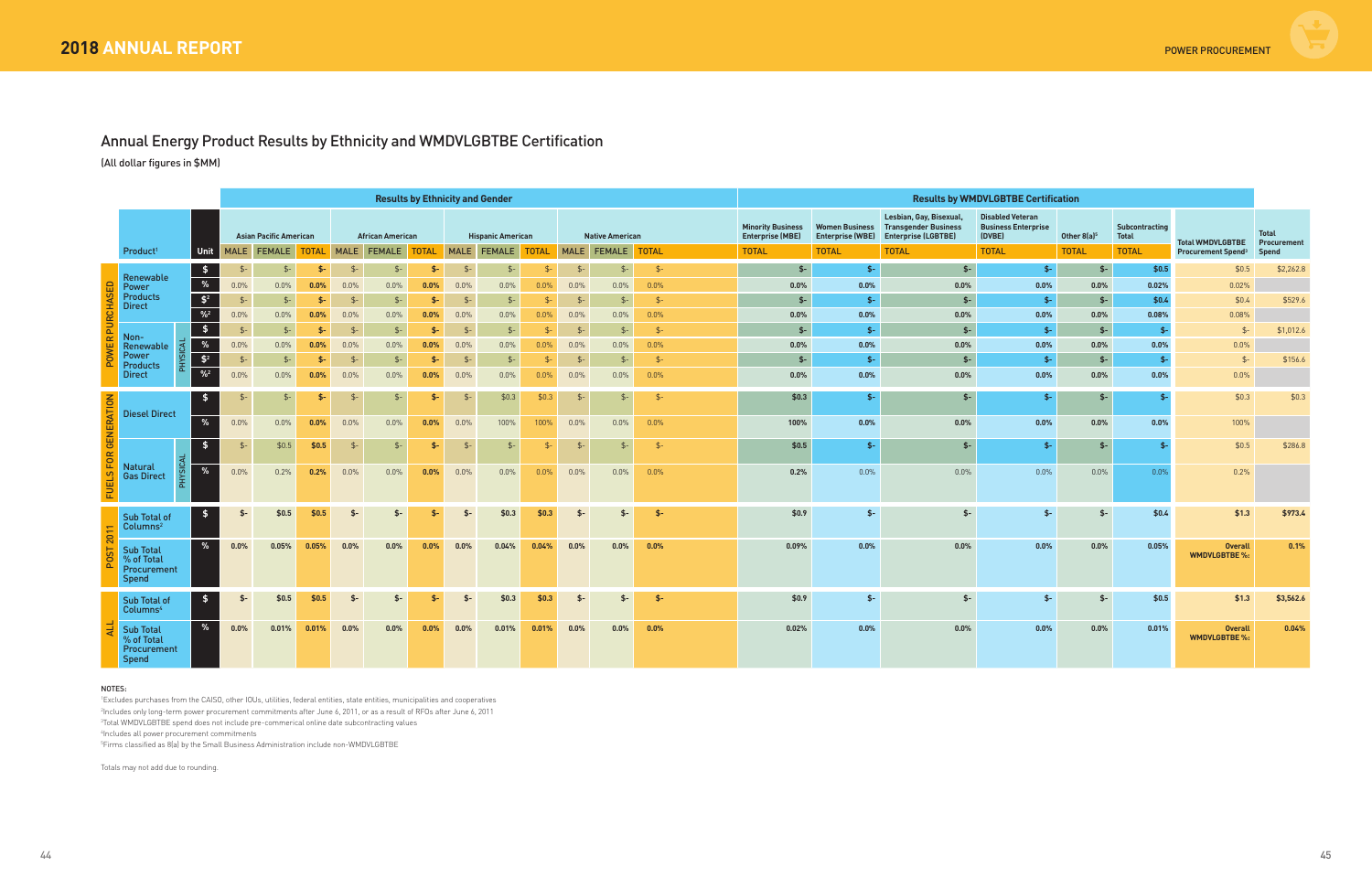## Fuel Procurement for Non-Generation

## **INTRODUCTION**

PG&E purchases natural gas to serve its core (residential and small commercial) bundled gas customers. During 2018, PG&E purchased gas supplies to serve core customers from Canada, the U.S. Rocky Mountain supply area and the U.S. Southwest. Core Gas Supply spent over \$4 million in natural gas purchases with diverse suppliers, representing 0.76 percent of total purchases.

## Participation Results by Fuel Category (Sec 9.1.11A)

See Appendix A for a summary table of results.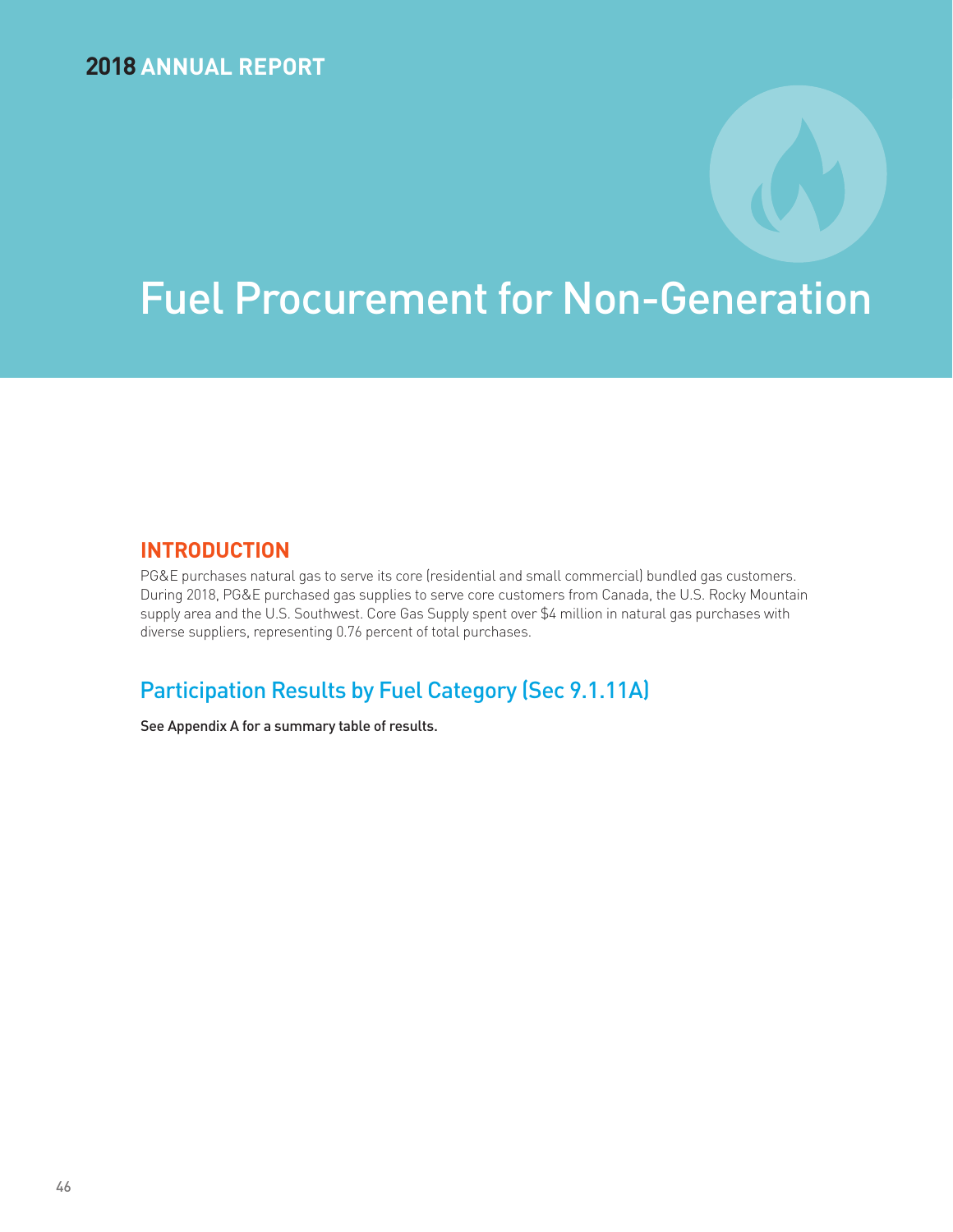

## Market Conditions, Outreach, and Exclusions (Sec 9.1.11B)

## **MARKET CONDITIONS**

### Market Challenges

According to the U.S. Energy Information Administration, U.S. natural gas production increased in 2018 to about 83.3 billion cubic feet per day (BCF/d), 8.5 BCF/d higher than 2017.' With that increase, natural gas prices remained low relative to historical levels. The low gas prices diminished profit margins for all suppliers, reducing opportunities for both WMDVLGBTBE and non-WMDVLGBTBE suppliers.

PG&E core gas demand remained relatively stable year-over-year, thereby providing ample opportunity for gas suppliers to sell to PG&E.

### Competitive Challenges

In 2018, WMDVLGBTBE suppliers, most of whom are marketers, did not consistently provide gas supplies at competitive prices. This challenge was particularly evident in 2018, which resulted in a dramatic decrease of gas purchases from diverse suppliers compared to 2017. Natural gas marketers have historically added value by applying their expertise to find buyers and to creatively fulfill end-user needs while fostering a liquid, transparent market. In addition to providing supplies, and in order to capture additional revenue streams in a low-price market, the role of many successful marketers has evolved and expanded to include intermediate steps in the supply chain such as arranging pipeline transportation and storage, providing nomination and balancing services and providing any other services required to facilitate natural gas sales. Marketers who have been able to expand in this way seem to be able to offer supplies at more competitive prices than those who have not. At this time, it seems that only a few WMDVLGBTBEs have expanded their businesses beyond the traditional marketer role, likely due to a lack of capital or physical assets.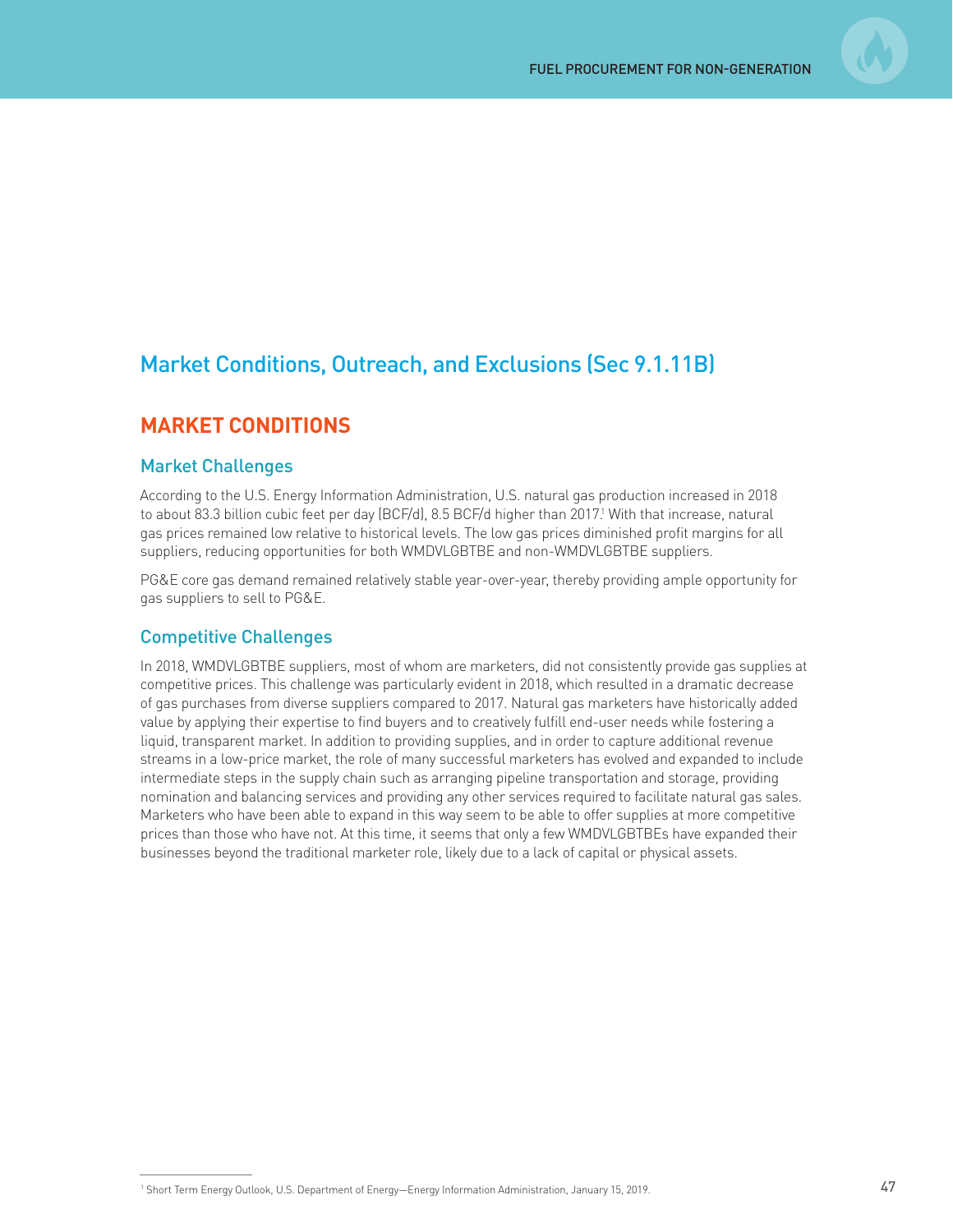## Institutional Barriers

All industry participants face significant financial and credit risks. Most WMDVLGBTBEs are challenged to manage exposure to such risks because they lack capital to meet counterparty collateral requirements. Additionally, they generally do not hold physical assets, such as natural gas storage, to help establish credit or limit exposure to performance risks. Finally, WMDVLGBTBEs are generally not able to participate in electronic or online trading platforms due to their collateral requirements. Online trading platforms account for a significant percentage of transactions in today's fast-moving natural gas markets.

As mentioned in last year's report, the recent departure of a prominent bank offering Funds Transfer Agent (FTA) agreements has been challenging for WMDVLGBTBEs. On a positive note, in 2018 MUFG Union Bank N.A. agreed to provide an FTA Agreement service to WMDVLGBTBE suppliers. MUFG Union Bank is one of the world's leading financial intermediaries. Funds Transfer Agents, such as banks, offer a secure payment mechanism for gas suppliers and remain an important fiduciary participant in natural gas transactions involving WMDVLGBTBE gas marketers. This solution may take time to grow but having a FTA bank can allow WMDVLGBTBEs to attract source suppliers that are willing to enter into new arrangements. Many source suppliers are not willing to enter into new arrangements without an FTA agreement.

Third-party payment (where payment is made directly to the source supplier) is still available for WMDVLGBTBEs to utilize, but even with these payment options WMDVLGBTBE gas marketers are still having difficulty providing competitive pricing vis-a-vis other market participants. These issues are compounded by the challenges of conducting international business, particularly in Canada where PG&E sources roughly one-third of its gas supplies in Canadian dollars. WMDVLGBTBEs may not be able or willing to accept foreign exchange risk. However, PG&E continues to encourage U.S. and Canadian source suppliers to develop relationships with WMDVLGBTBEs.

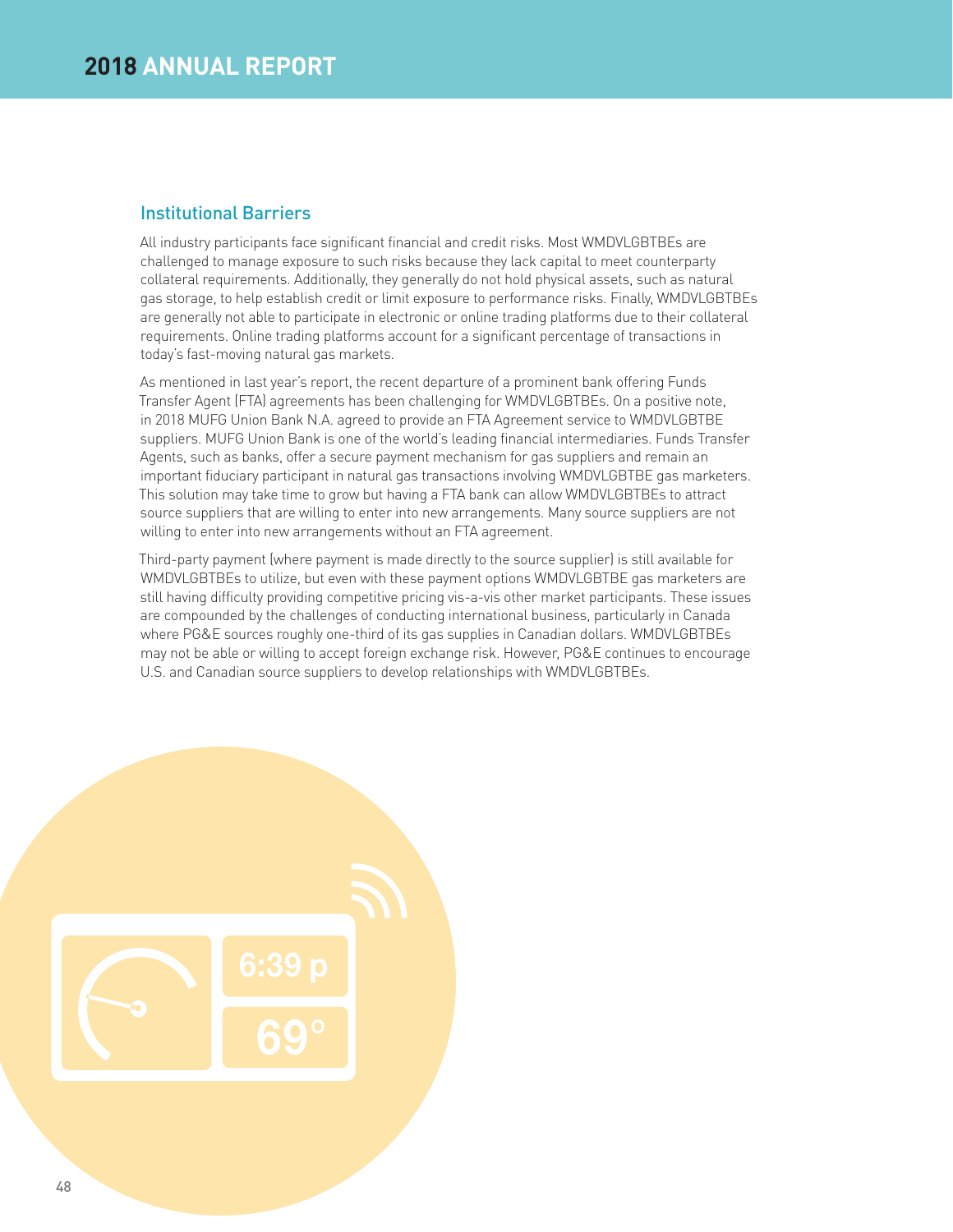

## **OUTREACH**

## Communications and Assistance

PG&E maintains information on its public website<sup>2</sup> to assist WMDVLGBTBEs in providing natural gas supplies. This web page includes an overview of PG&E Core Gas Supply and provides information on PG&E's Supplier Diversity Program—including eligibility criteria for California's WMDVLGBTBE certification program and a description of resources available to assist such suppliers in selling products and services to PG&E, including Core Gas Supply.

In 2018, PG&E continued to fully engage with diverse suppliers to answer questions about fuel procurement and provided guidance on WMDVLGBTBE certification, credit and contracting matters. In addition, Core Gas Supply facilitated enhanced banking and payment options such as an FTA agreement with two new banking participants and structured contract payment provisions to fit the individual needs of many WMDVLGBTBEs and their source suppliers.

## Personal Contacts

Core Gas Supply maintains a solicitation list of WMDVLGBTBEs who have expressed interest in selling gas to PG&E. This list is used to track certification status and help ensure WMDVLGBTBEs are contacted on a regular basis about sales opportunities. Core Gas Supply staff also encourages natural gas producers to work with WMDVLGBTBEs in marketing gas and related services to PG&E.

## Expanded Opportunities

During 2018, PG&E's Core Gas Supply analysts continued to coach WMDVLGBTBEs (via phone or email) on opportunities to provide not only marketing services but also broker services. Broker services enable WMDVLGBTBEs to match major producers and suppliers with Core Gas Supply's gas buyers, thereby expanding opportunities beyond direct sales of gas to PG&E. Through a broker arrangement, WMDVLGBTBEs add value by locating a producer or supplier willing and able to meet PG&E's terms. The broker arranges the initial contact and may facilitate the negotiation and assist with the administration. By acting as a broker, WMDVLGBTBEs can avoid many credit and operational risks while establishing themselves in the natural gas business. PG&E views broker services as a transitory opportunity for WMDVLGBTBEs to build their commercial experience so they become equipped to pursue more financially rewarding business opportunities for them.

## **EXCLUSIONS**

The CPUC General Order 156 ruling on November 14, 2003 ended the Excluded Categories, including non-generation fuel types. Notably, PG&E procures only natural gas under its Fuel Procurement for Non-Generation.

<sup>2</sup> https://www.pge.com/en\_US/for-our-business-partners/energy-supply/core-gas-supply/core-gas-supply.page?ctx=large-business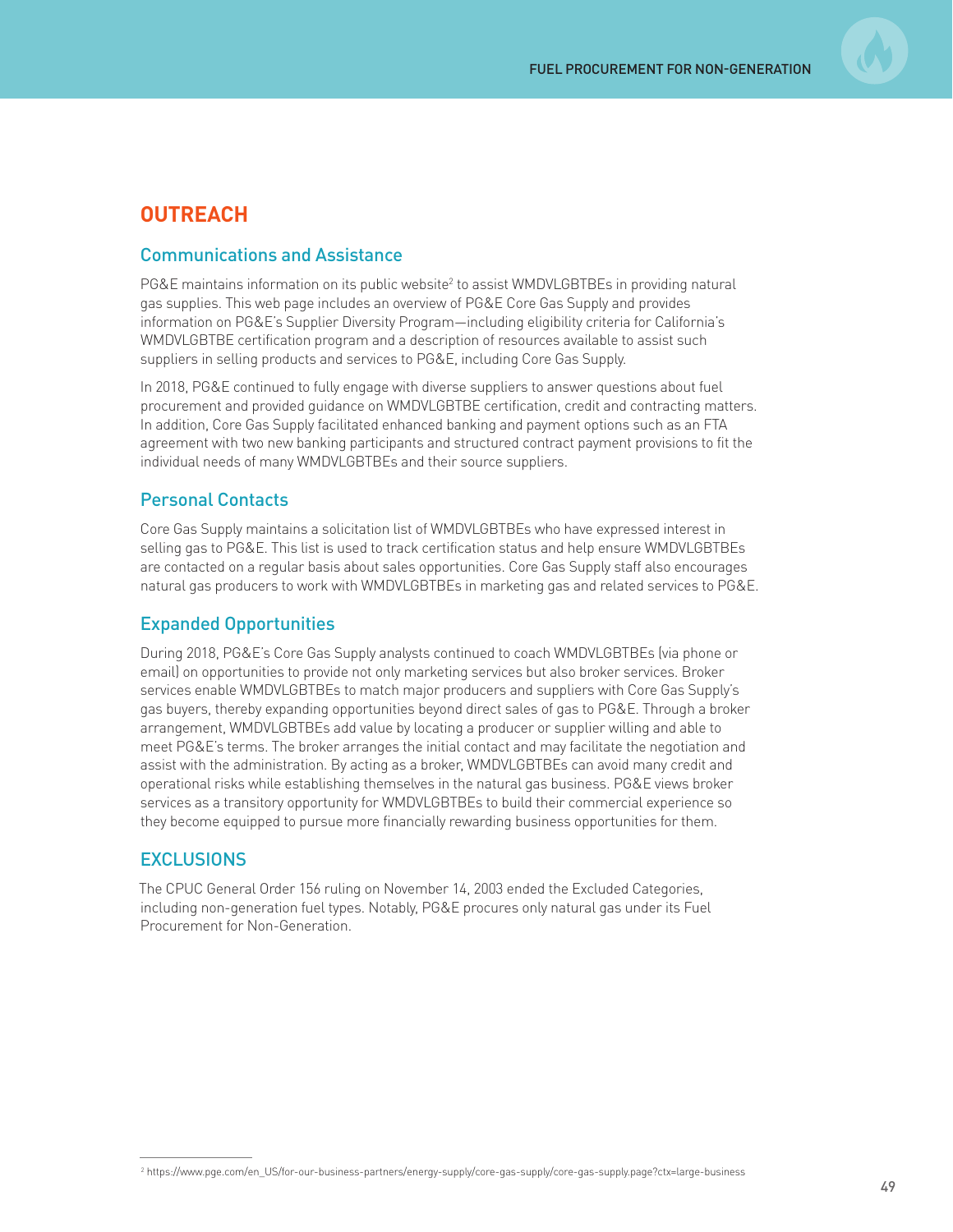## Appendix A. PG&E's Core Gas Supply, Annual Energy Product Results by Ethnicity and WMDVLGBTBE Certification

(All dollar figures in \$MM)

|                      |                           | <b>Results by Ethnicity and Gender</b> |         |                               |              |       |                         |              |                |                          |              |                        |                   | <b>Results by WMDVLGBTBE Certification</b> |                                                     |                                                  |                                                                                                  |                                                                 |                |                         |                                       |         |
|----------------------|---------------------------|----------------------------------------|---------|-------------------------------|--------------|-------|-------------------------|--------------|----------------|--------------------------|--------------|------------------------|-------------------|--------------------------------------------|-----------------------------------------------------|--------------------------------------------------|--------------------------------------------------------------------------------------------------|-----------------------------------------------------------------|----------------|-------------------------|---------------------------------------|---------|
| Product <sup>1</sup> |                           |                                        |         | <b>Asian Pacific American</b> |              |       | <b>African American</b> |              |                | <b>Hispanic American</b> |              | <b>Native American</b> |                   |                                            | <b>Minority Business</b><br><b>Enterprise (MBE)</b> | <b>Women Business</b><br><b>Enterprise (WBE)</b> | Lesbian, Gay,<br><b>Bisexual</b><br><b>Transgender</b><br><b>Business Enterprise</b><br>(LGBTBE) | <b>Disabled Veteran</b><br><b>Business Enterprise</b><br>(DVBE) | Other $8(a)^2$ | <b>Total WMDVLGBTBE</b> | <b>Total</b><br>Procurement           |         |
|                      |                           | Unit                                   |         | MALE FEMALE                   | <b>TOTAL</b> | MALE  | FEMALE                  | <b>TOTAL</b> |                | MALE FEMALE              | <b>TOTAL</b> |                        | MALE FEMALE TOTAL |                                            |                                                     | <b>TOTAL</b>                                     | <b>TOTAL</b>                                                                                     | <b>TOTAL</b>                                                    | <b>TOTAL</b>   | <b>TOTAL</b>            | <b>Procurement Spend</b>              | Spend   |
|                      |                           | $\frac{1}{2}$                          | $$-$    | \$3.1                         | \$3.1        | \$1.3 | $$ -$                   | \$1.3        | $\mathsf{S}$ - | $S-$                     | $S-$         | \$-                    | $$-$              | $\frac{2}{3}$                              |                                                     | \$4.4                                            | $$-$                                                                                             | $$-$                                                            | $$ -$          | $$-$                    | \$4.4                                 | \$207.3 |
|                      | SHORT<br>TERM             | $\%$                                   | $0.0\%$ | 1.5%                          | 1.5%         | 0.6%  | $0.0\%$                 | 0.6%         | 0.0%           | 0.0%                     | $0.0\%$      | 0.0%                   | $0.0\%$           | 0.0%                                       |                                                     | 2.1%                                             | 0.0%                                                                                             | 0.0%                                                            | $0.0\%$        | 0.0%                    | 2.1%                                  |         |
|                      |                           | $\pmb{\$}$                             | $$-$    | $\frac{4}{2}$                 | $$-$         | -\$   | $$ -$                   |              | $S-$           | \$-                      | . ሜ          | \$-                    | $S-$              | $\mathsf{S}$ -                             |                                                     | $$-$                                             | $$-$                                                                                             | $\frac{4}{5}$                                                   | $$-$           | $$-$                    | $\frac{2}{2}$                         | \$372.3 |
|                      | LONG<br>TERM              | $\%$                                   | 0.0%    | 0.0%                          | 0.0%         | 0.0%  | 0.0%                    | $0.0\%$      | 0.0%           | 0.0%                     | 0.0%         | 0.0%                   | 0.0%              | 0.0%                                       |                                                     | 0.0%                                             | 0.0%                                                                                             | 0.0%                                                            | $0.0\%$        | 0.0%                    | 0.0%                                  |         |
| NATURAL GAS          |                           | $\frac{1}{2}$                          | \$-     | \$3.1                         | \$3.1        | \$1.3 | \$-                     | \$1.3        | \$-            | \$-                      | \$-          | \$-                    | \$-               | -\$                                        |                                                     | \$4.4                                            | $$ - $                                                                                           | \$-                                                             | \$-            | $$-$                    | \$4.4                                 | \$579.7 |
|                      | TOTAL<br>NATURAL<br>GAS   | $\%$                                   | 0.0%    | 0.5%                          | 0.5%         | 0.2%  | 0.0%                    | 0.2%         | $0.0\%$        | 0.0%                     | 0.0%         | 0.0%                   | 0.0%              | 0.0%                                       |                                                     | 0.8%                                             | 0.0%                                                                                             | 0.0%                                                            | 0.0%           | 0.0%                    | 0.8%                                  |         |
|                      |                           | $\pmb{\mathfrak{s}}$                   | $$-$    | $\frac{2}{2}$                 | \$-          | _\$-  | $$ -$                   |              | $\mathsf{S}$ - |                          | \$-          | \$-                    | $$-$              | $\frac{2}{2}$                              |                                                     | $$-$                                             | $$-$                                                                                             | $$ -$                                                           | $S-$           | $$-$                    | $\frac{2}{2}$                         | $$-$    |
|                      | SHORT<br>TERM             | %                                      | $0.0\%$ | 0.0%                          | 0.0%         | 0.0%  | $0.0\%$                 | 0.0%         | 0.0%           | 0.0%                     | $0.0\%$      | 0.0%                   | $0.0\%$           | 0.0%                                       |                                                     | 0.0%                                             | $0.0\%$                                                                                          | $0.0\%$                                                         | $0.0\%$        | 0.0%                    | 0.0%                                  |         |
|                      |                           | $\frac{2}{3}$                          | $$-$    | $$-$                          | \$-          | SG-   | $$ -$                   |              |                |                          |              | \$.                    | $S-$              | $S-$                                       |                                                     | $$-$                                             |                                                                                                  | $$-$                                                            | $S-$           | $$-$                    | $\frac{4}{2}$                         | $$ -$   |
| <b>Bd</b>            | LONG<br>TERM              |                                        | $0.0\%$ | 0.0%                          | 0.0%         | 0.0%  | 0.0%                    | 0.0%         | 0.0%           | 0.0%                     | $0.0\%$      | 0.0%                   | 0.0%              | 0.0%                                       |                                                     | 0.0%                                             | $0.0\%$                                                                                          | 0.0%                                                            | $0.0\%$        | 0.0%                    | 0.0%                                  |         |
|                      |                           | $\frac{1}{2}$                          | $$-$    | \$-                           | \$-          | -\$   | \$-                     |              | \$-            | \$-                      | \$-          | \$-                    | \$-               | \$-                                        |                                                     | \$-                                              | $$ - $                                                                                           | $$-$                                                            | $$ -$          | $$-$                    | $$-$                                  | $$-$    |
|                      | TOTAL<br>LPG              |                                        | 0.0%    | 0.0%                          | 0.0%         | 0.0%  | 0.0%                    | 0.0%         | 0.0%           | 0.0%                     | 0.0%         | 0.0%                   | 0.0%              | 0.0%                                       |                                                     | 0.0%                                             | 0.0%                                                                                             | 0.0%                                                            | 0.0%           | 0.0%                    | 0.0%                                  |         |
|                      | <b>Overall Total \$</b>   |                                        | \$-     | \$3.1                         | \$3.1        | \$1.3 | s-                      |              | -\$            |                          |              |                        |                   | \$-                                        |                                                     | \$4.4                                            | $$-$                                                                                             | \$0                                                             | \$-            | \$-                     | \$4.4                                 | \$579.7 |
|                      | <b>Overall</b><br>Total % |                                        | 0.0%    | 0.5%                          | 0.5%         | 0.2%  | 0.0%                    | 0.2%         | 0.0%           | 0.0%                     | 0.0%         | 0.0%                   | $0.0\%$           | 0.0%                                       |                                                     | 0.8%                                             | 0.0%                                                                                             | 0.0%                                                            | 0.0%           | 0.0%                    | <b>Overall</b><br><b>WMDVLGBTBE %</b> | 0.8%    |

#### NOTE:

%: Percentages calculated by the Row Category Total Procurement Spend

Short Term: The term of the deal is no longer than one calendar month

Long Term: The term of the deal is greater than one calendar month but less than one calendar year

1 Excludes purchases from the CAISO, other IOUs, utilities, Federal entities, state entities, municipalities and cooperatives

2 Includes Non-WMDVLGBTBE firms classified as 8(a) of Small Business Administration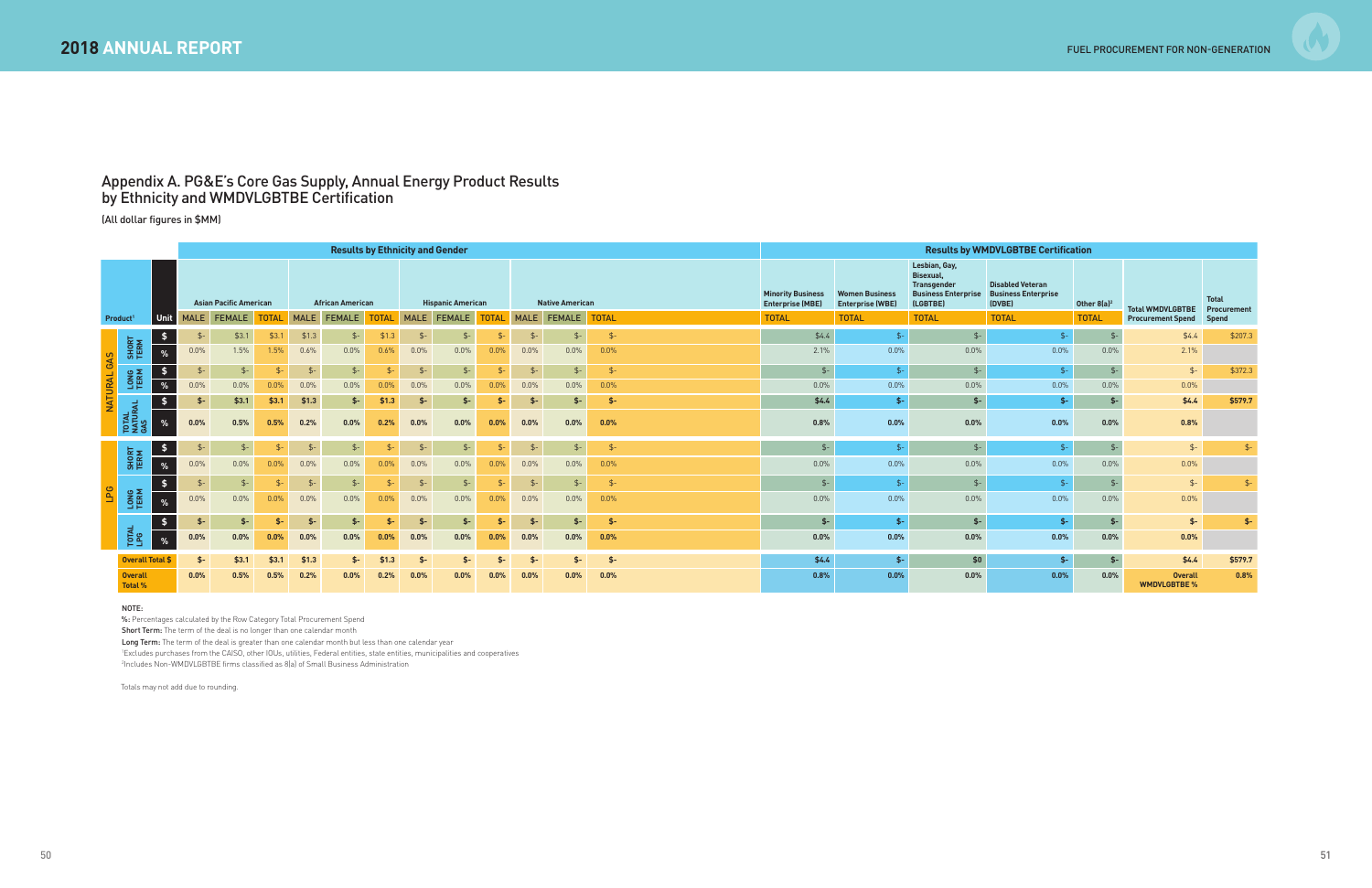This page is not part of PG&E's GO 156 annual report. It is a separate, additional report, which PG&E provides simultaneously with the GO 156 annual report as directed by the Commission in D.06-11-028 (OP 1 and pp. 4-6).

## 2018

Pacific Gas and Electric Company G. O. #156 Sec 9.1.2 (D.11-05-019 & D.06-11-028)

## Number of WMDVLGBTBE Suppliers<sup>1</sup> and Revenue Reported to the Clearinghouse

|               | <b>Data on Number of Suppliers</b> |            |                               |             |               |                                |            |            |               |             |                      |                    |
|---------------|------------------------------------|------------|-------------------------------|-------------|---------------|--------------------------------|------------|------------|---------------|-------------|----------------------|--------------------|
|               |                                    |            | Utility-Specific 2018 Summary |             |               |                                |            |            |               |             |                      |                    |
| # WMDVLGBTBEs | <b>MBE</b>                         | <b>WBE</b> | <b>LGBTBE</b>                 | <b>DVBE</b> | Other<br>8(a) | <b>Grand Total<sup>2</sup></b> | <b>MBE</b> | <b>WBE</b> | <b>LGBTBE</b> | <b>DVBE</b> | <b>Other</b><br>8(a) | <b>Grand Total</b> |
| Under \$1M    | 111                                | 119        | ħ                             | N/A         | 0             | 236                            | 279        | 268        |               | 27          |                      | 583                |
| Under \$5M    | 120                                | 122        |                               | N/A         | $\Omega$      | 244                            | 52         | -66        |               | 8           |                      | 126                |
| Under \$10M   | 42                                 | 56         |                               | N/A         | $\Omega$      | 98                             | 20         | 32         |               | 3           |                      | 55                 |
| Above \$10M   | 116.                               | 89         |                               | N/A         | $\Omega$      | 206                            | 38         | 20         |               | 8           |                      | 66                 |
| <b>TOTAL</b>  | 389                                | 386        |                               | 46          | 0             | 830                            | 389        | 386        | $\circ$       | 46          | 0                    | 830                |

|                       | <b>Revenue and Payment Data</b> |             |                               |             |               |                          |               |             |               |             |                      |                    |
|-----------------------|---------------------------------|-------------|-------------------------------|-------------|---------------|--------------------------|---------------|-------------|---------------|-------------|----------------------|--------------------|
|                       |                                 |             | Utility-Specific 2018 Summary |             |               |                          |               |             |               |             |                      |                    |
| <b>WMDVLGBTBE \$M</b> | <b>MBE</b>                      | <b>WBE</b>  | <b>LGBTBE</b>                 | <b>DVBE</b> | Other<br>8(a) | Grand Total <sup>2</sup> | <b>MBE</b>    | <b>WBE</b>  | <b>LGBTBE</b> | <b>DVBE</b> | <b>Other</b><br>8(a) | <b>Grand Total</b> |
| Under \$1M            | 187.364.695                     | 42.117.978  | .707.326                      | N/A         |               | 231.189.999              | 58.289.764    | 47.689.164  | 2.501.469     | 4.964.619   |                      | 113,445,016        |
| Under \$5M            | 141.931.032                     | 124.719.532 | 455.210                       | N/A         |               | 267.105.774              | 121,328,974   | 156.226.444 |               | 17,651,877  |                      | 295.207.295        |
| Under \$10M           | 140.223.593                     | 134.635.311 |                               | N/A         |               | 274,858,904              | 147,000,280   | 220.442.365 |               | 21.070.104  |                      | 388.512.749        |
| Above \$10M           | .358.112.610                    | 528.435.773 | 338,933                       | N/A         |               | .886.887.316             | 1.501.012.913 | 405.550.621 |               | 278,005,341 |                      | 2,184,568,875      |
| <b>TOTAL</b>          | 1,827,631,930                   | 829.908.594 | 2.501.469                     | 321.691.941 | 0 I           | 2,981,733,934            | 1,827,631,930 | 829.908.594 | 2.501.469     | 321.691.941 |                      | 0 2,981,733,934    |

#### NOTE:

\* Firms classified as 8(A) of Small Business Administration includes Non-WMDVLGBTBE.

CHS: Supplier Clearinghouse

1Includes direct and subcontracting WMDVLGBTBE suppliers

<sup>2</sup>The CHS does not include information regarding DVBE revenue. As a result, Grand Total revenue cells do not include DVBE data. Grand Total/Total cell does include aggregate DVBE data.